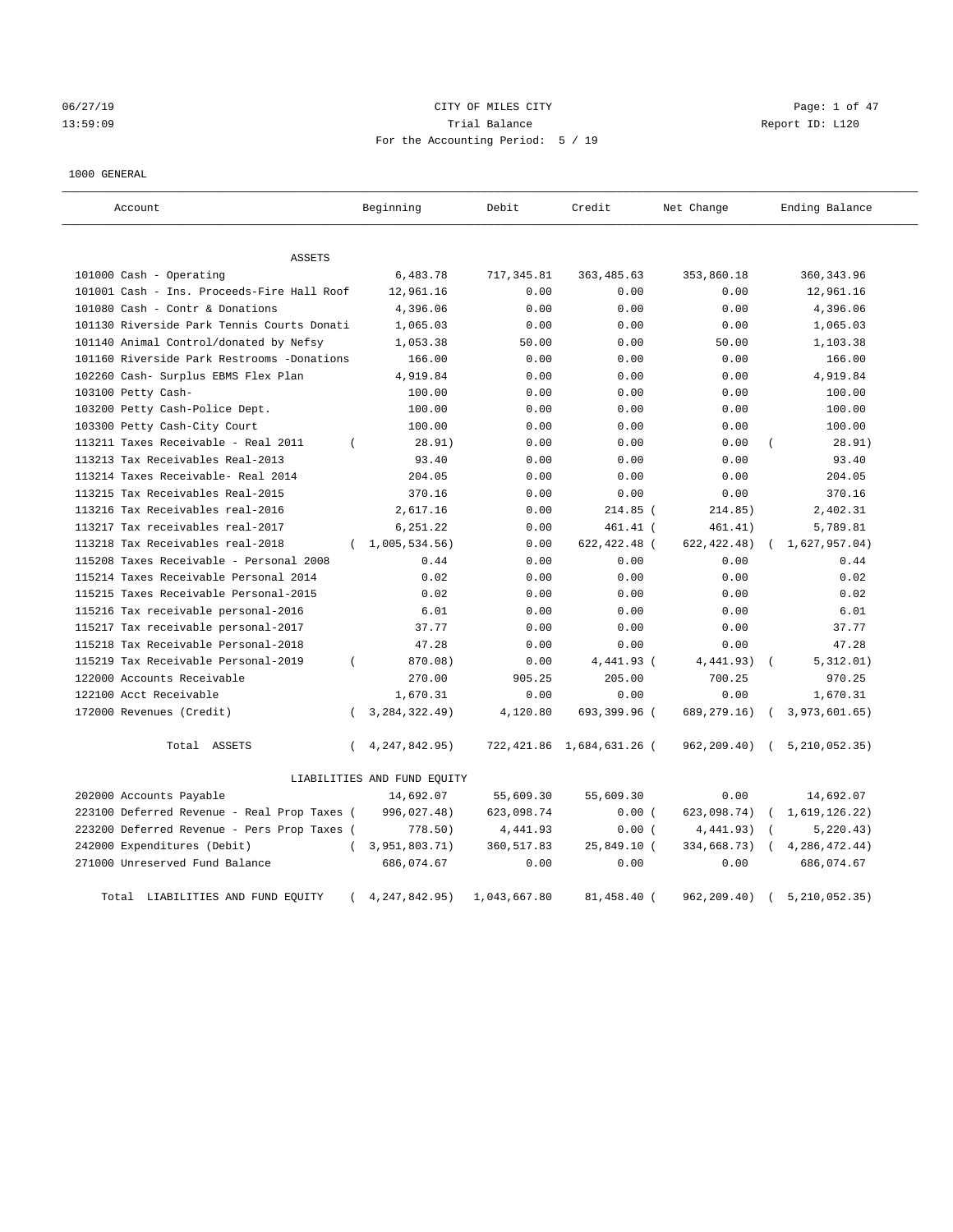## 06/27/19 Page: 2 of 47 13:59:09 Report ID: L120 For the Accounting Period: 5 / 19

## 2220 LIBRARY

| Account                                    | Beginning                   | Debit      | Credit       | Net Change   | Ending Balance |
|--------------------------------------------|-----------------------------|------------|--------------|--------------|----------------|
|                                            |                             |            |              |              |                |
| ASSETS                                     |                             |            |              |              |                |
| 101000 Cash - Operating                    | 11,509.99                   | 65,932.04  | 29,760.54    | 36,171.50    | 47,681.49      |
| 101021 Cash-One Time Endowments            | 3,500.00                    | 0.00       | $3,500.00$ ( | 3,500.00)    | 0.00           |
| 101032 Cash- Library Board of Trustees Mul | 83,905.97                   | 145.00     | 84,050.97 (  | 83,905.97)   | 0.00           |
| 103000 Petty Cash                          | 75.00                       | 0.00       | 0.00         | 0.00         | 75.00          |
| 172000 Revenues (Credit)                   | 260,994.48)                 | 87,550.97  | 66,077.04    | 21,473.93    | 239,520.55)    |
| Total ASSETS                               | 162,003.52)                 | 153,628.01 | 183,388.55 ( | 29,760.54) ( | 191,764.06)    |
|                                            | LIABILITIES AND FUND EQUITY |            |              |              |                |
| 202000 Accounts Payable                    | 0.00                        | 5,861.65   | 5,861.65     | 0.00         | 0.00           |
| 242000 Expenditures (Debit)                | 281,389.63)                 | 29,760.54  | 0.00(        | 29,760.54)   | 311, 150.17)   |
| 271000 Unreserved Fund Balance             | 119,386.11                  | 0.00       | 0.00         | 0.00         | 119,386.11     |
| LIABILITIES AND FUND EQUITY<br>Total       | 162,003.52)                 | 35,622.19  | $5,861.65$ ( | 29,760.54)   | 191,764.06)    |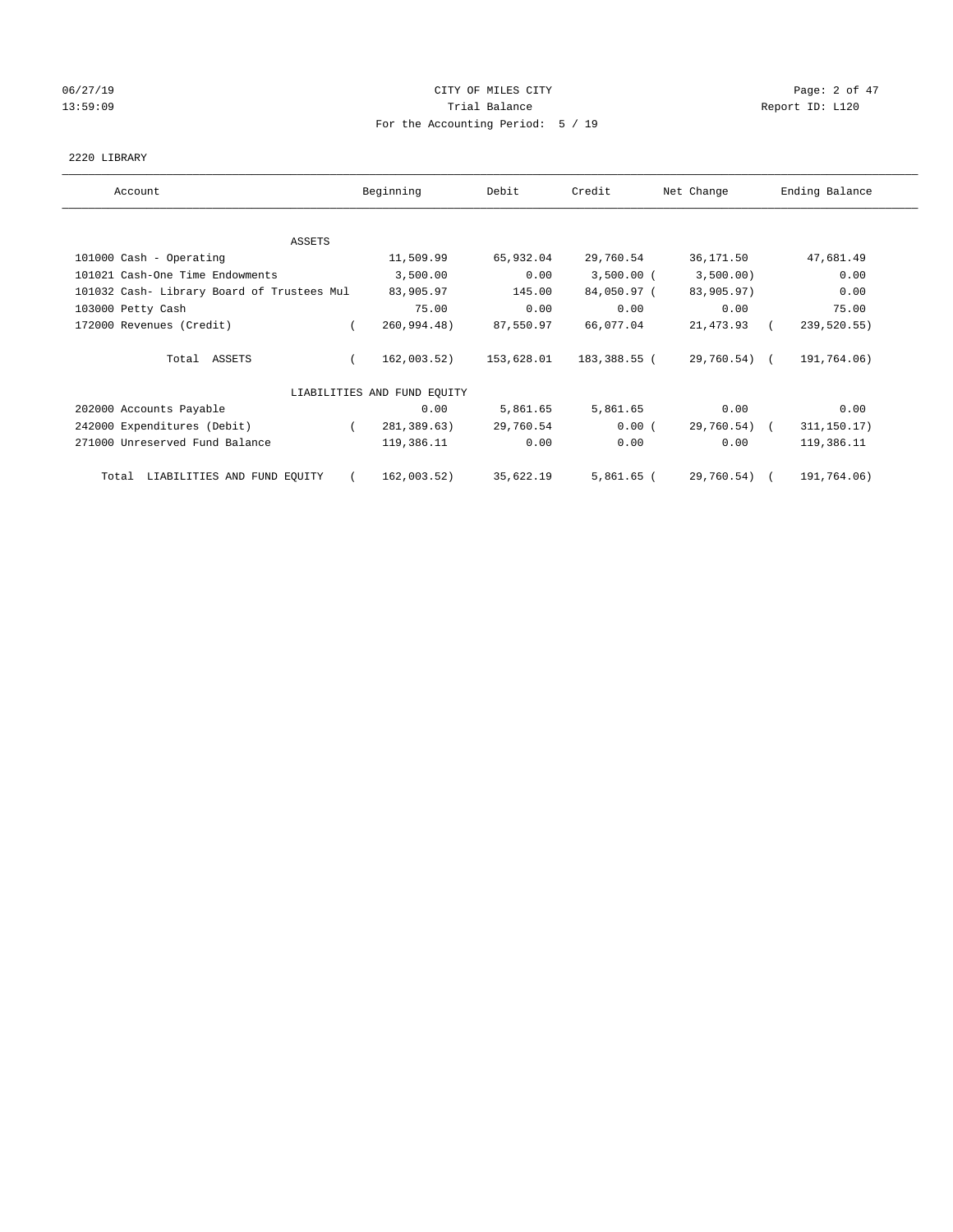## 06/27/19 Page: 3 of 47 13:59:09 Report ID: L120 For the Accounting Period: 5 / 19

## 2260 EMERGENCY DISASTER

| Account                                     | Beginning                   | Debit    | Credit       | Net Change   | Ending Balance |
|---------------------------------------------|-----------------------------|----------|--------------|--------------|----------------|
| ASSETS                                      |                             |          |              |              |                |
| 101000 Cash - Operating                     | 10,600.33                   | 6,585.98 | 0.00         | 6,585.98     | 17,186.31      |
| 113211 Taxes Receivable - Real 2011         | 3.46                        | 0.00     | 0.00         | 0.00         | 3.46           |
| 113218 Tax Receivables real-2018            | 10, 564.35)                 | 0.00     | $6,539.31$ ( | $6,539.31$ ( | 17,103.66)     |
| 115219 Tax Receivable Personal-2019         | 9.14)                       | 0.00     | $46.67$ (    | $46.67$ ) (  | 55.81)         |
| 172000 Revenues (Credit)                    | 10,600.33)                  | 0.00     | $6,585.98$ ( | $6,585.98$ ( | 17,186.31)     |
| Total ASSETS                                | 10, 570.03)                 | 6,585.98 | 13,171.96 (  | $6,585.98$ ( | 17,156.01)     |
|                                             | LIABILITIES AND FUND EQUITY |          |              |              |                |
| 223100 Deferred Revenue - Real Prop Taxes ( | 10,560.89)                  | 6,539.31 | 0.00(        | $6,539.31$ ( | 17,100.20)     |
| 223200 Deferred Revenue - Pers Prop Taxes ( | 9.14)                       | 46.67    | 0.00(        | $46.67$ ) (  | 55.81)         |
| LIABILITIES AND FUND EQUITY<br>Total        | 10,570.03)                  | 6,585.98 | 0.00(        | $6,585.98$ ( | 17,156.01)     |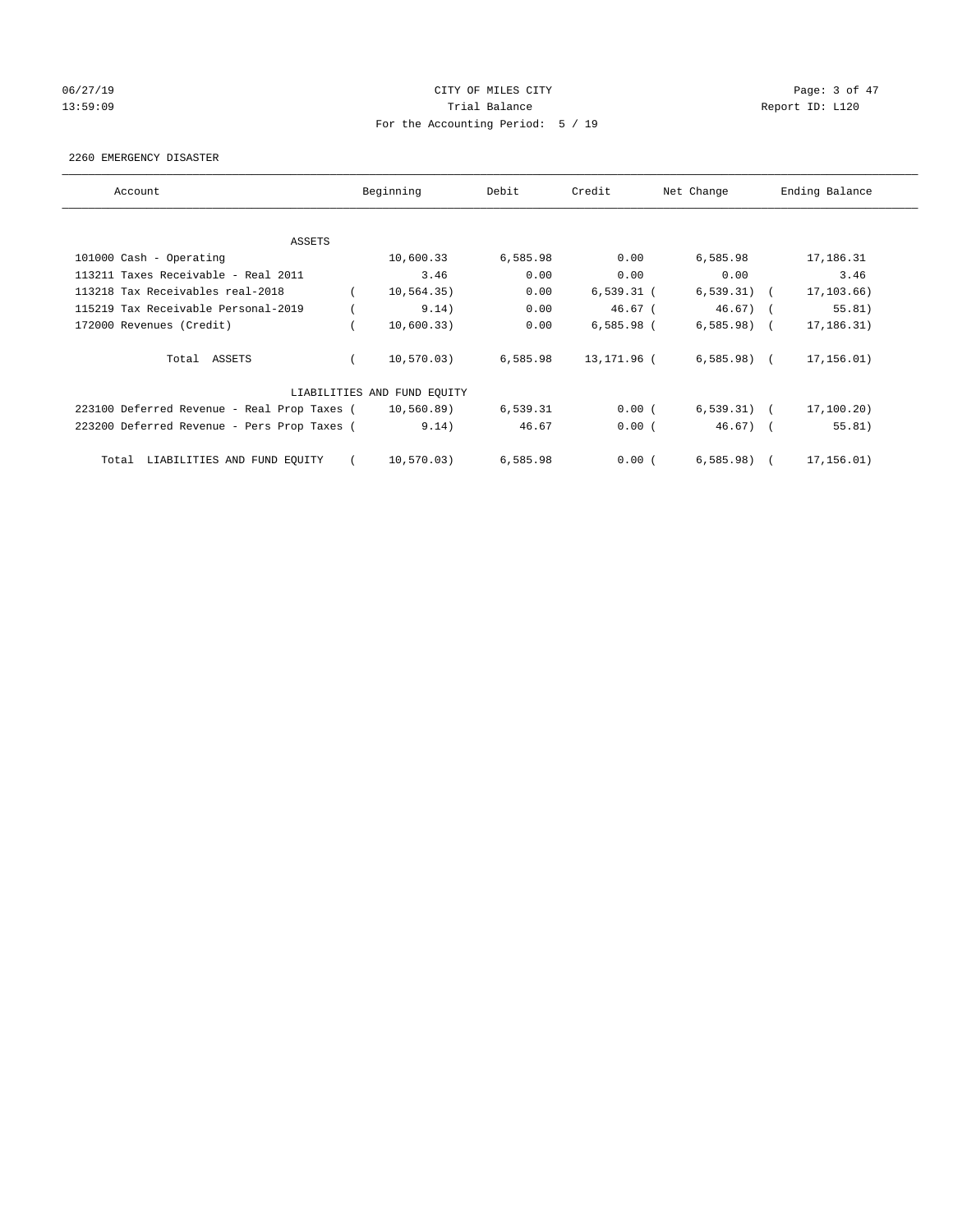## 06/27/19 CITY OF MILES CITY Page: 4 of 47 13:59:09 Report ID: L120 For the Accounting Period: 5 / 19

## 2270 Health

| Account                              | Beginning                   | Debit | Credit | Net Change | Ending Balance |  |
|--------------------------------------|-----------------------------|-------|--------|------------|----------------|--|
|                                      |                             |       |        |            |                |  |
| ASSETS                               |                             |       |        |            |                |  |
| 101000 Cash - Operating              | 23,770.63                   | 0.00  | 0.00   | 0.00       | 23,770.63      |  |
| 172000 Revenues (Credit)             | 13,700.00)                  | 0.00  | 0.00   | 0.00       | 13,700.00)     |  |
| ASSETS<br>Total                      | 10,070.63                   | 0.00  | 0.00   | 0.00       | 10,070.63      |  |
|                                      | LIABILITIES AND FUND EQUITY |       |        |            |                |  |
| 271000 Unreserved Fund Balance       | 10,070.63                   | 0.00  | 0.00   | 0.00       | 10,070.63      |  |
| LIABILITIES AND FUND EQUITY<br>Total | 10,070.63                   | 0.00  | 0.00   | 0.00       | 10,070.63      |  |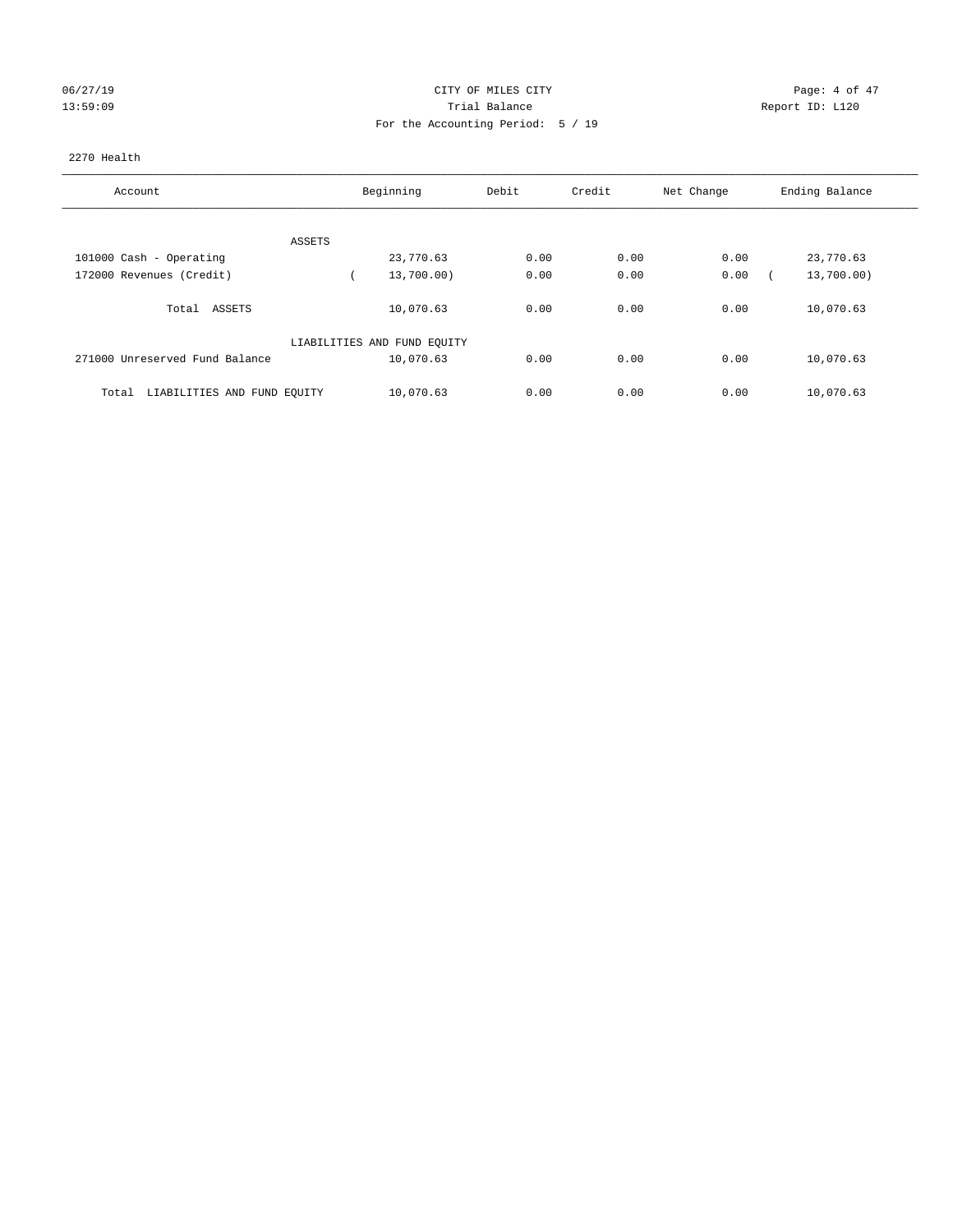## 06/27/19 Page: 5 of 47 13:59:09 Report ID: L120 For the Accounting Period: 5 / 19

#### 2310 TIFD-Downtown

| Account                                   | Beginning                   | Debit     | Credit      | Net Change   | Ending Balance |
|-------------------------------------------|-----------------------------|-----------|-------------|--------------|----------------|
| <b>ASSETS</b>                             |                             |           |             |              |                |
| 101000 Cash - Operating                   | 36,925.64                   | 20,782.70 | 100.67      | 20,682.03    | 57,607.67      |
| 113170 Deferred revenue                   | 592.81                      | 0.00      | 0.00        | 0.00         | 592.81         |
| 115180 Deferred revenue-audit             | 121.85                      | 0.00      | 0.00        | 0.00         | 121.85         |
| 172000 Revenues (Credit)                  | 36,056.73)                  | 0.00      | 20,782.70 ( | 20,782.70) ( | 56, 839.43)    |
| Total ASSETS                              | 1,583.57                    | 20,782.70 | 20,883.37 ( | 100.67)      | 1,482.90       |
|                                           | LIABILITIES AND FUND EQUITY |           |             |              |                |
| 202000 Accounts Payable                   | 0.00                        | 99.92     | 99.92       | 0.00         | 0.00           |
| 223100 Deferred Revenue - Real Prop Taxes | 592.81                      | 0.00      | 0.00        | 0.00         | 592.81         |
| 223200 Deferred Revenue - Pers Prop Taxes | 121.85                      | 0.00      | 0.00        | 0.00         | 121.85         |
| 242000 Expenditures (Debit)               | 16, 433.39)                 | 100.67    | 0.00(       | $100.67)$ (  | 16, 534.06)    |
| 271000 Unreserved Fund Balance            | 17,302.30                   | 0.00      | 0.00        | 0.00         | 17,302.30      |
| LIABILITIES AND FUND EQUITY<br>Total      | 1,583.57                    | 200.59    | 99.92(      | 100.67)      | 1,482.90       |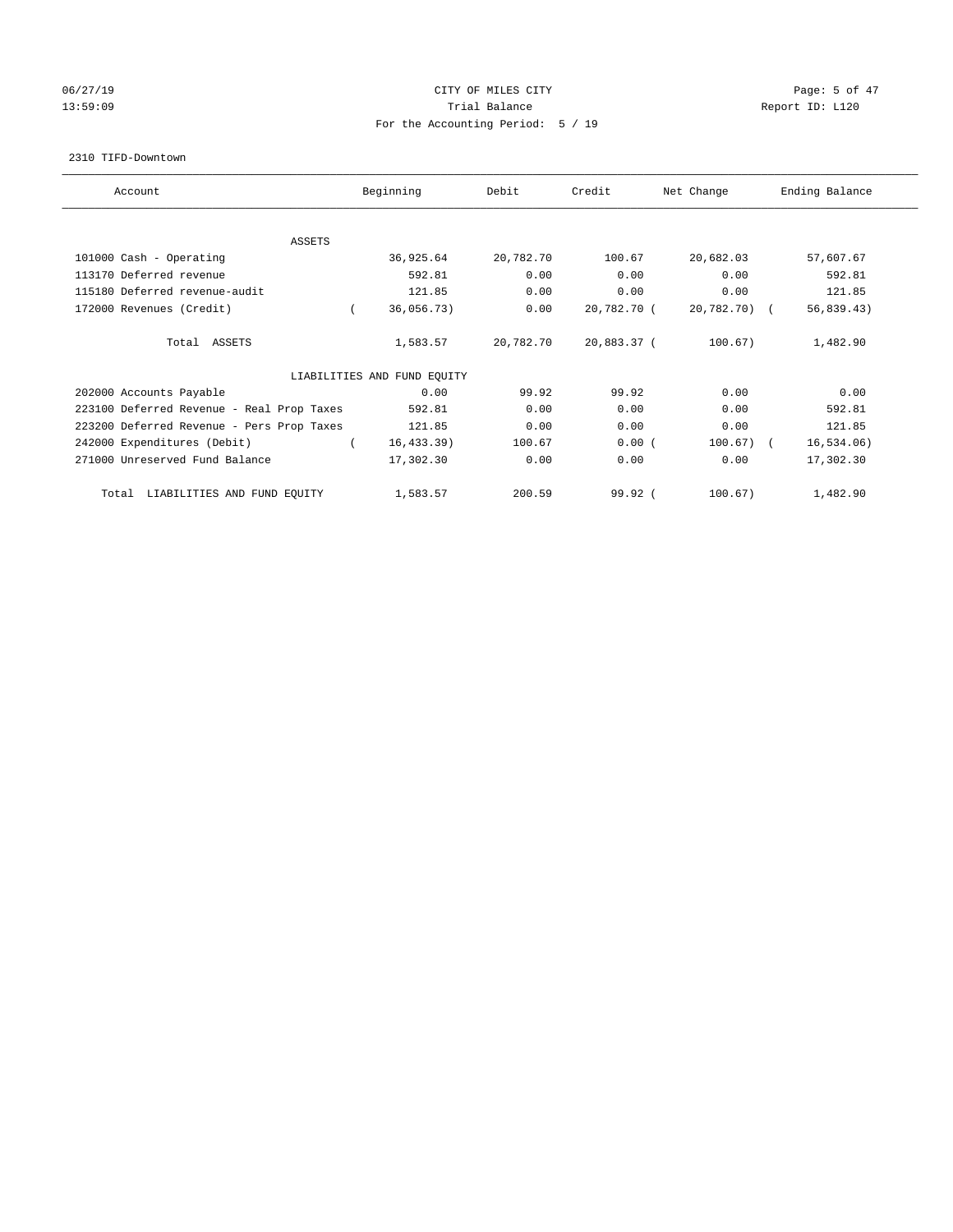# 06/27/19 Page: 6 of 47 13:59:09 Trial Balance Report ID: L120 For the Accounting Period: 5 / 19

## 2350 Local Government/Study Commission

| Account                                   | Beginning                   | Debit | Credit | Net Change | Ending Balance |
|-------------------------------------------|-----------------------------|-------|--------|------------|----------------|
|                                           |                             |       |        |            |                |
| ASSETS                                    |                             |       |        |            |                |
| 113214 Taxes Receivable- Real 2014        | 0.97                        | 0.00  | 0.00   | 0.00       | 0.97           |
| 113215 Tax Receivables Real-2015          | 2.09                        | 0.00  | 0.00   | 0.00       | 2.09           |
| 115215 Taxes Receivable Personal-2015     | 0.01)                       | 0.00  | 0.00   | 0.00       | 0.01)          |
| 115216 Tax receivable personal-2016       | 0.02                        | 0.00  | 0.00   | 0.00       | 0.02           |
| Total ASSETS                              | 3.07                        | 0.00  | 0.00   | 0.00       | 3.07           |
|                                           | LIABILITIES AND FUND EQUITY |       |        |            |                |
| 223100 Deferred Revenue - Real Prop Taxes | 3.06                        | 0.00  | 0.00   | 0.00       | 3.06           |
| 223200 Deferred Revenue - Pers Prop Taxes | 0.01                        | 0.00  | 0.00   | 0.00       | 0.01           |
| LIABILITIES AND FUND EQUITY<br>Total      | 3.07                        | 0.00  | 0.00   | 0.00       | 3.07           |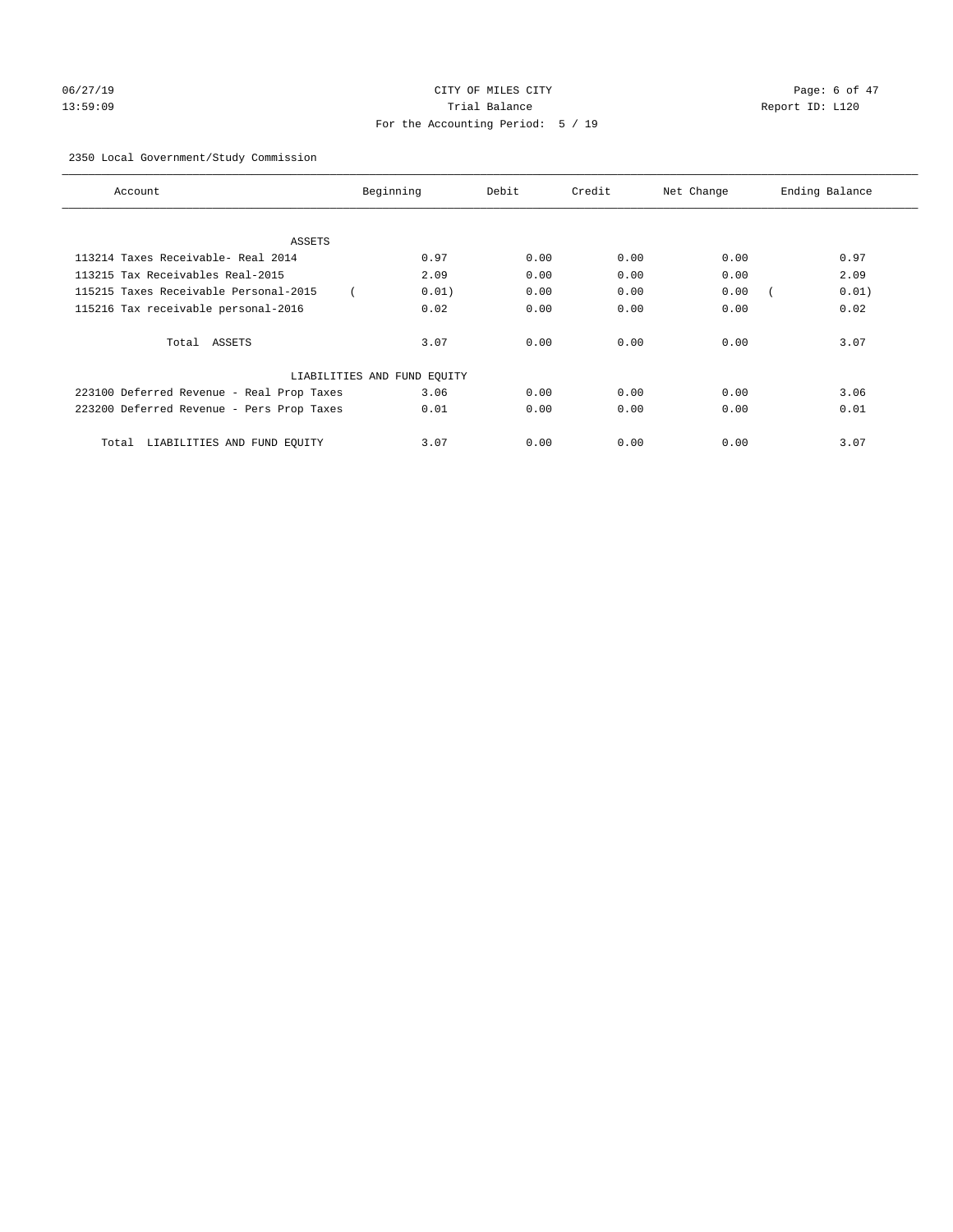# 06/27/19 CITY OF MILES CITY CHANNEL CITY CONTROL Page: 7 of 47 13:59:09 Report ID: L120 For the Accounting Period: 5 / 19

2372 Permissive Medical Levy

| Account                                     |          | Beginning                   | Debit     | Credit       | Net Change    | Ending Balance |
|---------------------------------------------|----------|-----------------------------|-----------|--------------|---------------|----------------|
| <b>ASSETS</b>                               |          |                             |           |              |               |                |
| 101000 Cash - Operating                     |          | 6,020.40                    | 79,041.78 | 0.00         | 79,041.78     | 85,062.18      |
| 113211 Taxes Receivable - Real 2011         |          | 5.80)                       | 0.00      | 0.00         | 0.00          | 5.80)          |
| 113213 Tax Receivables Real-2013            |          | 9.28                        | 0.00      | 0.00         | 0.00          | 9.28           |
| 113214 Taxes Receivable- Real 2014          |          | 22.40                       | 0.00      | 0.00         | 0.00          | 22.40          |
| 113215 Tax Receivables Real-2015            |          | 40.67                       | 0.00      | 0.00         | 0.00          | 40.67          |
| 113216 Tax Receivables real-2016            |          | 297.40                      | 0.00      | $24.41$ (    | 24.41)        | 272.99         |
| 113217 Tax receivables real-2017            |          | 732.35                      | 0.00      | $54.06$ (    | 54.06)        | 678.29         |
| 113218 Tax Receivables real-2018            | $\left($ | 126,662.68)                 | 0.00      | 78,403.78 (  | 78,403.78)    | 205,066.46)    |
| 115214 Taxes Receivable Personal 2014       | $\left($ | 0.01)                       | 0.00      | 0.00         | 0.00          | 0.01)          |
| 115215 Taxes Receivable Personal-2015       |          | 0.01)                       | 0.00      | 0.00         | 0.00          | 0.01)          |
| 115216 Tax receivable personal-2016         |          | 0.64                        | 0.00      | 0.00         | 0.00          | 0.64           |
| 115217 Tax receivable personal-2017         |          | 4.27                        | 0.00      | 0.00         | 0.00          | 4.27           |
| 115218 Tax Receivable Personal-2018         |          | 5.54                        | 0.00      | 0.00         | 0.00          | 5.54           |
| 115219 Tax Receivable Personal-2019         |          | 109.60)                     | 0.00      | 559.53 (     | 559.53)       | 669.13)        |
| 172000 Revenues (Credit)                    |          | 130, 223. 22)               | 0.00      | 79,041.78 (  | 79,041.78)    | 209, 265.00    |
| Total ASSETS                                |          | 249,868.37)                 | 79,041.78 | 158,083.56 ( | 79,041.78) (  | 328,910.15)    |
|                                             |          | LIABILITIES AND FUND EQUITY |           |              |               |                |
| 223100 Deferred Revenue - Real Prop Taxes ( |          | 125,566.41)                 | 78,482.25 | 0.00(        | $78,482.25$ ( | 204,048.66)    |
| 223200 Deferred Revenue - Pers Prop Taxes ( |          | 101.77)                     | 559.53    | 0.00(        | 559.53)       | 661.30)        |
| 242000 Expenditures (Debit)                 |          | 124, 202.82)                | 0.00      | 0.00         | 0.00          | 124, 202.82)   |
| 271000 Unreserved Fund Balance              |          | 2.63                        | 0.00      | 0.00         | 0.00          | 2.63           |
| Total LIABILITIES AND FUND EQUITY           |          | 249,868.37)                 | 79,041.78 | 0.00(        | 79,041.78)    | 328,910.15)    |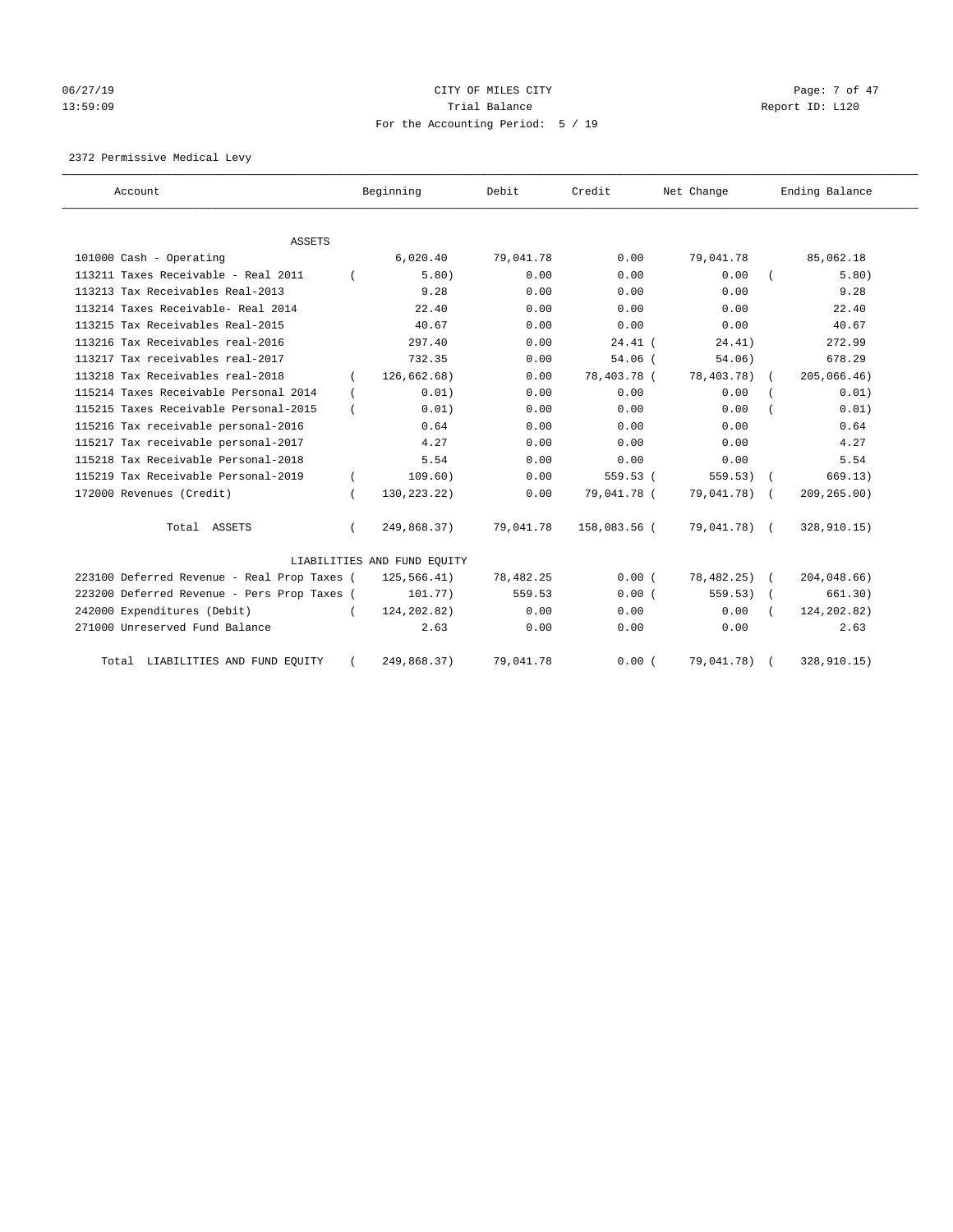## 06/27/19 CITY OF MILES CITY Page: 8 of 47 13:59:09 Trial Balance Report ID: L120 For the Accounting Period: 5 / 19

## 2390 DRUG FORFEITURE

| Account                  |        | Beginning | Debit | Credit | Net Change | Ending Balance |
|--------------------------|--------|-----------|-------|--------|------------|----------------|
|                          | ASSETS |           |       |        |            |                |
| 101000 Cash - Operating  |        | 1,600.00  | 0.00  | 0.00   | 0.00       | 1,600.00       |
| 172000 Revenues (Credit) |        | 1,600.00) | 0.00  | 0.00   | 0.00       | 1,600.00)      |
| ASSETS<br>Total          |        | 0.00      | 0.00  | 0.00   | 0.00       | 0.00           |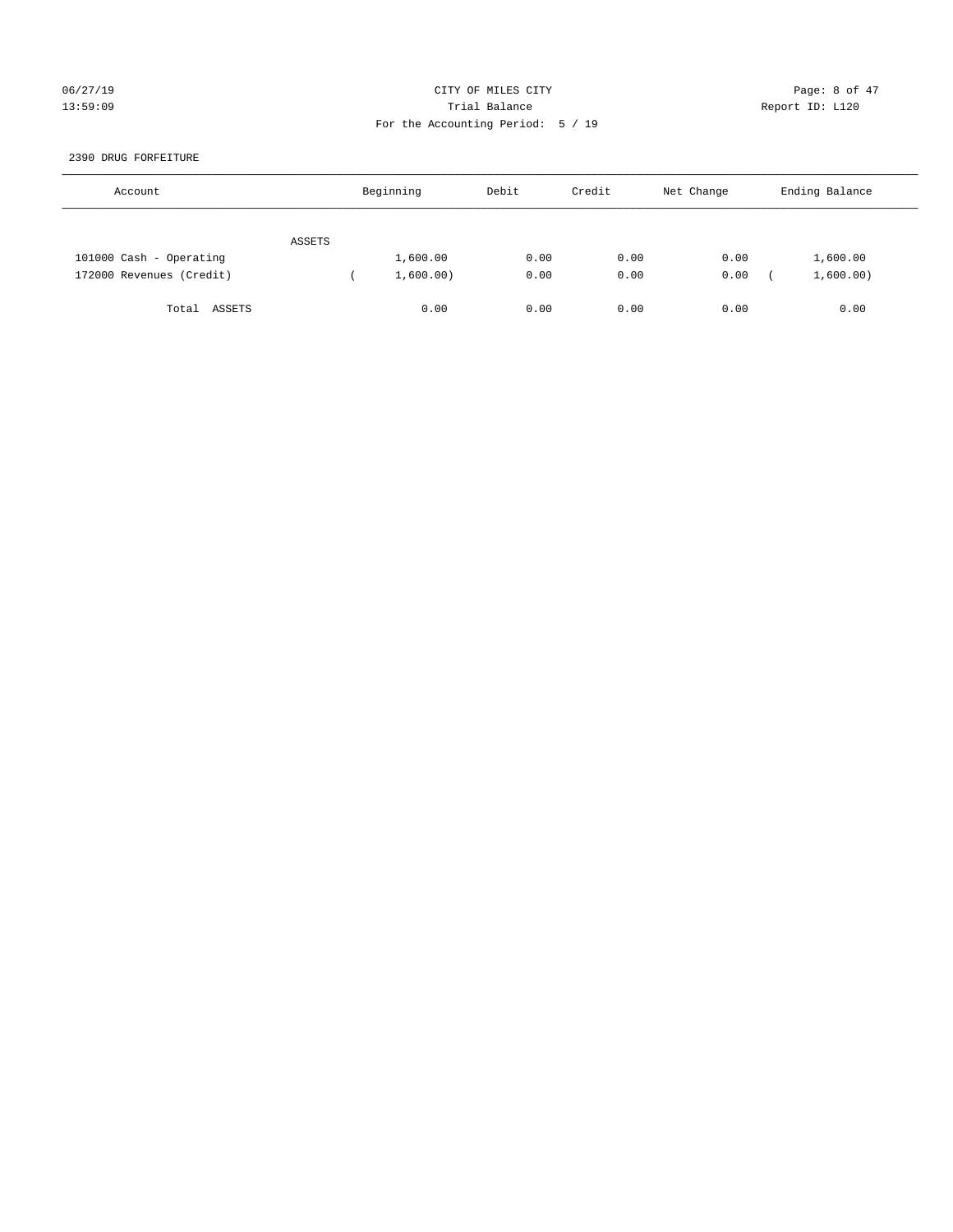## 06/27/19 Page: 9 of 47 13:59:09 Report ID: L120 For the Accounting Period: 5 / 19

## 2394 BUILDING CODE ENFORCEMENT

| Account                              |        | Beginning                   | Debit     | Credit        | Net Change      | Ending Balance |
|--------------------------------------|--------|-----------------------------|-----------|---------------|-----------------|----------------|
|                                      |        |                             |           |               |                 |                |
|                                      | ASSETS |                             |           |               |                 |                |
| 101000 Cash - Operating              |        | 98,607.95                   | 14,686.65 | 18,974.41 (   | 4,287.76)       | 94,320.19      |
| 172000 Revenues (Credit)             |        | 100,792.47)                 | 0.00      | 14,686.65 (   | $14,686.65$ ) ( | 115, 479. 12)  |
| Total ASSETS                         |        | 2,184.52)                   | 14,686.65 | 33,661.06 (   | $18,974.41$ (   | 21, 158.93)    |
|                                      |        | LIABILITIES AND FUND EQUITY |           |               |                 |                |
| 202000 Accounts Payable              |        | 0.00                        | 16,630.18 | 16,630.18     | 0.00            | 0.00           |
| 242000 Expenditures (Debit)          |        | 105,237.04)                 | 18,974.41 | 0.00(         | 18,974.41)      | 124, 211.45)   |
| 271000 Unreserved Fund Balance       |        | 103,052.52                  | 0.00      | 0.00          | 0.00            | 103,052.52     |
| LIABILITIES AND FUND EQUITY<br>Total |        | 2,184.52)                   | 35,604.59 | $16,630.18$ ( | 18,974.41)      | 21, 158.93)    |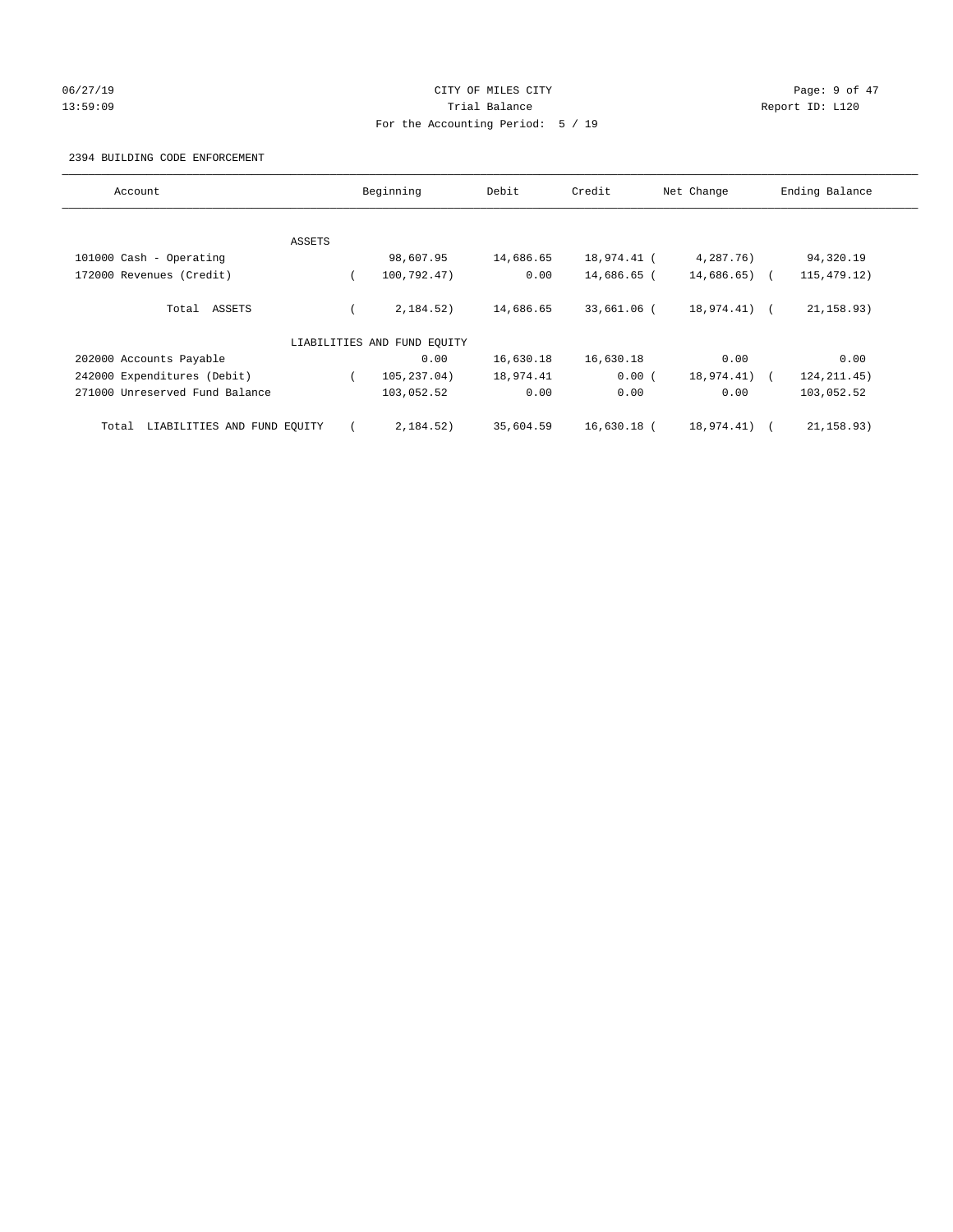# 06/27/19 Page: 10 of 47 13:59:09 Report ID: L120 For the Accounting Period: 5 / 19

2400 LTG M D#165-(Gen City)

| Account                                     | Beginning                   | Debit       | Credit       | Net Change    | Ending Balance |
|---------------------------------------------|-----------------------------|-------------|--------------|---------------|----------------|
|                                             |                             |             |              |               |                |
| <b>ASSETS</b>                               |                             |             |              |               |                |
| 101000 Cash - Operating                     | 27,624.35                   | 69,686.99   | 16,379.45    | 53,307.54     | 80,931.89      |
| 116000 Protested Taxes Receivable - Reals   | 51.99                       | 51.99       | 0.00         | 51.99         | 103.98         |
| 118130 Special Assessments Receivable 2013( | 26.44)                      | 0.00        | 0.00         | 0.00          | 26.44)         |
| 118140 Special Assessments Receivables-201  | 39.03                       | 0.00        | 0.00         | 0.00          | 39.03          |
| 118150 Special Assessments Receivables-201  | 77.78                       | 0.00        | 0.00         | 0.00          | 77.78          |
| 118160 Special Assessments Receivables-201  | 476.18                      | 0.00        | 65.98 (      | 65.98)        | 410.20         |
| 118170 Special Assessments Receivables-201  | 1,645.02                    | 0.00        | $218.70$ (   | 218.70)       | 1,426.32       |
| 118180 Special Assessments Received-2018    | 82,184.79                   | 0.00        | 69,385.55 (  | 69,385.55)    | 12,799.24      |
| 172000 Revenues (Credit)                    | 138,321.92)<br>$\left($     | 51.99       | 69,738.98 (  | $69,686.99$ ( | 208,008.91)    |
| Total ASSETS                                | 26, 249. 22)                | 69,790.97   | 155,788.66 ( | 85,997.69) (  | 112,246.91)    |
|                                             | LIABILITIES AND FUND EQUITY |             |              |               |                |
| 202000 Accounts Payable                     | 0.00                        | 16,379.45   | 16,379.45    | 0.00          | 0.00           |
| 223000 Deferred Revenue/Uncollected Taxes   | 84,397.72                   | 69,618.24   | 51.99(       | 69,566.25)    | 14,831.47      |
| 223100 Deferred Revenue - Real Prop Taxes   | 51.99                       | 51.99       | 0.00(        | 51.99)        | 0.00           |
| 242000 Expenditures (Debit)                 | 157,080.85)<br>$\left($     | 16,379.45   | 0.00(        | $16,379.45$ ( | 173,460.30)    |
| 271000 Unreserved Fund Balance              | 46,381.92                   | 0.00        | 0.00         | 0.00          | 46,381.92      |
| Total LIABILITIES AND FUND EQUITY           | 26, 249.22)                 | 102, 429.13 | 16,431.44 (  | 85,997.69)    | 112,246.91)    |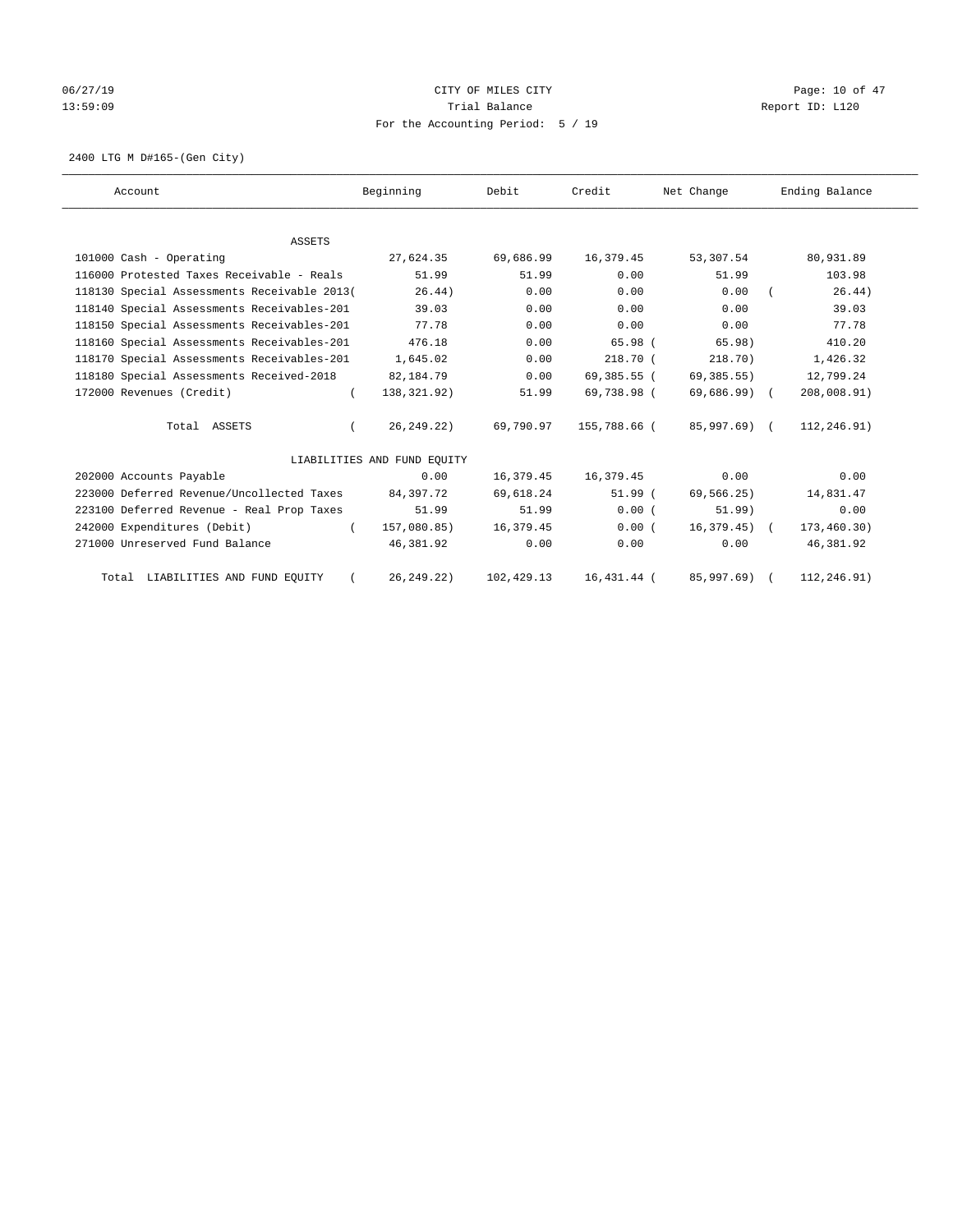# 06/27/19 Page: 11 of 47 13:59:09 Report ID: L120 For the Accounting Period: 5 / 19

## 2420 LTG M D#167-(MilesAddn Etc)

| Account                                    | Beginning                   | Debit     | Credit        | Net Change    | Ending Balance |
|--------------------------------------------|-----------------------------|-----------|---------------|---------------|----------------|
|                                            |                             |           |               |               |                |
| <b>ASSETS</b>                              |                             |           |               |               |                |
| 101000 Cash - Operating                    | 8,258.22                    | 10,549.46 | 2,048.19      | 8,501.27      | 16,759.49      |
| 118160 Special Assessments Receivables-201 | 75.00                       | 0.00      | 0.00          | 0.00          | 75.00          |
| 118170 Special Assessments Receivables-201 | 112.95                      | 0.00      | 0.00          | 0.00          | 112.95         |
| 118180 Special Assessments Received-2018   | 13, 211.35                  | 0.00      | 10,545.78 (   | 10,545.78)    | 2,665.57       |
| 172000 Revenues (Credit)                   | 19,174.02)                  | 0.00      | $10,549.46$ ( | $10,549.46$ ( | 29,723.48)     |
| Total ASSETS                               | 2,483.50                    | 10,549.46 | 23,143.43 (   | 12,593.97) (  | 10, 110.47)    |
|                                            | LIABILITIES AND FUND EQUITY |           |               |               |                |
| 202000 Accounts Payable                    | 0.00                        | 2,048.19  | 2,048.19      | 0.00          | 0.00           |
| 223000 Deferred Revenue/Uncollected Taxes  | 13,399.30                   | 10,545.78 | 0.00(         | 10,545.78)    | 2,853.52       |
| 242000 Expenditures (Debit)                | 20,289.54)                  | 2,048.19  | 0.00(         | $2,048.19$ (  | 22,337.73)     |
| 271000 Unreserved Fund Balance             | 9,373.74                    | 0.00      | 0.00          | 0.00          | 9,373.74       |
| Total LIABILITIES AND FUND EQUITY          | 2,483.50                    | 14,642.16 | 2,048.19 (    | 12,593.97) (  | 10, 110.47)    |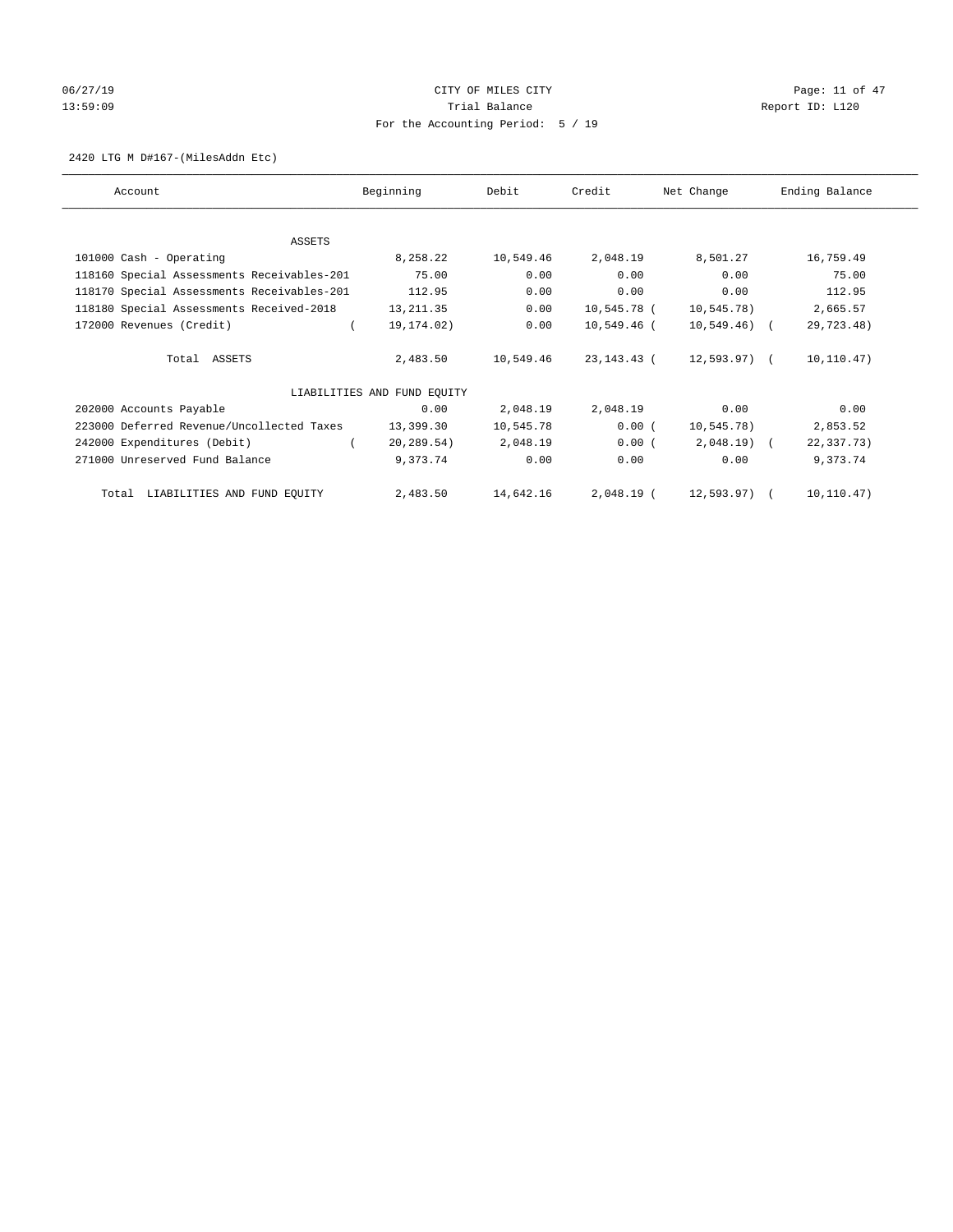# 06/27/19 Page: 12 of 47 13:59:09 Report ID: L120 For the Accounting Period: 5 / 19

## 2430 LTG M D#171-(Balsam Est)

| Account                                   | Beginning                   | Debit    | Credit       | Net Change     | Ending Balance |
|-------------------------------------------|-----------------------------|----------|--------------|----------------|----------------|
| ASSETS                                    |                             |          |              |                |                |
| 101000 Cash - Operating                   | 1,250.43                    | 1,482.78 | 164.62       | 1,318.16       | 2,568.59       |
| 118180 Special Assessments Received-2018  | 2,061.31                    | 0.00     | 1,482.22 (   | 1,482.22)      | 579.09         |
| 172000 Revenues (Credit)                  | 3,003.99)                   | 0.00     | 1,482.78 (   | $1,482.78$ (   | 4,486.77)      |
| Total ASSETS                              | 307.75                      | 1,482.78 | $3,129.62$ ( | $1,646.84$ ) ( | 1,339.09)      |
|                                           | LIABILITIES AND FUND EQUITY |          |              |                |                |
| 202000 Accounts Payable                   | 0.00                        | 164.62   | 164.62       | 0.00           | 0.00           |
| 223000 Deferred Revenue/Uncollected Taxes | 2,061.31                    | 1,482.22 | 0.00(        | 1,482.22)      | 579.09         |
| 242000 Expenditures (Debit)               | 4,416.62)                   | 164.62   | 0.00(        | 164.62) (      | 4,581.24)      |
| 271000 Unreserved Fund Balance            | 2,663.06                    | 0.00     | 0.00         | 0.00           | 2,663.06       |
| LIABILITIES AND FUND EQUITY<br>Total      | 307.75                      | 1,811.46 | 164.62 (     | $1,646.84$ ) ( | 1,339.09)      |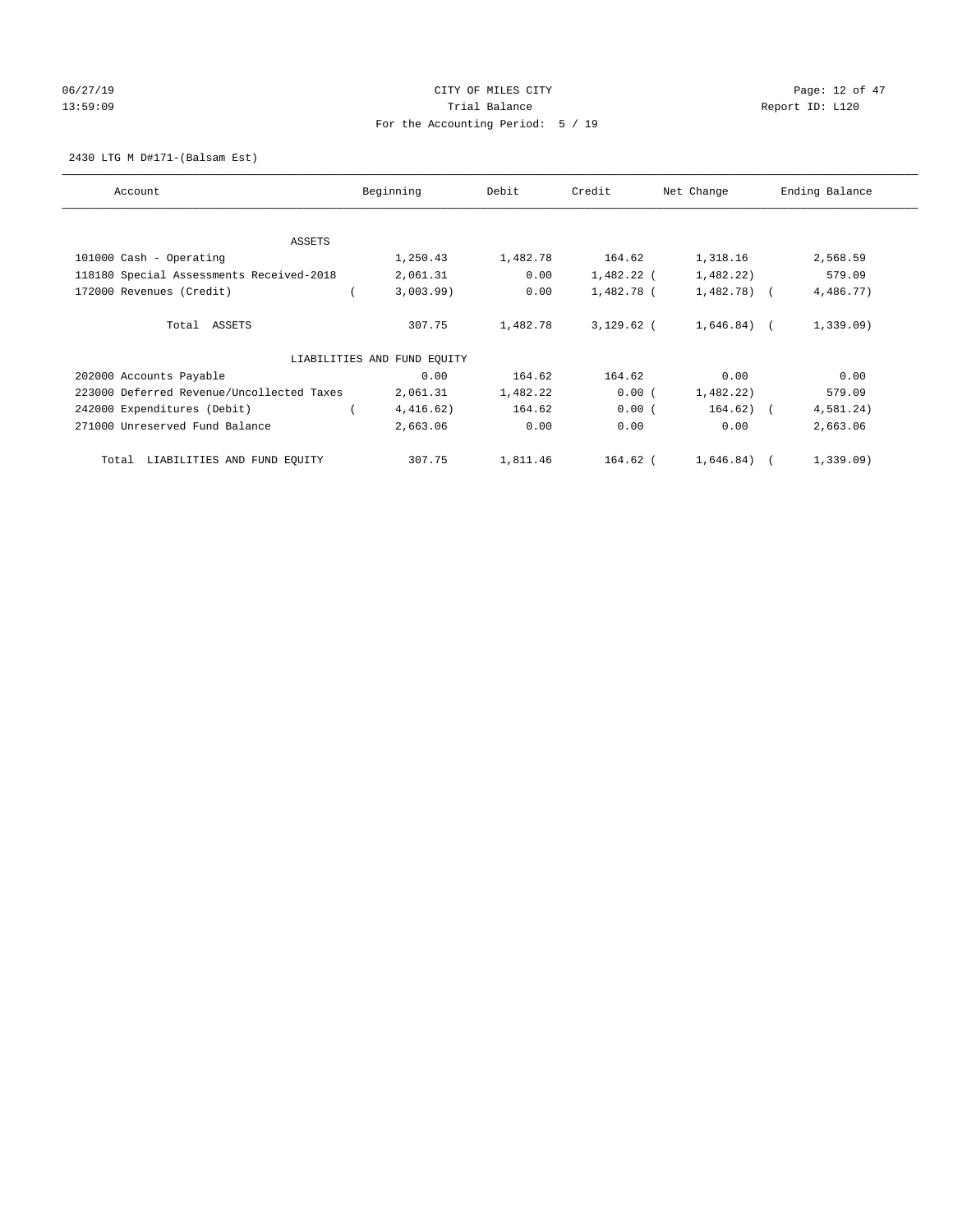# 06/27/19 Page: 13 of 47 13:59:09 Report ID: L120 For the Accounting Period: 5 / 19

2440 LTG M D#172-(Main Str)

| Account                                   | Beginning                   | Debit     | Credit       | Net Change   | Ending Balance |
|-------------------------------------------|-----------------------------|-----------|--------------|--------------|----------------|
| ASSETS                                    |                             |           |              |              |                |
| 101000 Cash - Operating                   | 1,944.59)                   | 7,424.79  | 1,512.40     | 5,912.39     | 3,967.80       |
| 118180 Special Assessments Received-2018  | 8,553.27                    | 0.00      | $7,422.23$ ( | 7,422.23)    | 1,131.04       |
| 172000 Revenues (Credit)                  | 14,253.51)                  | 0.00      | 7,424.79 (   | $7,424.79$ ( | 21,678.30)     |
| Total ASSETS                              | 7,644.83)                   | 7,424.79  | 16,359.42 (  | 8,934.63) (  | 16, 579.46)    |
|                                           | LIABILITIES AND FUND EQUITY |           |              |              |                |
| 202000 Accounts Payable                   | 0.00                        | 1,512.40  | 1,512.40     | 0.00         | 0.00           |
| 223000 Deferred Revenue/Uncollected Taxes | 8,553.27                    | 7,422.23  | 0.00(        | 7,422.23)    | 1,131.04       |
| 242000 Expenditures (Debit)               | 22,001.41)                  | 1,512.40  | 0.00(        | $1,512.40$ ( | 23, 513.81)    |
| 271000 Unreserved Fund Balance            | 5,803.31                    | 0.00      | 0.00         | 0.00         | 5,803.31       |
| LIABILITIES AND FUND EQUITY<br>Total      | 7,644.83)                   | 10,447.03 | 1,512.40 (   | 8,934.63) (  | 16, 579.46)    |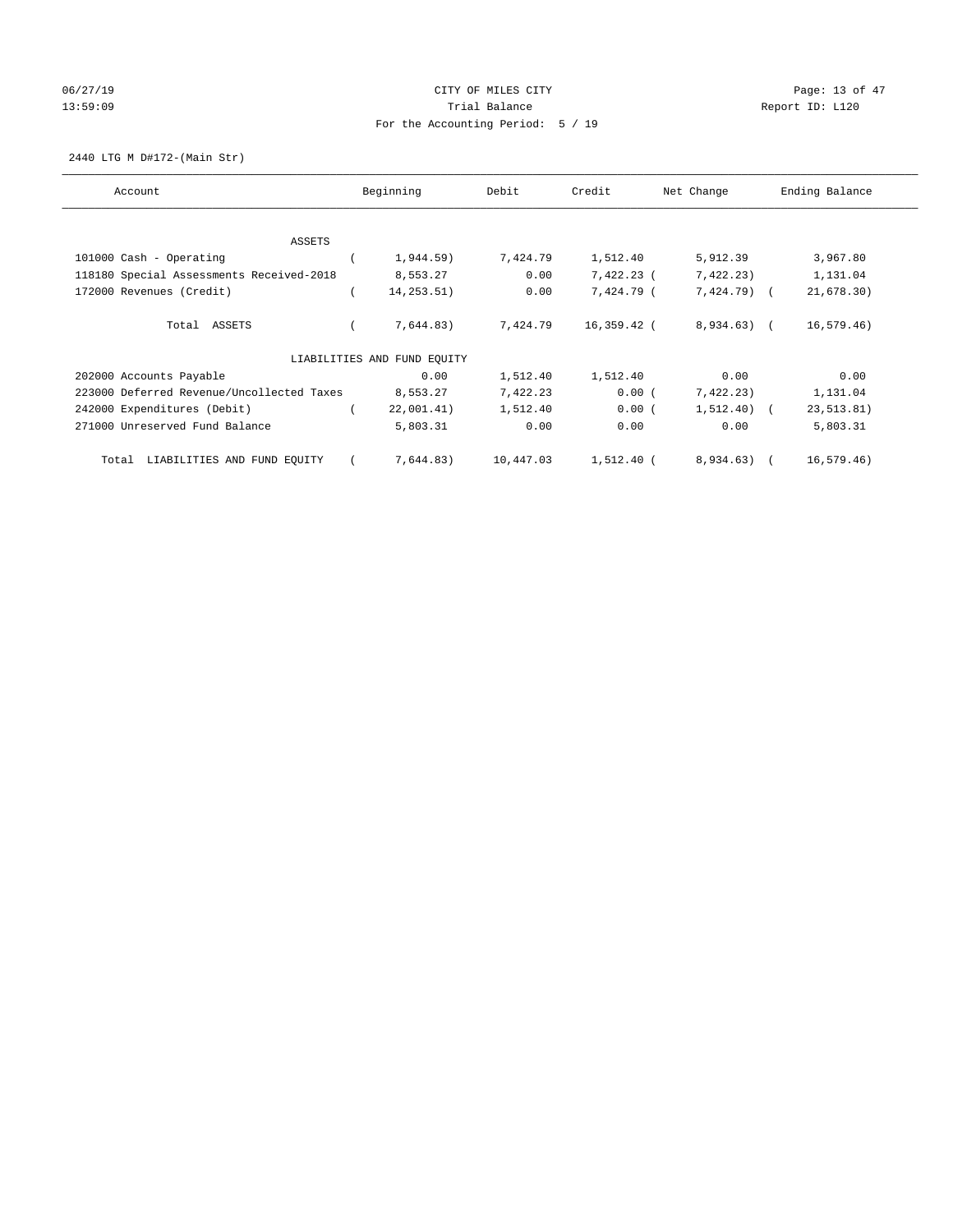# 06/27/19 Page: 14 of 47 13:59:09 Report ID: L120 For the Accounting Period: 5 / 19

2450 LTG M D#195-(SG-Trico)

| Account                                   | Beginning                   | Debit    | Credit       | Net Change   | Ending Balance |
|-------------------------------------------|-----------------------------|----------|--------------|--------------|----------------|
| ASSETS                                    |                             |          |              |              |                |
| 101000 Cash - Operating                   | 2,002.40                    | 2,043.23 | 401.84       | 1,641.39     | 3,643.79       |
| 118180 Special Assessments Received-2018  | 2,136.92                    | 0.00     | $2,042.48$ ( | 2,042.48)    | 94.44          |
| 172000 Revenues (Credit)                  | 3, 249.81)                  | 0.00     | $2,043.23$ ( | $2,043.23$ ( | 5, 293.04)     |
| Total ASSETS                              | 889.51                      | 2,043.23 | 4,487.55 (   | $2,444.32$ ( | 1,554.81)      |
|                                           | LIABILITIES AND FUND EQUITY |          |              |              |                |
| 202000 Accounts Payable                   | 0.00                        | 401.84   | 401.84       | 0.00         | 0.00           |
| 223000 Deferred Revenue/Uncollected Taxes | 2,136.92                    | 2,042.48 | 0.00(        | 2,042.48)    | 94.44          |
| 242000 Expenditures (Debit)               | 5,016.86)                   | 401.84   | 0.00(        | 401.84) (    | 5,418.70)      |
| 271000 Unreserved Fund Balance            | 3,769.45                    | 0.00     | 0.00         | 0.00         | 3,769.45       |
| LIABILITIES AND FUND EQUITY<br>Total      | 889.51                      | 2,846.16 | 401.84 (     | 2,444.32)    | 1,554.81)      |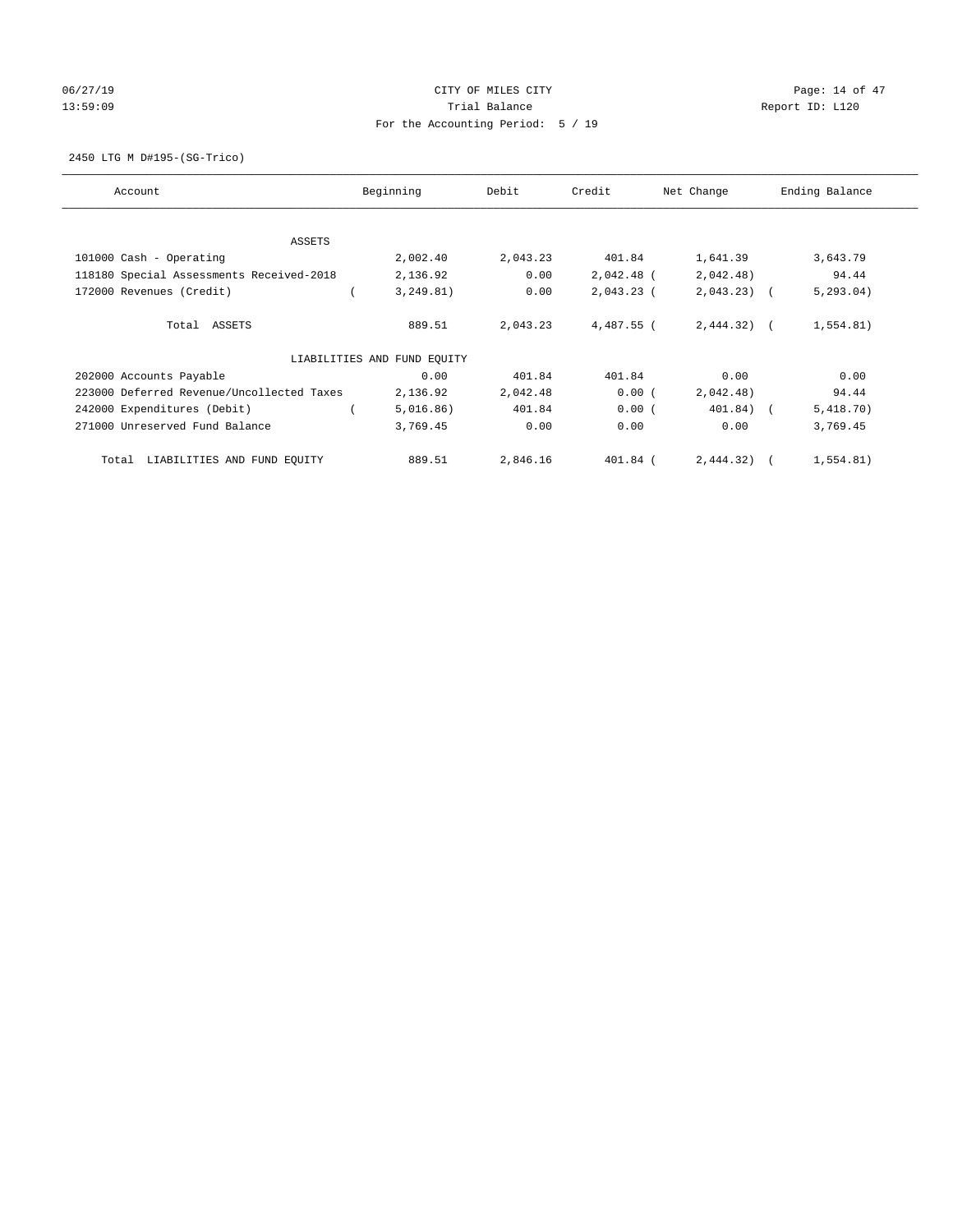# 06/27/19 Page: 15 of 47 13:59:09 Report ID: L120 For the Accounting Period: 5 / 19

2470 LTG M D#202-(SG-MDU&NV)

| Account                                    | Beginning                   | Debit    | Credit       | Net Change   | Ending Balance |
|--------------------------------------------|-----------------------------|----------|--------------|--------------|----------------|
|                                            |                             |          |              |              |                |
| ASSETS<br>101000 Cash - Operating          | 536.22                      | 2,836.60 | 580.16       | 2,256.44     | 2,792.66       |
| 118160 Special Assessments Receivables-201 | 58.35                       | 0.00     | 0.00         | 0.00         | 58.35          |
|                                            |                             |          |              |              |                |
| 118170 Special Assessments Receivables-201 | 53.08                       | 0.00     | 0.00         | 0.00         | 53.08          |
| 118180 Special Assessments Received-2018   | 3,520.27                    | 0.00     | 2,835.62 (   | 2,835.62)    | 684.65         |
| 172000 Revenues (Credit)                   | 5,442,23)                   | 0.00     | $2,836.60$ ( | $2,836.60$ ( | 8,278.83)      |
| Total ASSETS                               | 1, 274.31)                  | 2,836.60 | $6,252.38$ ( | $3,415.78$ ( | 4,690.09       |
|                                            | LIABILITIES AND FUND EQUITY |          |              |              |                |
| 202000 Accounts Payable                    | 0.00                        | 580.16   | 580.16       | 0.00         | 0.00           |
| 223000 Deferred Revenue/Uncollected Taxes  | 3,631.70                    | 2,835.62 | 0.00(        | 2,835.62)    | 796.08         |
| 242000 Expenditures (Debit)                | 6, 570.80)                  | 580.16   | 0.00(        | $580.16)$ (  | 7, 150.96)     |
| 271000 Unreserved Fund Balance             | 1,664.79                    | 0.00     | 0.00         | 0.00         | 1,664.79       |
| LIABILITIES AND FUND EQUITY<br>Total       | 1, 274.31)                  | 3,995.94 | 580.16 (     | $3,415.78$ ( | 4,690.09       |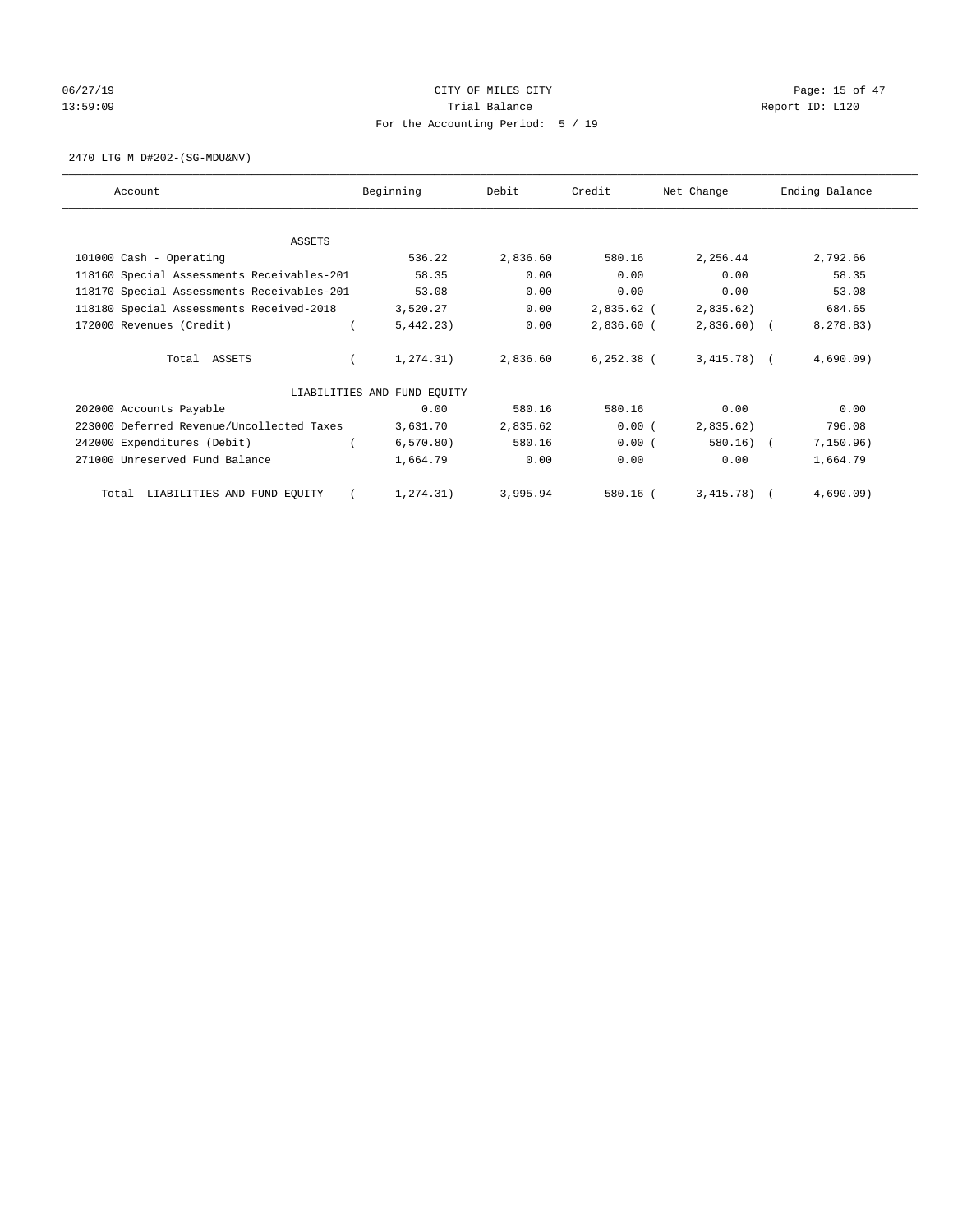# 06/27/19 **Page: 16 of 47** CITY OF MILES CITY **Page: 16 of 47** 13:59:09 Report ID: L120 For the Accounting Period: 5 / 19

## 2480 LTG M M#173-(Milestown Estates)

| Account                                   | Beginning                   | Debit  | Credit       | Net Change | Ending Balance |
|-------------------------------------------|-----------------------------|--------|--------------|------------|----------------|
| ASSETS                                    |                             |        |              |            |                |
| 101000 Cash - Operating                   | 618.47                      | 643.40 | 145.77       | 497.63     | 1,116.10       |
| 118180 Special Assessments Received-2018  | 814.89                      | 0.00   | 643.03 (     | 643.03)    | 171.86         |
| 172000 Revenues (Credit)                  | $1,908.56$ )                | 0.00   | 643.40 (     | 643.40) (  | 2,551.96)      |
| Total ASSETS                              | 475.20                      | 643.40 | $1,432,20$ ( | 788.80) (  | 1, 264.00)     |
|                                           | LIABILITIES AND FUND EQUITY |        |              |            |                |
| 202000 Accounts Payable                   | 0.00                        | 145.77 | 145.77       | 0.00       | 0.00           |
| 223000 Deferred Revenue/Uncollected Taxes | 814.89                      | 643.03 | 0.00(        | 643.03)    | 171.86         |
| 242000 Expenditures (Debit)               | 2,248.25)                   | 145.77 | 0.00(        | 145.77) (  | 2,394.02)      |
| 271000 Unreserved Fund Balance            | 958.16                      | 0.00   | 0.00         | 0.00       | 958.16         |
| LIABILITIES AND FUND EQUITY<br>Total      | 475.20                      | 934.57 | 145.77 (     | 788.80) (  | 1, 264.00)     |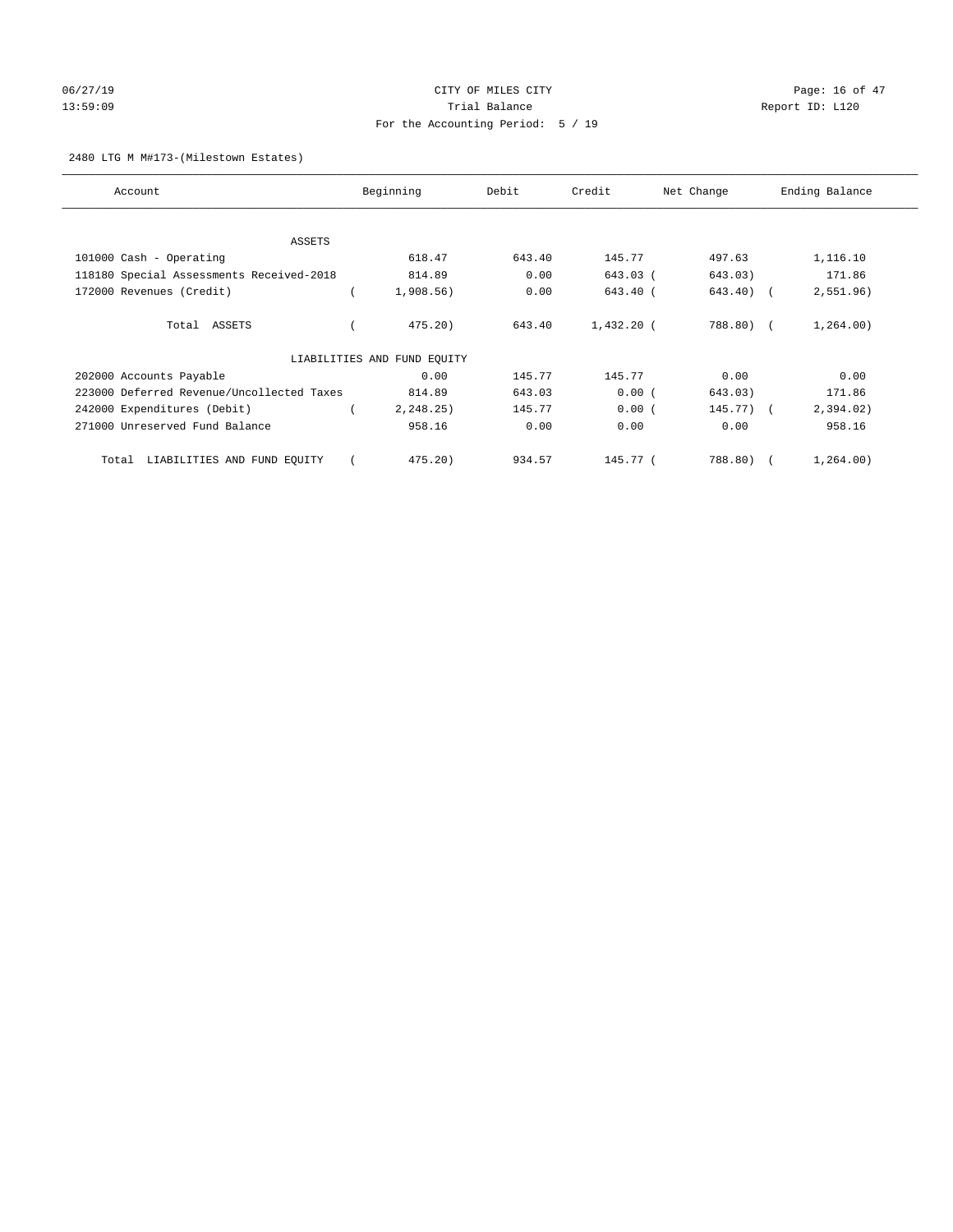# 06/27/19 Page: 17 of 47 13:59:09 Report ID: L120 For the Accounting Period: 5 / 19

2510 STR MAINT DIST #204

| Account                                    | Beginning                   | Debit       | Credit                    | Net Change    | Ending Balance                |
|--------------------------------------------|-----------------------------|-------------|---------------------------|---------------|-------------------------------|
|                                            |                             |             |                           |               |                               |
| <b>ASSETS</b>                              |                             |             |                           |               |                               |
| 101000 Cash - Operating                    | 424,555.07                  | 521,686.51  | 94, 274. 12               | 427, 412.39   | 851,967.46                    |
| 116000 Protested Taxes Receivable - Reals  | 51.99                       | 51.99       | 0.00                      | 51.99         | 103.98                        |
| 118130 Special Assessments Receivable 2013 | 104.31                      | 0.00        | 0.00                      | 0.00          | 104.31                        |
| 118140 Special Assessments Receivables-201 | 31.99                       | 0.00        | 0.00                      | 0.00          | 31.99                         |
| 118150 Special Assessments Receivables-201 | 250.46                      | 0.00        | 0.00                      | 0.00          | 250.46                        |
| 118160 Special Assessments Receivables-201 | 2,467.42                    | 0.00        | 0.00                      | 0.00          | 2,467.42                      |
| 118170 Special Assessments Receivables-201 | 5,115.89                    | 0.00        | 0.00                      | 0.00          | 5,115.89                      |
| 118180 Special Assessments Received-2018   | 608,767.54                  | 0.00        | 521,559.23 (              | 521,559.23)   | 87,208.31                     |
| 172000 Revenues (Credit)                   | (1, 040, 055.17)            | 51.99       | 521,738.50 (              |               | 521,686.51) ( 1,561,741.68)   |
| Total ASSETS                               | 1,289.50                    |             | 521,790.49 1,137,571.85 ( | 615,781.36) ( | 614, 491.86)                  |
|                                            | LIABILITIES AND FUND EQUITY |             |                           |               |                               |
| 202000 Accounts Payable                    | 6,915.10                    | 55,901.53   | 55,901.53                 | 0.00          | 6,915.10                      |
| 223000 Deferred Revenue/Uncollected Taxes  | 616,737.62                  | 521,507.24  | 51.99(                    | 521, 455.25)  | 95,282.37                     |
| 223100 Deferred Revenue - Real Prop Taxes  | 51.99                       | 51.99       | 0.00(                     | 51.99)        | 0.00                          |
| 242000 Expenditures (Debit)                | (1, 430, 334, 44)           | 94, 274. 12 | 0.00(                     |               | 94, 274.12) ( 1, 524, 608.56) |
| 271000 Unreserved Fund Balance             | 807,919.23                  | 0.00        | 0.00                      | 0.00          | 807,919.23                    |
| Total LIABILITIES AND FUND EQUITY          | 1,289.50                    | 671,734.88  | 55,953.52 (               | 615, 781.36)  | 614, 491.86)                  |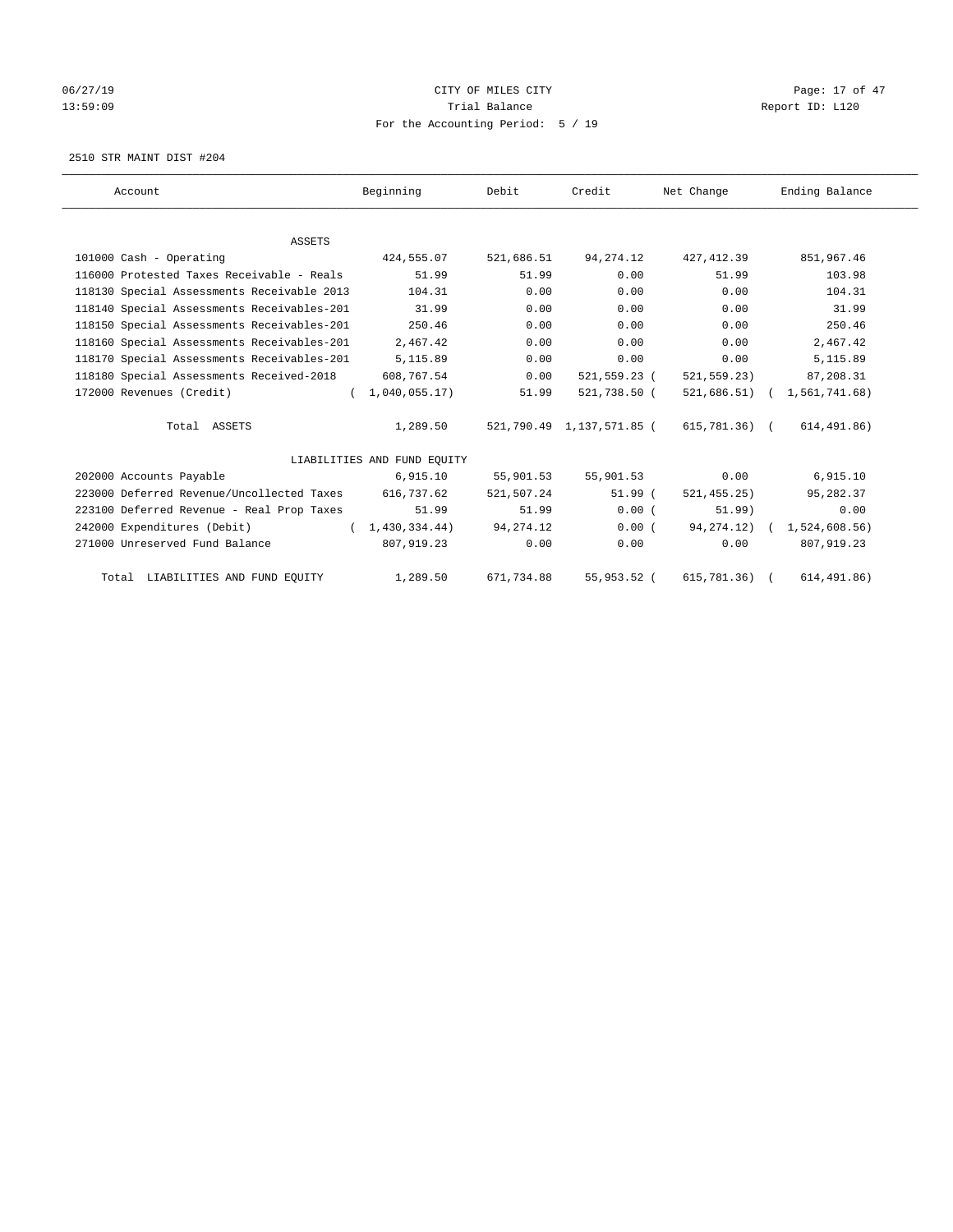# 06/27/19 **Page: 18 of 47** CITY OF MILES CITY **Page: 18 of 47** 13:59:09 Report ID: L120 For the Accounting Period: 5 / 19

2520 STR MAINT DIST #205

| Account                                     | Beginning                   | Debit      | Credit       | Net Change   | Ending Balance |
|---------------------------------------------|-----------------------------|------------|--------------|--------------|----------------|
|                                             |                             |            |              |              |                |
| <b>ASSETS</b><br>101000 Cash - Operating    | 204,323.46                  | 74,372.87  | 19,503.25    | 54,869.62    | 259,193.08     |
|                                             |                             |            |              |              |                |
| 118130 Special Assessments Receivable 2013( | $45.28$ )                   | 0.00       | 0.00         | 0.00         | 45.28)         |
| 118140 Special Assessments Receivables-201  | 214.50                      | 0.00       | 0.00         | 0.00         | 214.50         |
| 118150 Special Assessments Receivables-201  | 210.08                      | 0.00       | 0.00         | 0.00         | 210.08         |
| 118160 Special Assessments Receivables-201  | 1,551.89                    | 0.00       | 331.29 (     | 331.29)      | 1,220.60       |
| 118170 Special Assessments Receivables-201  | 3,343.66                    | 0.00       | 673.54 (     | 673.54)      | 2,670.12       |
| 118180 Special Assessments Received-2018    | 93,259.86                   | 0.00       | 73,036.12 (  | 73,036.12)   | 20, 223.74     |
| 172000 Revenues (Credit)                    | 216,780.24)                 | 0.00       | 74,231.71 (  | 74,231.71) ( | 291,011.95)    |
| Total ASSETS                                | 86,077.93                   | 74, 372.87 | 167,775.91 ( | 93,403.04) ( | 7,325.11)      |
|                                             | LIABILITIES AND FUND EQUITY |            |              |              |                |
| 202000 Accounts Payable                     | 1,728.77                    | 8,073.61   | 8,073.61     | 0.00         | 1,728.77       |
| 223000 Deferred Revenue/Uncollected Taxes   | 98,534.55                   | 74,040.95  | 0.00(        | 74,040.95)   | 24,493.60      |
| 242000 Expenditures (Debit)                 | 229,576.90)                 | 19,503.25  | 141.16 (     | 19,362.09) ( | 248,938.99)    |
| 271000 Unreserved Fund Balance              | 215, 391.51                 | 0.00       | 0.00         | 0.00         | 215, 391.51    |
| Total LIABILITIES AND FUND EQUITY           | 86,077.93                   | 101,617.81 | 8,214.77 (   | 93,403.04)   | 7,325.11)      |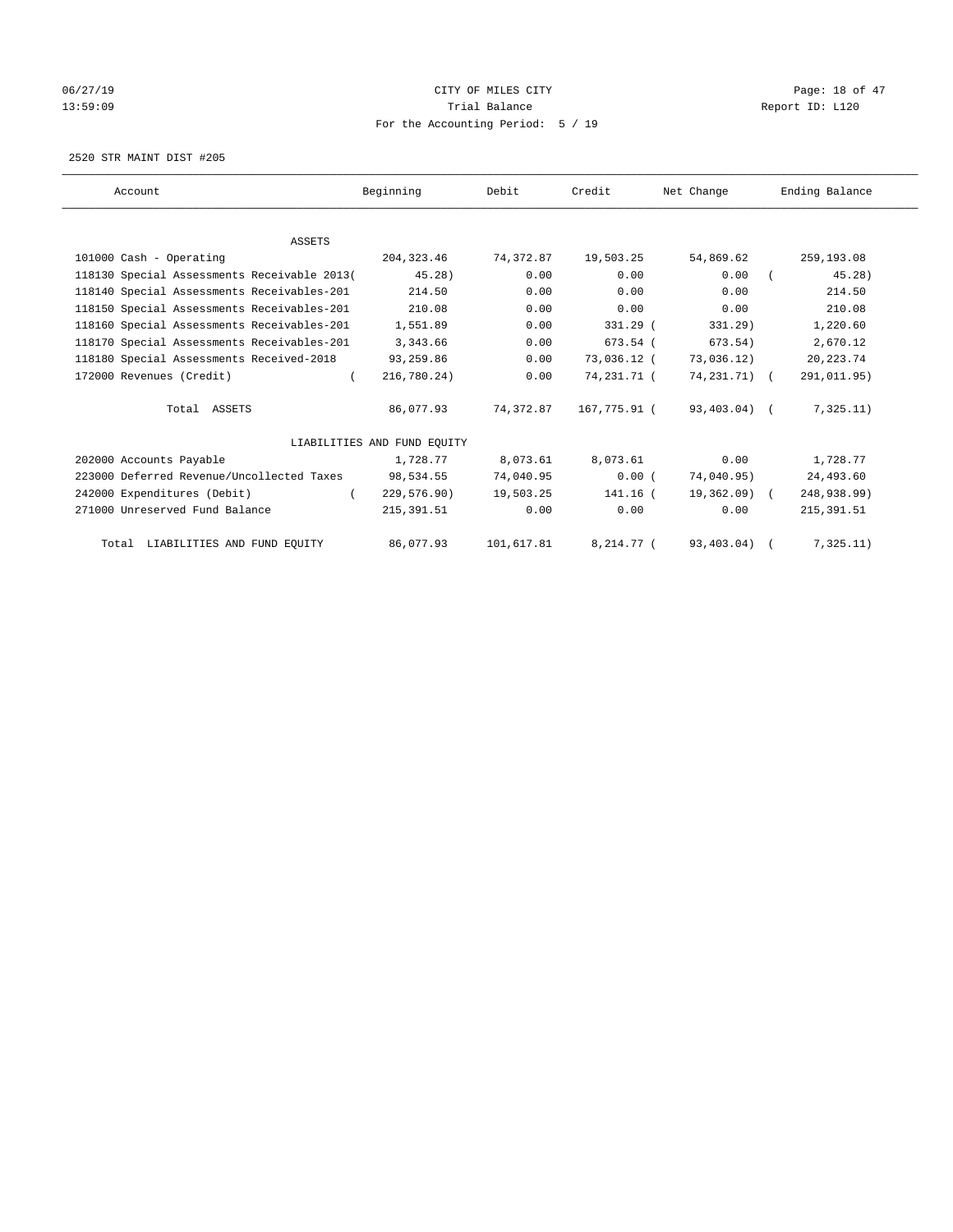# 06/27/19 **Page: 19 of 47** CITY OF MILES CITY **Page: 19 of 47** 13:59:09 Report ID: L120 For the Accounting Period: 5 / 19

## 2540 STR MAINT DIST#207-(MILESTOWN ESTATES)

| Account                                   | Beginning                   | Debit    | Credit       | Net Change     | Ending Balance |
|-------------------------------------------|-----------------------------|----------|--------------|----------------|----------------|
|                                           |                             |          |              |                |                |
| ASSETS                                    |                             |          |              |                |                |
| 101000 Cash - Operating                   | 3,353.80                    | 1,104.68 | 462.88       | 641.80         | 3,995.60       |
| 118180 Special Assessments Received-2018  | 1,534.25                    | 0.00     | 1,103.71 (   | 1, 103.71)     | 430.54         |
| 172000 Revenues (Credit)                  | 3,535.67)                   | 0.00     | $1,104.68$ ( | $1,104.68$ ) ( | 4,640.35)      |
| Total ASSETS                              | 1,352.38                    | 1,104.68 | 2,671.27 (   | $1,566.59$ (   | 214.21)        |
|                                           | LIABILITIES AND FUND EQUITY |          |              |                |                |
| 223000 Deferred Revenue/Uncollected Taxes | 1,534.25                    | 1,103.71 | 0.00(        | 1, 103.71)     | 430.54         |
| 242000 Expenditures (Debit)               | 4,893.88)                   | 462.88   | 0.00(        | $462.88$ ) (   | 5,356.76)      |
| 271000 Unreserved Fund Balance            | 4,712.01                    | 0.00     | 0.00         | 0.00           | 4,712.01       |
| Total LIABILITIES AND FUND EQUITY         | 1,352.38                    | 1,566.59 | 0.00(        | $1,566.59$ (   | 214.21)        |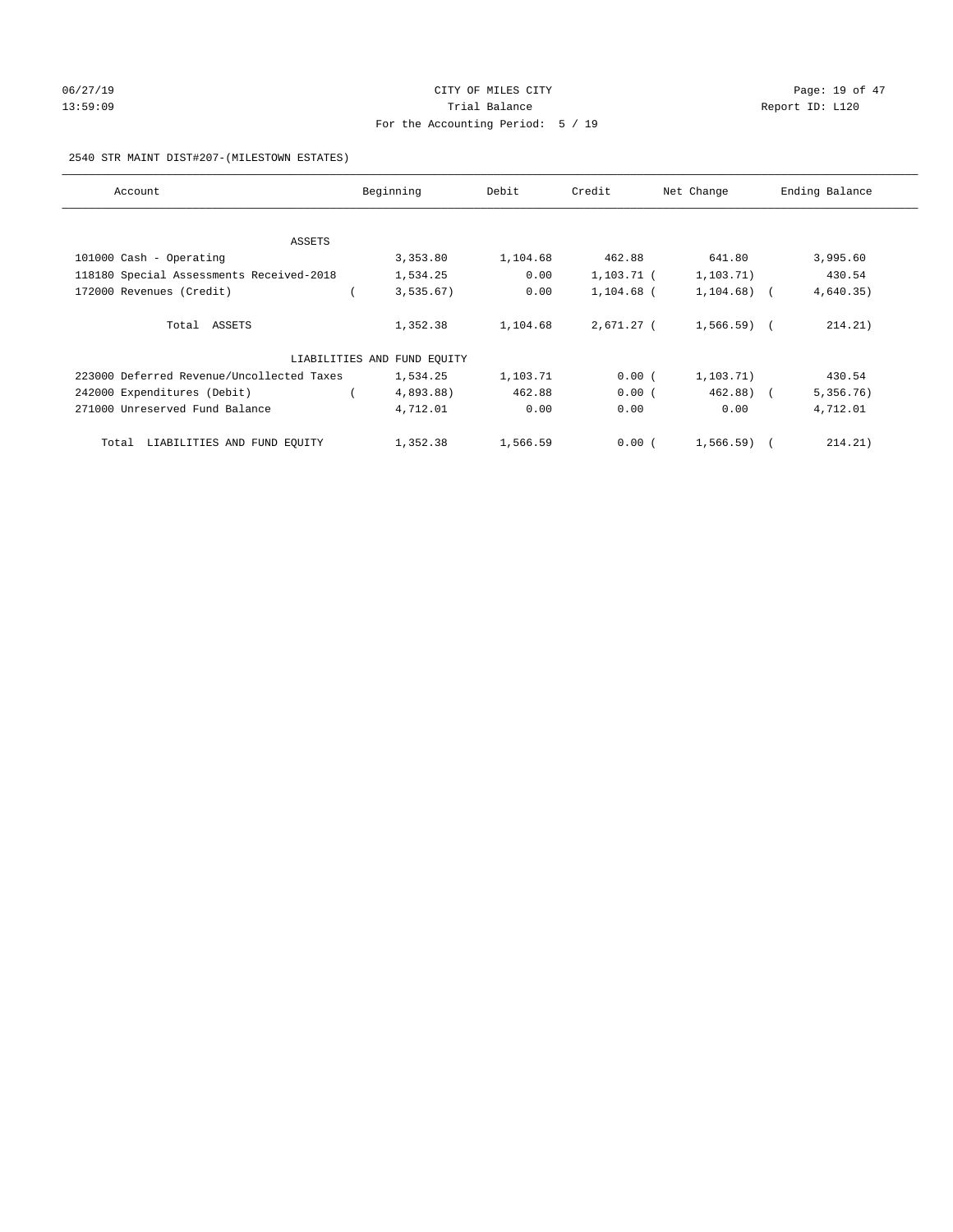# 06/27/19 Page: 20 of 47 13:59:09 Report ID: L120 For the Accounting Period: 5 / 19

## 2701 Fire Grants

| Account                              |        | Beginning                   | Debit  | Credit     | Net Change            | Ending Balance |
|--------------------------------------|--------|-----------------------------|--------|------------|-----------------------|----------------|
|                                      |        |                             |        |            |                       |                |
|                                      | ASSETS |                             |        |            |                       |                |
| 101000 Cash - Operating              |        | 4,919.15                    | 250.00 | 0.00       | 250.00                | 5,169.15       |
| 172000 Revenues (Credit)             |        | 4, 150.00)                  | 0.00   | $250.00$ ( | 250.00)<br>$\sqrt{1}$ | 4,400.00)      |
| Total ASSETS                         |        | 769.15                      | 250.00 | 250.00     | 0.00                  | 769.15         |
|                                      |        | LIABILITIES AND FUND EQUITY |        |            |                       |                |
| 271000 Unreserved Fund Balance       |        | 769.15                      | 0.00   | 0.00       | 0.00                  | 769.15         |
| LIABILITIES AND FUND EQUITY<br>Total |        | 769.15                      | 0.00   | 0.00       | 0.00                  | 769.15         |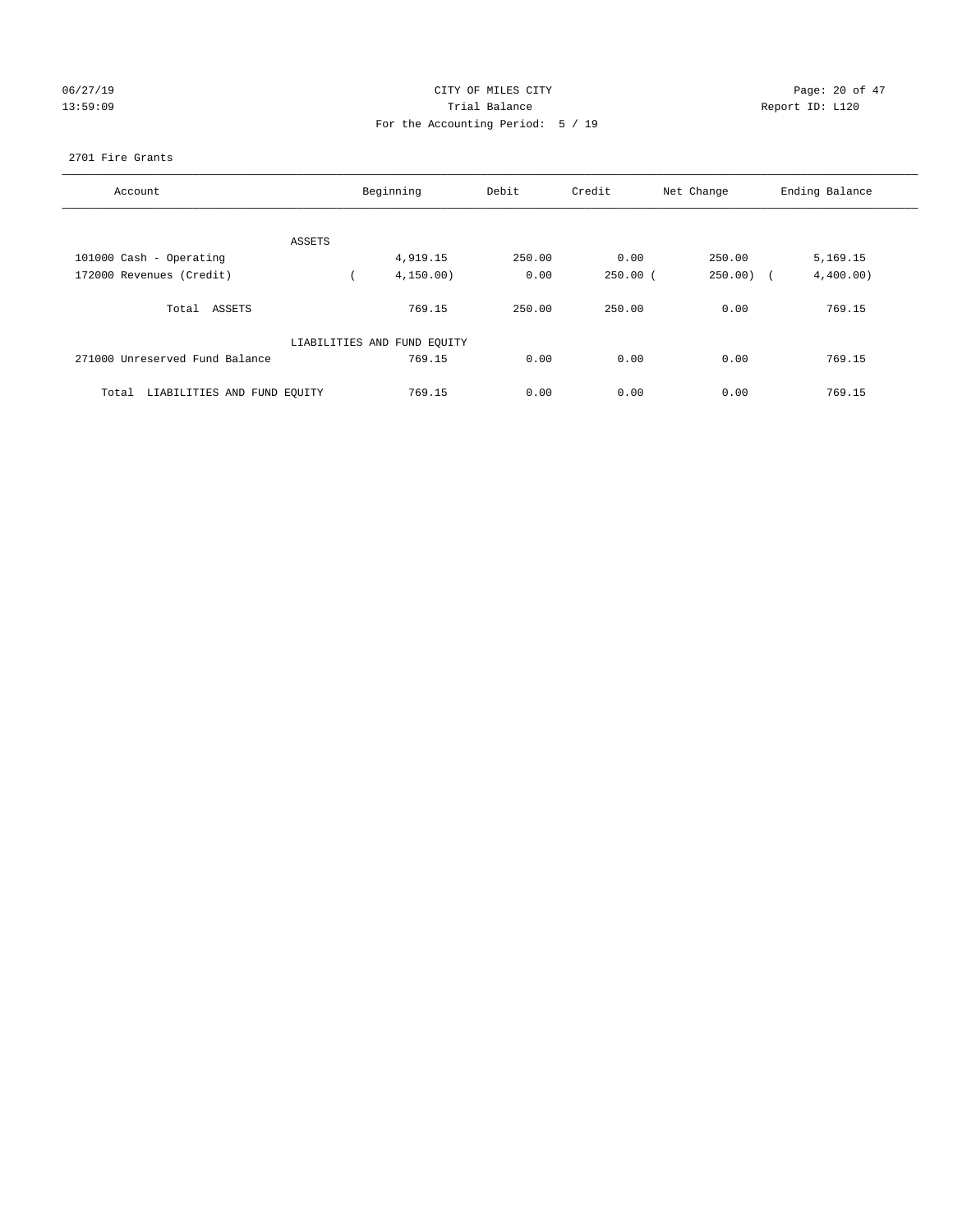# 06/27/19 Page: 21 of 47 13:59:09 Report ID: L120 For the Accounting Period: 5 / 19

## 2820 GAS TAX

| Account                              | Beginning                   | Debit     | Credit      | Net Change    | Ending Balance       |
|--------------------------------------|-----------------------------|-----------|-------------|---------------|----------------------|
|                                      |                             |           |             |               |                      |
| ASSETS<br>101000 Cash - Operating    | 56,930.44                   | 14,552.93 | 320.83      | 14,232.10     | 71,162.54            |
| 172000 Revenues (Credit)             | 145,529.30)                 | 0.00      | 14,552.93 ( | $14,552.93$ ( | 160,082.23)          |
| Total ASSETS                         | 88,598.86)                  | 14,552.93 | 14,873.76 ( | $320.83)$ (   | 88,919.69)           |
|                                      | LIABILITIES AND FUND EQUITY |           |             |               |                      |
| 242000 Expenditures (Debit)          | 88,600.90)                  | 320.83    | 0.00(       | $320.83$ ) (  | 88,921.73)           |
| 271000 Unreserved Fund Balance       | 2.04                        | 0.00      | 0.00        | 0.00          | 2.04                 |
| LIABILITIES AND FUND EQUITY<br>Total | 88,598.86)                  | 320.83    | 0.00(       | 320.83)       | 88,919.69)<br>$\sim$ |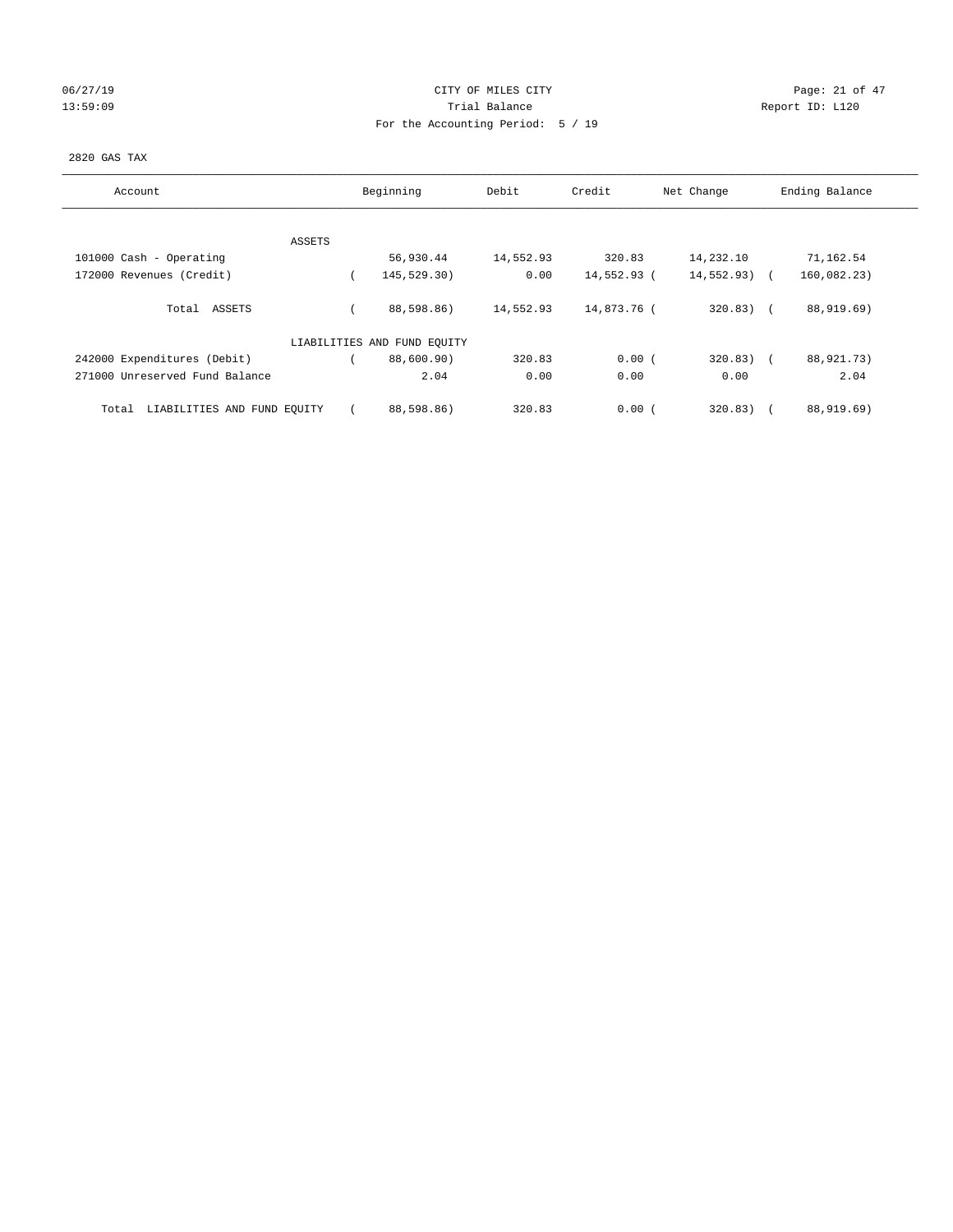|  |  |  | 06/27/19 |  |
|--|--|--|----------|--|
|  |  |  | 12.50.00 |  |

# CITY OF MILES CITY CONTROL CONTROL CONTROL CITY CONTROL Page: 22 of 47 13:59:09 Report ID: L120 For the Accounting Period: 5 / 19

## 2821 HB473- Fuel Tax

| Account                              | Beginning |                             | Debit | Credit | Net Change | Ending Balance |
|--------------------------------------|-----------|-----------------------------|-------|--------|------------|----------------|
|                                      |           |                             |       |        |            |                |
|                                      | ASSETS    |                             |       |        |            |                |
| 102131 Restricted Cash- HB473        |           | 142,042.79                  | 0.00  | 0.00   | 0.00       | 142,042.79     |
| 172000 Revenues (Credit)             |           | 138,752.00)                 | 0.00  | 0.00   | 0.00       | 138,752.00)    |
| ASSETS<br>Total                      |           | 3,290.79                    | 0.00  | 0.00   | 0.00       | 3,290.79       |
|                                      |           | LIABILITIES AND FUND EQUITY |       |        |            |                |
| 271000 Unreserved Fund Balance       |           | 3,290.79                    | 0.00  | 0.00   | 0.00       | 3,290.79       |
| LIABILITIES AND FUND EQUITY<br>Total |           | 3,290.79                    | 0.00  | 0.00   | 0.00       | 3,290.79       |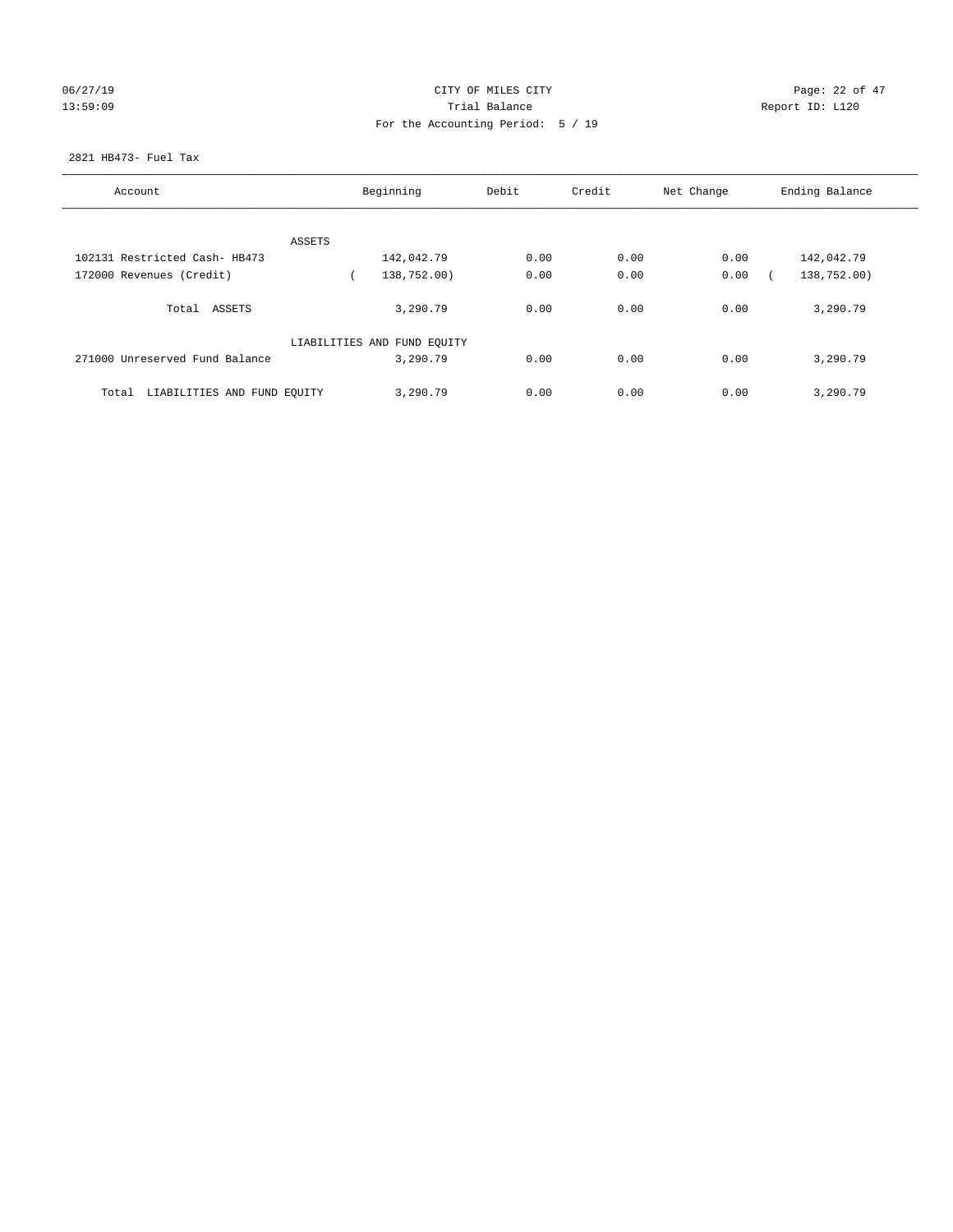## 06/27/19 Page: 23 of 47 13:59:09 Report ID: L120 For the Accounting Period: 5 / 19

#### 2850 911 EMERGENCY

| Account                              |        | Beginning                   | Debit     | Credit        | Net Change    | Ending Balance |
|--------------------------------------|--------|-----------------------------|-----------|---------------|---------------|----------------|
|                                      |        |                             |           |               |               |                |
|                                      | ASSETS |                             |           |               |               |                |
| 101000 Cash - Operating              |        | 340,480.74                  | 61,632.10 | 15,853.05     | 45,779.05     | 386,259.79     |
| 172000 Revenues (Credit)             |        | 177,982.77)                 | 0.00      | $61,632.10$ ( | $61,632.10$ ( | 239,614.87)    |
| Total ASSETS                         |        | 162,497.97                  | 61,632.10 | 77,485.15 (   | 15,853.05)    | 146,644.92     |
|                                      |        | LIABILITIES AND FUND EQUITY |           |               |               |                |
| 202000 Accounts Payable              |        | 0.00                        | 15,853.05 | 15,853.05     | 0.00          | 0.00           |
| 242000 Expenditures (Debit)          |        | 128,004.23)                 | 15,853.05 | 0.00(         | 15,853.05)    | 143,857.28)    |
| 271000 Unreserved Fund Balance       |        | 290,502.20                  | 0.00      | 0.00          | 0.00          | 290,502.20     |
| LIABILITIES AND FUND EQUITY<br>Total |        | 162,497.97                  | 31,706.10 | 15,853.05 (   | 15,853.05)    | 146,644.92     |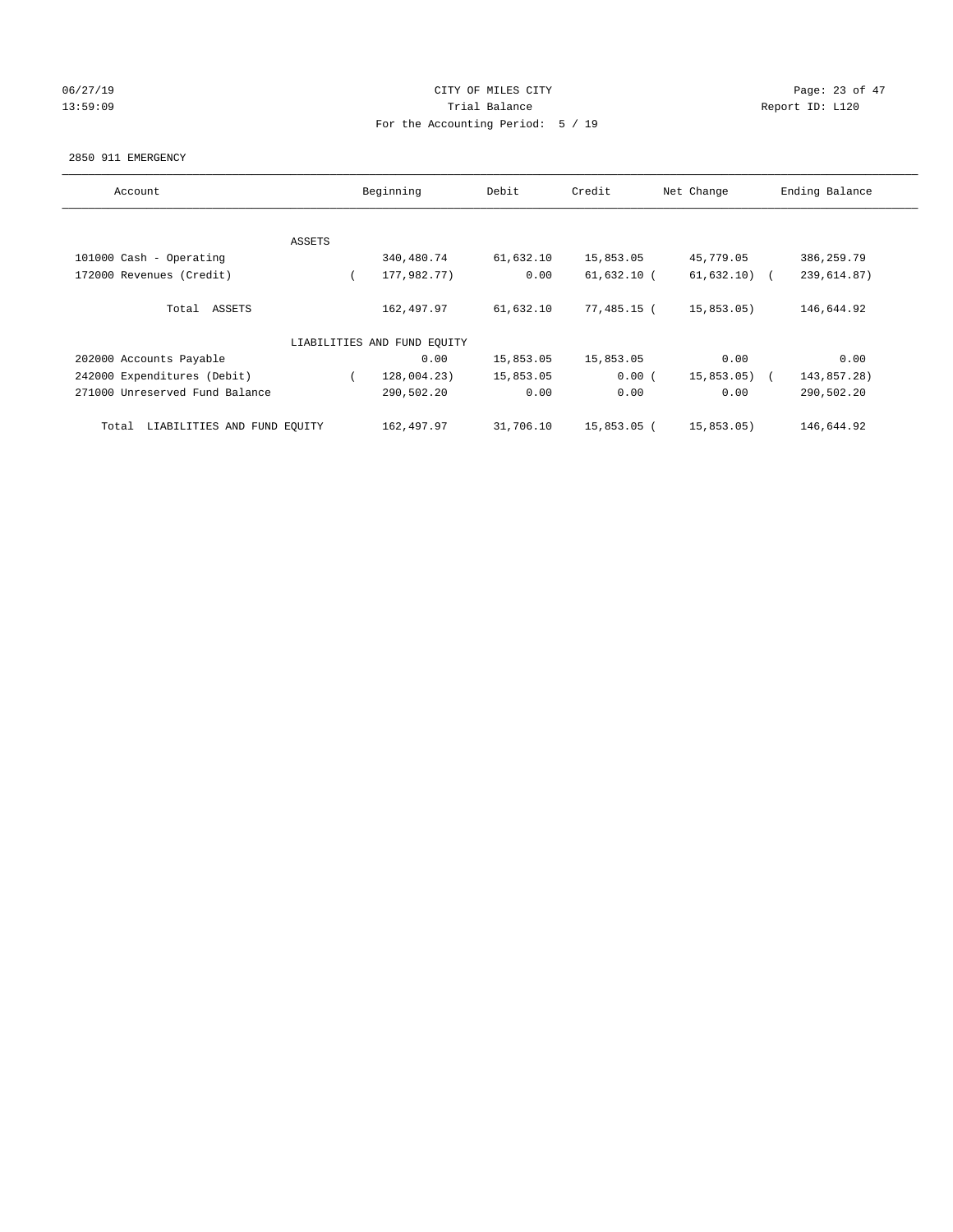## 06/27/19 Page: 24 of 47 13:59:09 Report ID: L120 For the Accounting Period: 5 / 19

#### 2880 LIBRARY GRANTS

| Account                                    | Beginning                   | Debit     | Credit      | Net Change   | Ending Balance |
|--------------------------------------------|-----------------------------|-----------|-------------|--------------|----------------|
|                                            |                             |           |             |              |                |
| <b>ASSETS</b>                              |                             |           |             |              |                |
| 101000 Cash - Operating                    | 4,493.50)                   | 0.00      | $513.00$ (  | $513.00)$ (  | 5,006.50)      |
| 101003 Cash - per capita                   | 15,884.42                   | 0.00      | 0.00        | 0.00         | 15,884.42      |
| 101020 Cash - Partners Program             | 35,182.70                   | 0.00      | 0.00        | 0.00         | 35,182.70      |
| 101021 Cash-One Time Endowments            | 0.00                        | 3,500.00  | 0.00        | 3,500.00     | 3,500.00       |
| 101030 Cash - Sagebrush Fed/Base Grant     | 18,002.14                   | 0.00      | 0.00        | 0.00         | 18,002.14      |
| 101032 Cash- Library Board of Trustees Mul | 0.00                        | 84,050.97 | 0.00        | 84,050.97    | 84,050.97      |
| 172000 Revenues (Credit)                   | 5,026.98)                   | 5,026.98  | 92,577.95 ( | 87,550.97) ( | 92,577.95)     |
| Total ASSETS                               | 59,548.78                   | 92,577.95 | 93,090.95 ( | 513.00)      | 59,035.78      |
|                                            | LIABILITIES AND FUND EQUITY |           |             |              |                |
| 202000 Accounts Payable                    | 0.00                        | 513.00    | 513.00      | 0.00         | 0.00           |
| 242000 Expenditures (Debit)                | 5,630.24)                   | 513.00    | 0.00(       | 513.00       | 6, 143.24)     |
| 271000 Unreserved Fund Balance             | 65,179.02                   | 0.00      | 0.00        | 0.00         | 65,179.02      |
| LIABILITIES AND FUND EQUITY<br>Total       | 59,548.78                   | 1,026.00  | $513.00$ (  | 513.00)      | 59,035.78      |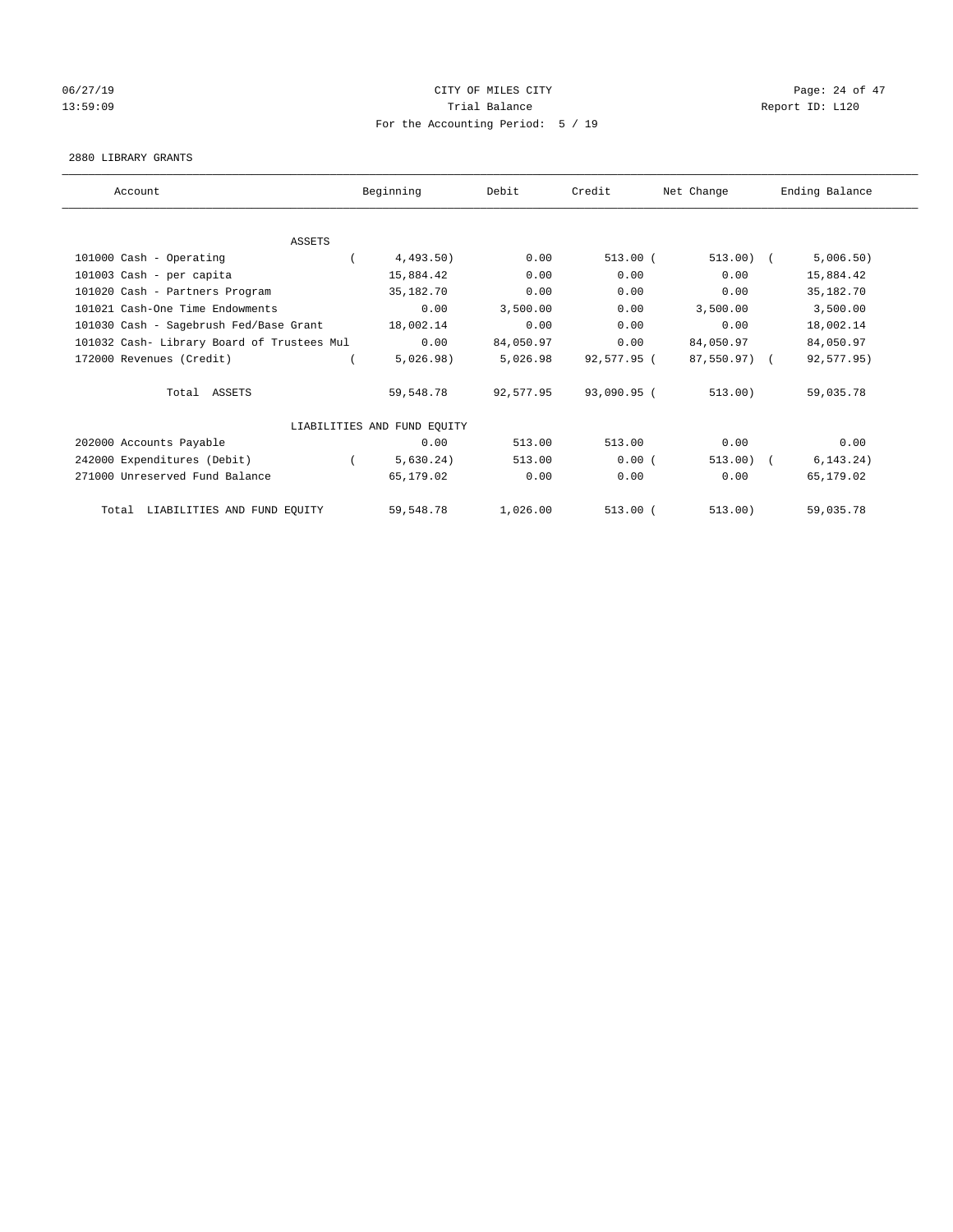## 06/27/19 Page: 25 of 47 13:59:09 Report ID: L120 For the Accounting Period: 5 / 19

## 2935 Historic Preservation

| Account                              |        | Beginning                   | Debit    | Credit       | Net Change | Ending Balance |
|--------------------------------------|--------|-----------------------------|----------|--------------|------------|----------------|
|                                      |        |                             |          |              |            |                |
|                                      | ASSETS |                             |          |              |            |                |
| 101000 Cash - Operating              |        | 13,632.74                   | 2,750.00 | 6.99         | 2,743.01   | 16,375.75      |
| 172000 Revenues (Credit)             |        | 4,950.00                    | 0.00     | $2,750.00$ ( | 2,750.00   | 7,700.00)      |
| Total ASSETS                         |        | 8,682.74                    | 2,750.00 | 2,756.99 (   | 6.99)      | 8,675.75       |
|                                      |        | LIABILITIES AND FUND EQUITY |          |              |            |                |
| 202000 Accounts Payable              |        | 0.00                        | 6.94     | 6.94         | 0.00       | 0.00           |
| 242000 Expenditures (Debit)          |        | 1, 126.30)                  | 6.99     | 0.00(        | $6.99$ $($ | $1, 133.29$ )  |
| 271000 Unreserved Fund Balance       |        | 9,809.04                    | 0.00     | 0.00         | 0.00       | 9,809.04       |
| LIABILITIES AND FUND EQUITY<br>Total |        | 8,682.74                    | 13.93    | $6.94$ (     | 6.99       | 8,675.75       |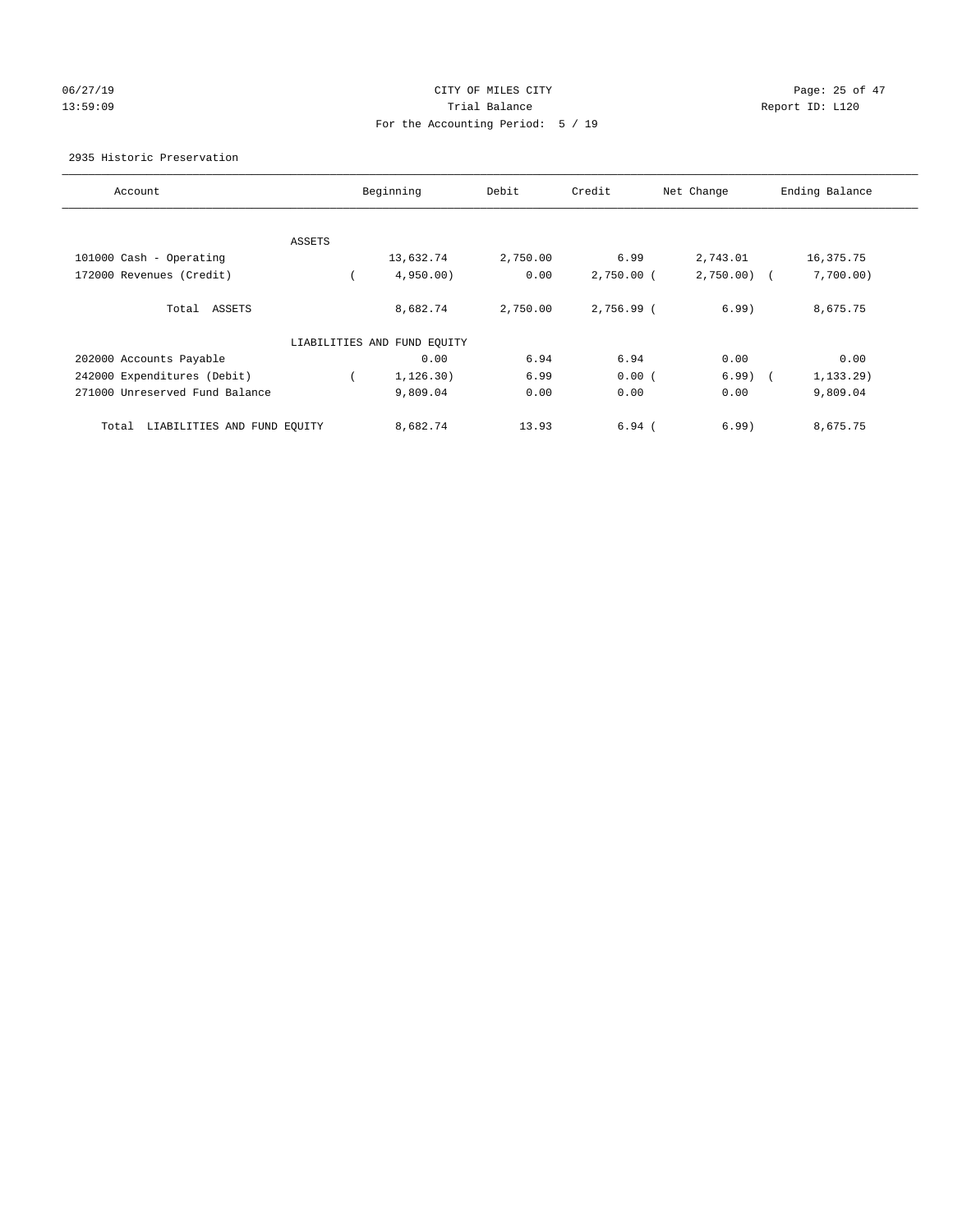# 06/27/19 **Page: 26 of 47** CITY OF MILES CITY **Page: 26 of 47** 13:59:09 Report ID: L120 For the Accounting Period: 5 / 19

## 2985 RETIRED SENIOR VOLUNTEER PROG (RSVP)

| Account                                    | Beginning                   | Debit     | Credit       | Net Change    | Ending Balance |
|--------------------------------------------|-----------------------------|-----------|--------------|---------------|----------------|
|                                            |                             |           |              |               |                |
| ASSETS                                     |                             |           |              |               |                |
| 101000 Cash - Operating                    | 5,857.41)                   | 6,188.09  | 7,475.75 (   | $1,287.66$ (  | 7, 145.07)     |
| 101004 RSVP Non-Federal Cash Operating-Cus | 13,271.98                   | 0.00      | 3,814.92 (   | 3,814.92)     | 9,457.06       |
| 101008 RSVP- Custer Excess                 | 8,611.55                    | 0.00      | 0.00         | 0.00          | 8,611.55       |
| 103100 Petty Cash-                         | 200.00                      | 0.00      | 0.00         | 0.00          | 200.00         |
| 172000 Revenues (Credit)                   | $73,093.00$ )               | 0.00      | $6,188.09$ ( | $6,188.09$ (  | 79,281.09)     |
| Total ASSETS                               | 56,866.88)                  | 6,188.09  | 17,478.76 (  | $11,290.67$ ( | 68, 157.55)    |
|                                            | LIABILITIES AND FUND EQUITY |           |              |               |                |
| 202000 Accounts Payable                    | 0.00                        | 5,641.86  | 5,641.86     | 0.00          | 0.00           |
| 242000 Expenditures (Debit)                | 75,038.27)                  | 11,305.47 | 14.80 (      | $11,290.67$ ( | 86, 328.94)    |
| 271000 Unreserved Fund Balance             | 18, 171.39                  | 0.00      | 0.00         | 0.00          | 18, 171.39     |
| LIABILITIES AND FUND EQUITY<br>Total       | 56,866.88)                  | 16,947.33 | $5,656.66$ ( | 11,290.67)    | 68, 157.55)    |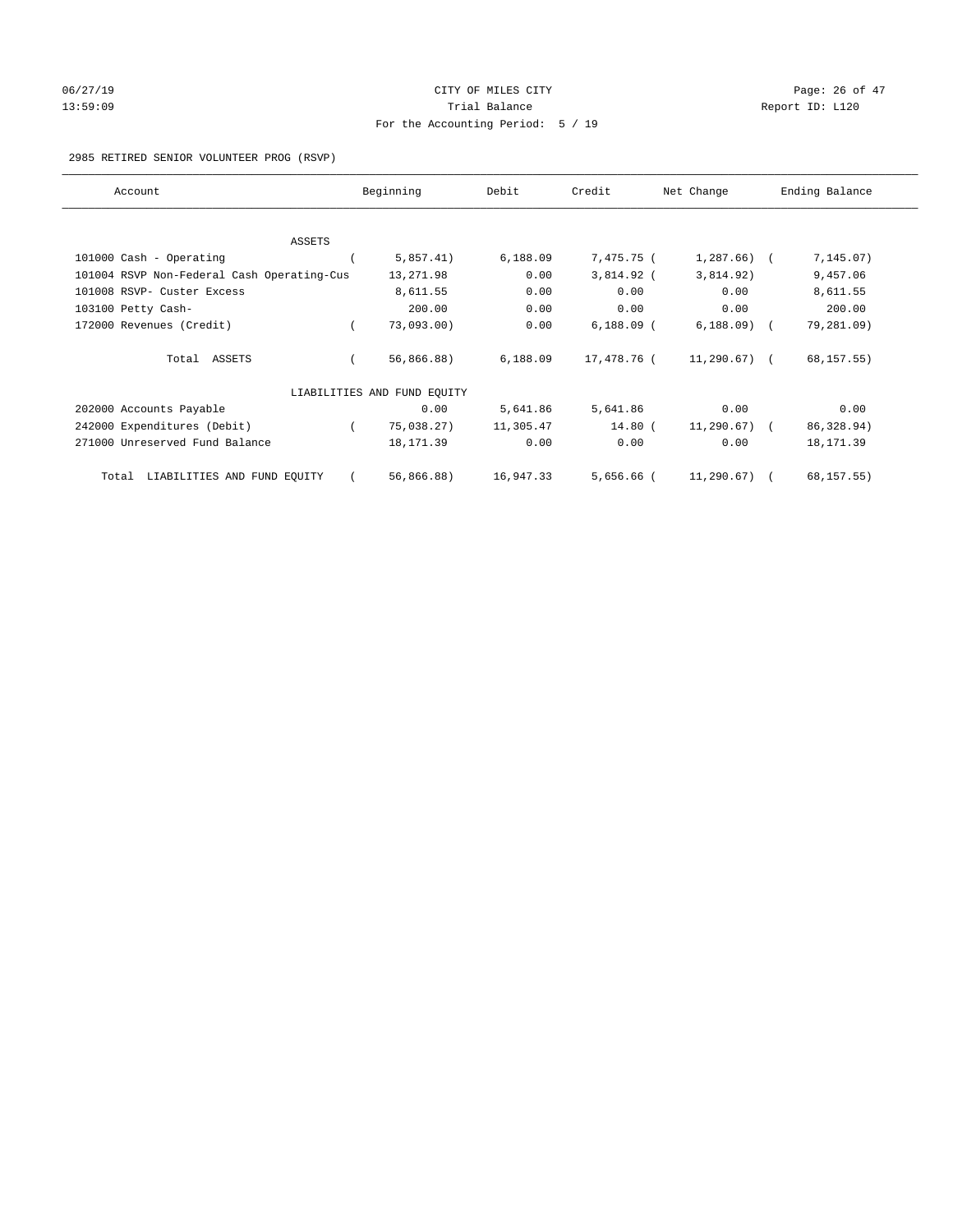3300 Judgement & Losses-Power Settlement

| Account                                     | Beginning                   |       | Debit | Credit | Net Change | Ending Balance |       |
|---------------------------------------------|-----------------------------|-------|-------|--------|------------|----------------|-------|
| ASSETS                                      |                             |       |       |        |            |                |       |
| 115208 Taxes Receivable - Personal 2008     |                             | 0.47) | 0.00  | 0.00   | 0.00       | $\sqrt{2}$     | 0.47) |
| Total ASSETS                                |                             | 0.47) | 0.00  | 0.00   | 0.00       | $\sqrt{2}$     | 0.47) |
|                                             | LIABILITIES AND FUND EQUITY |       |       |        |            |                |       |
| 223200 Deferred Revenue - Pers Prop Taxes ( |                             | 0.47) | 0.00  | 0.00   | 0.00       | $\sim$         | 0.47) |
| LIABILITIES AND FUND EQUITY<br>Total        |                             | 0.47) | 0.00  | 0.00   | 0.00       |                | 0.47) |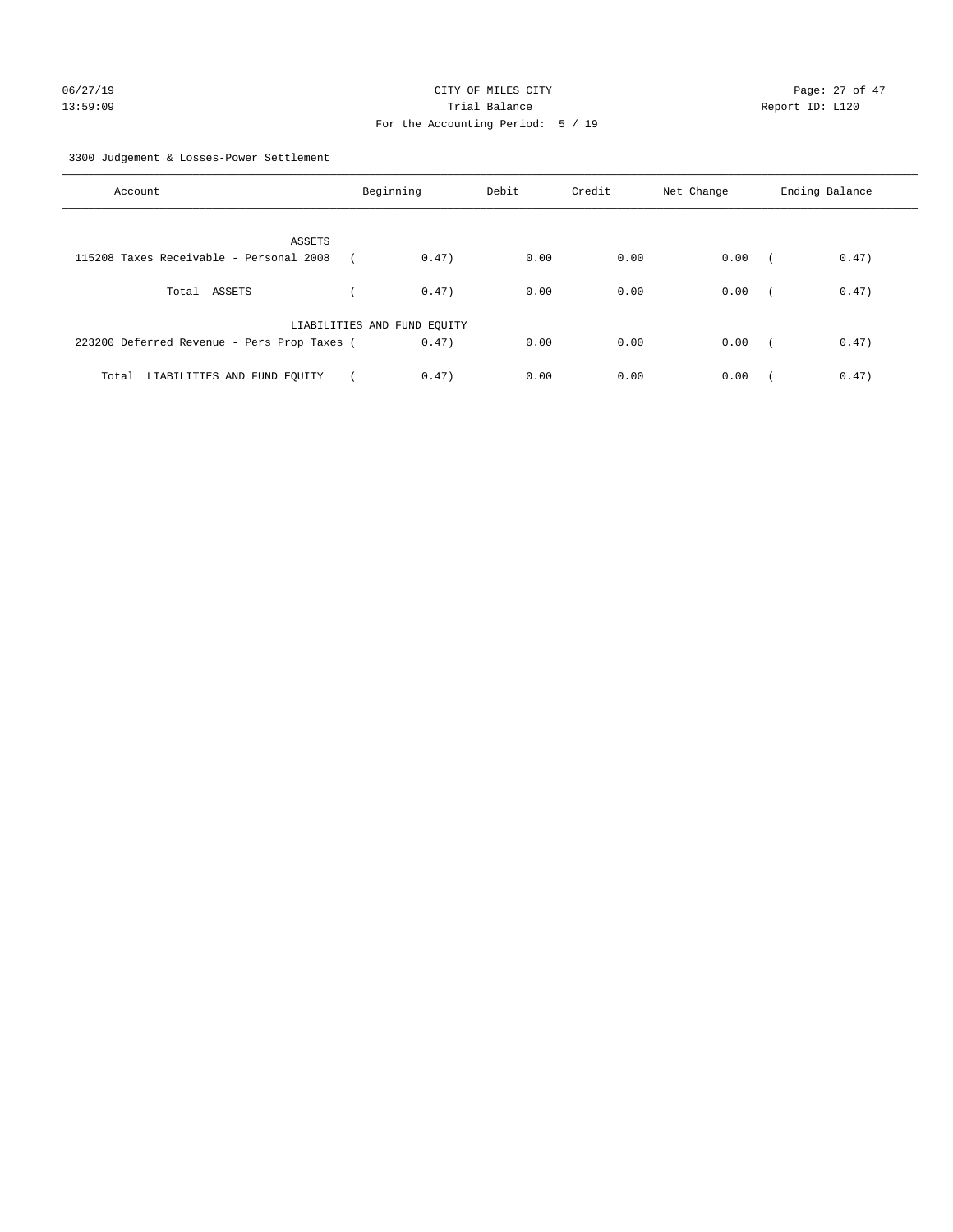## 06/27/19 **Page: 28 of 47** CITY OF MILES CITY **Page: 28 of 47** 13:59:09 Trial Balance Report ID: L120 For the Accounting Period: 5 / 19

3400 SID REVOLVING FUND

| Account                              | Beginning                   | Debit | Credit | Net Change | Ending Balance |
|--------------------------------------|-----------------------------|-------|--------|------------|----------------|
| ASSETS                               |                             |       |        |            |                |
| 101000 Cash - Operating              | 2,985.00                    | 0.00  | 0.00   | 0.00       | 2,985.00       |
| Total ASSETS                         | 2,985.00                    | 0.00  | 0.00   | 0.00       | 2,985.00       |
|                                      | LIABILITIES AND FUND EQUITY |       |        |            |                |
| 271000 Unreserved Fund Balance       | 2,985.00                    | 0.00  | 0.00   | 0.00       | 2,985.00       |
| LIABILITIES AND FUND EQUITY<br>Total | 2,985.00                    | 0.00  | 0.00   | 0.00       | 2,985.00       |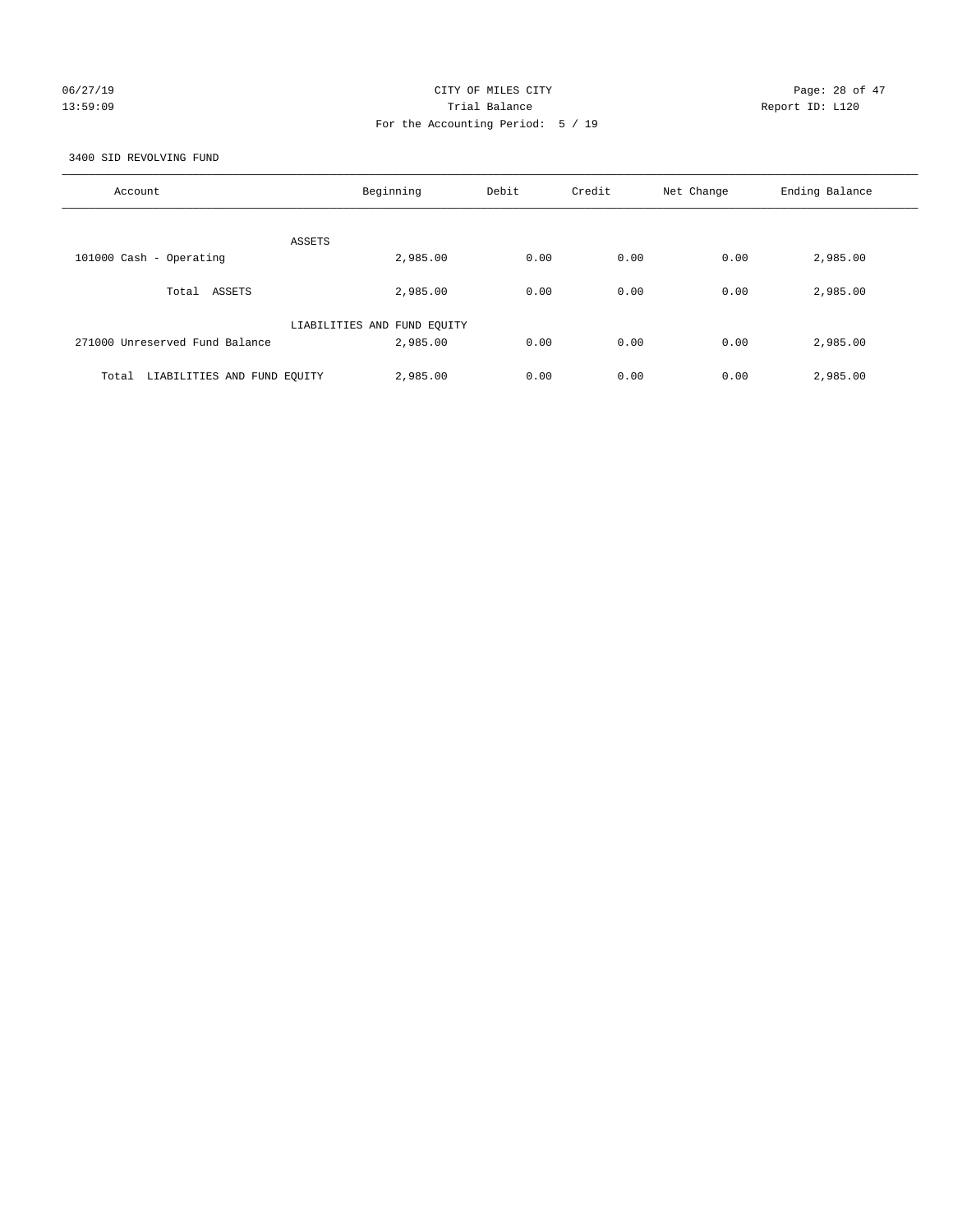# 06/27/19 **Page: 29 of 47** CITY OF MILES CITY **CITY Page: 29 of 47** 13:59:09 Report ID: L120 For the Accounting Period: 5 / 19

## 3670 SID 211

| Account                                    | Beginning                   | Debit    | Credit     | Net Change   | Ending Balance |
|--------------------------------------------|-----------------------------|----------|------------|--------------|----------------|
|                                            |                             |          |            |              |                |
| <b>ASSETS</b>                              |                             |          |            |              |                |
| 101000 Cash - Operating                    | 9,892.54                    | 1,430.81 | 0.00       | 1,430.81     | 11,323.35      |
| 118000 Special Assessments Receivable 2000 | 2,551.35                    | 0.00     | 0.00       | 0.00         | 2,551.35       |
| 118150 Special Assessments Receivables-201 | 1,224.81                    | 0.00     | 0.00       | 0.00         | 1,224.81       |
| 118180 Special Assessments Received-2018   | 1,430.81                    | 0.00     | 1,430.81 ( | 1,430.81)    | 0.00           |
| 119000 Special Assmt Recbl - Deferred      | 37,169.39                   | 0.00     | 0.00       | 0.00         | 37, 169.39     |
| 172000 Revenues (Credit)                   | 2,359.25                    | 0.00     | 1,430.81 ( | $1,430.81$ ( | 3,790.06)      |
| Total ASSETS                               | 49,909.65                   | 1,430.81 | 2,861.62 ( | 1,430.81)    | 48,478.84      |
|                                            | LIABILITIES AND FUND EQUITY |          |            |              |                |
| 223000 Deferred Revenue/Uncollected Taxes  | 42,376.36                   | 1,430.81 | 0.00(      | 1,430.81)    | 40,945.55      |
| 242000 Expenditures (Debit)                | 5,317.83)                   | 0.00     | 0.00       | 0.00         | 5,317.83)      |
| 271000 Unreserved Fund Balance             | 12,851.12                   | 0.00     | 0.00       | 0.00         | 12,851.12      |
| Total LIABILITIES AND FUND EQUITY          | 49,909.65                   | 1,430.81 | $0.00$ (   | 1,430.81)    | 48, 478.84     |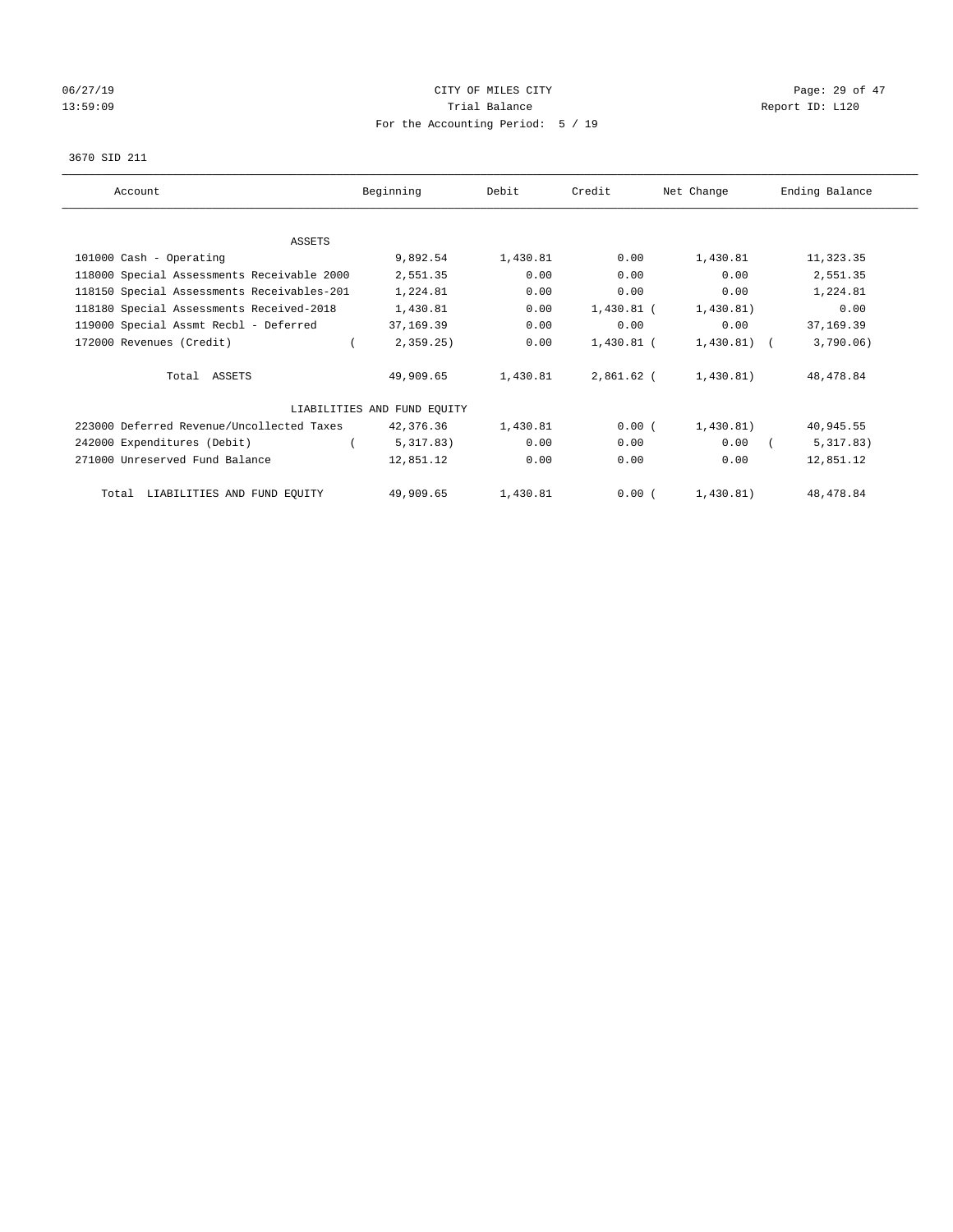# 06/27/19 Page: 30 of 47 13:59:09 Trial Balance Report ID: L120 For the Accounting Period: 5 / 19

## 4000 General Fund Capitol Improvement Fund

| Account                              | Beginning                   | Debit    | Credit       | Net Change   | Ending Balance |
|--------------------------------------|-----------------------------|----------|--------------|--------------|----------------|
|                                      |                             |          |              |              |                |
| ASSETS                               |                             |          |              |              |                |
| 101000 Cash - Operating              | 573.23                      | 0.00     | $3,363.49$ ( | $3,363.49$ ( | 2,790.26)      |
| 172000 Revenues (Credit)             | 1,456.65)                   | 0.00     | 0.00         | 0.00         | 1,456.65)      |
| Total ASSETS                         | 883.42)                     | 0.00     | $3,363.49$ ( | $3,363.49$ ( | 4,246.91)      |
|                                      | LIABILITIES AND FUND EQUITY |          |              |              |                |
| 202000 Accounts Payable              | 0.00                        | 3,363.49 | 3,363.49     | 0.00         | 0.00           |
| 242000 Expenditures (Debit)          | 95,799.00)                  | 3,363.49 | 0.00(        | $3,363.49$ ( | 99, 162. 49)   |
| 271000 Unreserved Fund Balance       | 94, 915.58                  | 0.00     | 0.00         | 0.00         | 94, 915.58     |
| LIABILITIES AND FUND EQUITY<br>Total | 883.42)                     | 6,726.98 | $3,363.49$ ( | 3,363.49)    | 4,246.91)      |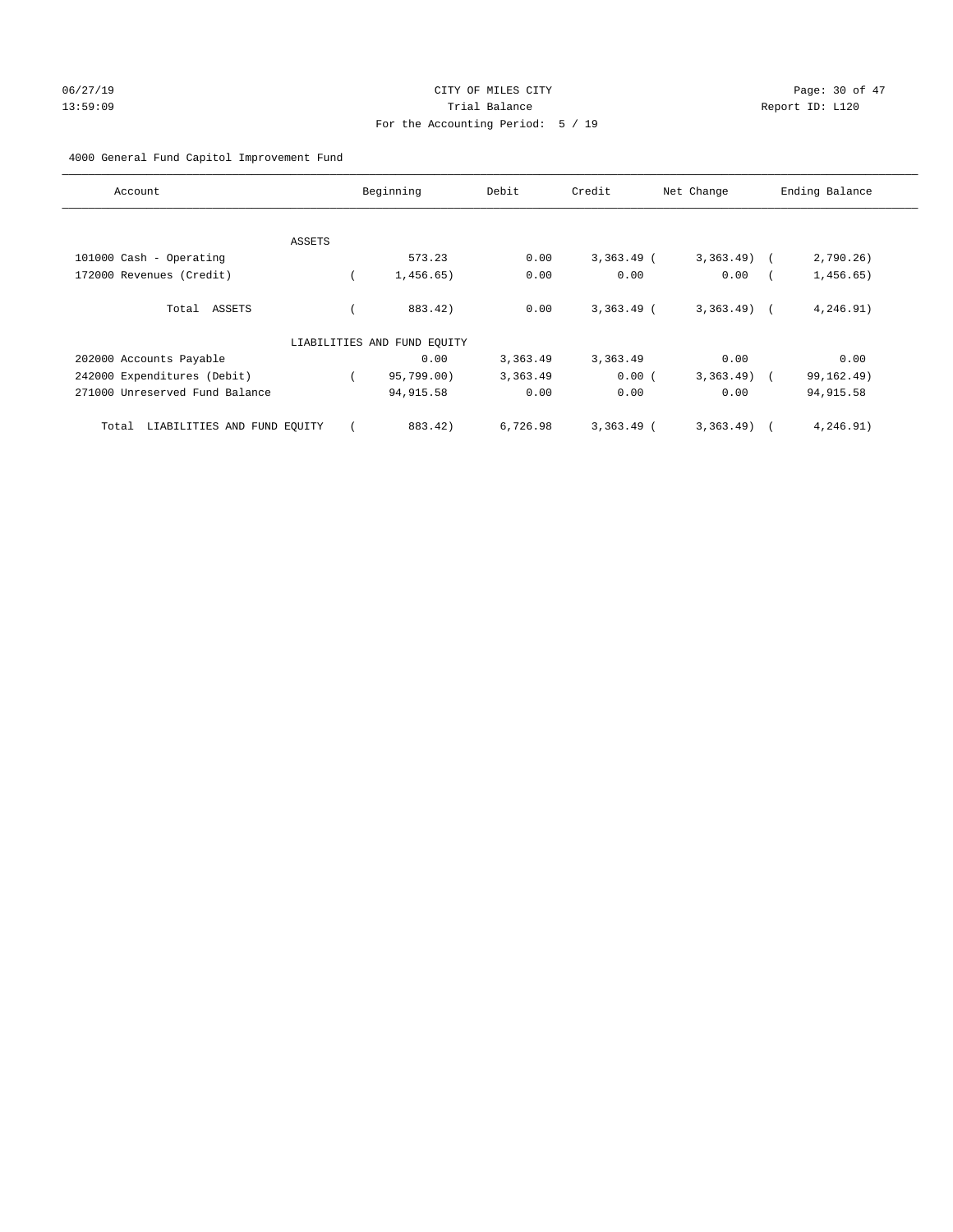# 06/27/19 Page: 31 of 47 13:59:09 Trial Balance Report ID: L120 For the Accounting Period: 5 / 19

4050 Ambulance Capital Improvement Fund

| Account                              | Beginning                   | Debit | Credit | Net Change | Ending Balance |
|--------------------------------------|-----------------------------|-------|--------|------------|----------------|
| ASSETS                               |                             |       |        |            |                |
| 101000 Cash - Operating              | 13,779.06                   | 0.00  | 0.00   | 0.00       | 13,779.06      |
| ASSETS<br>Total                      | 13,779.06                   | 0.00  | 0.00   | 0.00       | 13,779.06      |
|                                      | LIABILITIES AND FUND EQUITY |       |        |            |                |
| 271000 Unreserved Fund Balance       | 13,779.06                   | 0.00  | 0.00   | 0.00       | 13,779.06      |
| LIABILITIES AND FUND EQUITY<br>Total | 13,779.06                   | 0.00  | 0.00   | 0.00       | 13,779.06      |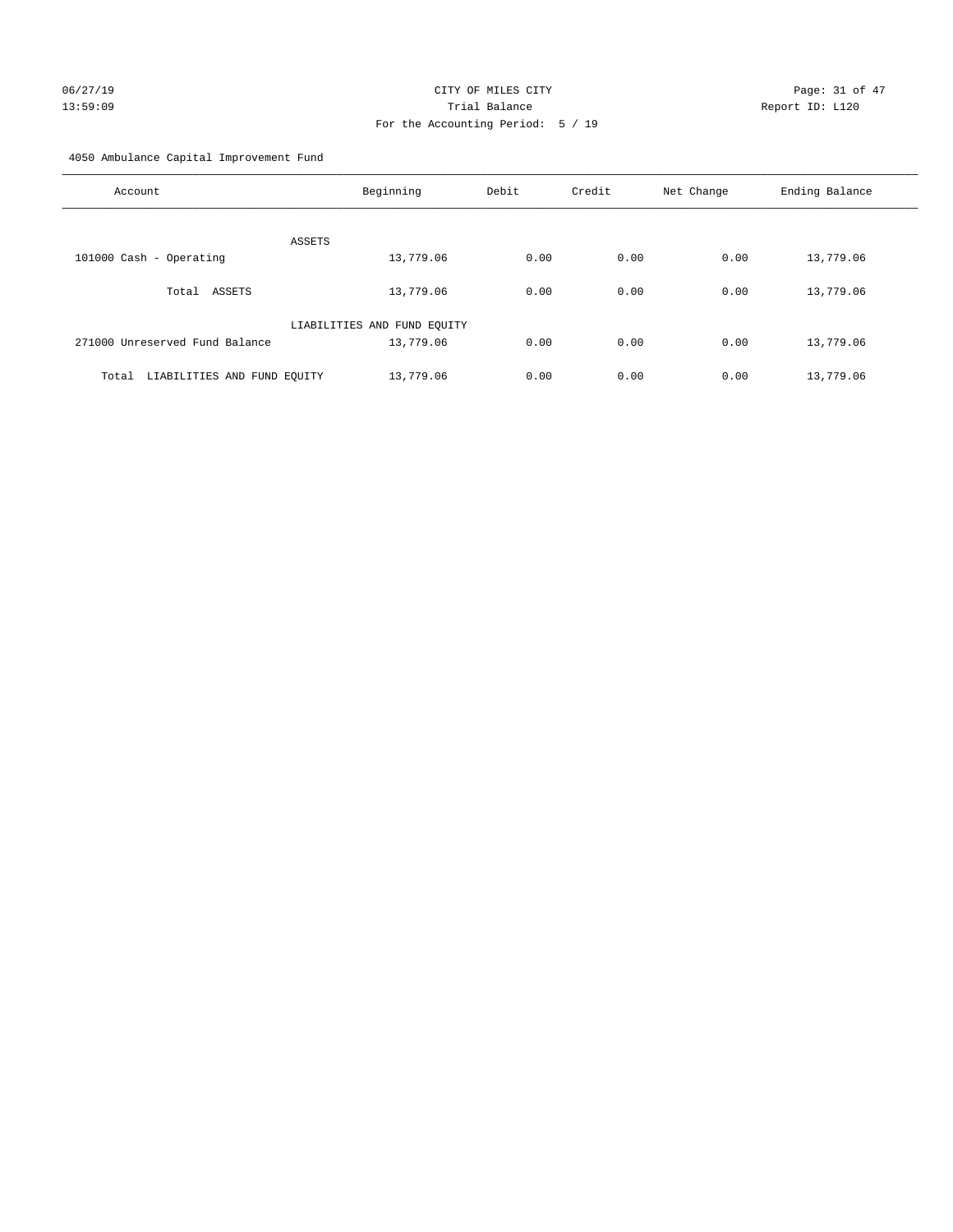# 06/27/19 **Page: 32 of 47** CITY OF MILES CITY **Page: 32 of 47** 13:59:09 Trial Balance Report ID: L120 For the Accounting Period: 5 / 19

4060 CAPITAL IMPROV-PUBLIC WORKS

| Account                              |        | Beginning                   | Debit    | Credit       | Net Change | Ending Balance |
|--------------------------------------|--------|-----------------------------|----------|--------------|------------|----------------|
|                                      |        |                             |          |              |            |                |
|                                      | ASSETS |                             |          |              |            |                |
| 101000 Cash - Operating              |        | 554,283.00                  | 1,150.00 | 0.00         | 1,150.00   | 555,433.00     |
| 122000 Accounts Receivable           |        | 0.00                        | 100.00   | 100.00       | 0.00       | 0.00           |
| 172000 Revenues (Credit)             |        | 289,887.91)                 | 0.00     | $1,150.00$ ( | 1, 150.00) | 291,037.91)    |
| Total ASSETS                         |        | 264,395.09                  | 1,250.00 | 1,250.00     | 0.00       | 264,395.09     |
|                                      |        | LIABILITIES AND FUND EQUITY |          |              |            |                |
| 242000 Expenditures (Debit)          |        | 136, 550.00)                | 0.00     | 0.00         | 0.00       | 136,550.00)    |
| 271000 Unreserved Fund Balance       |        | 400,945.09                  | 0.00     | 0.00         | 0.00       | 400,945.09     |
| LIABILITIES AND FUND EOUITY<br>Total |        | 264,395.09                  | 0.00     | 0.00         | 0.00       | 264,395.09     |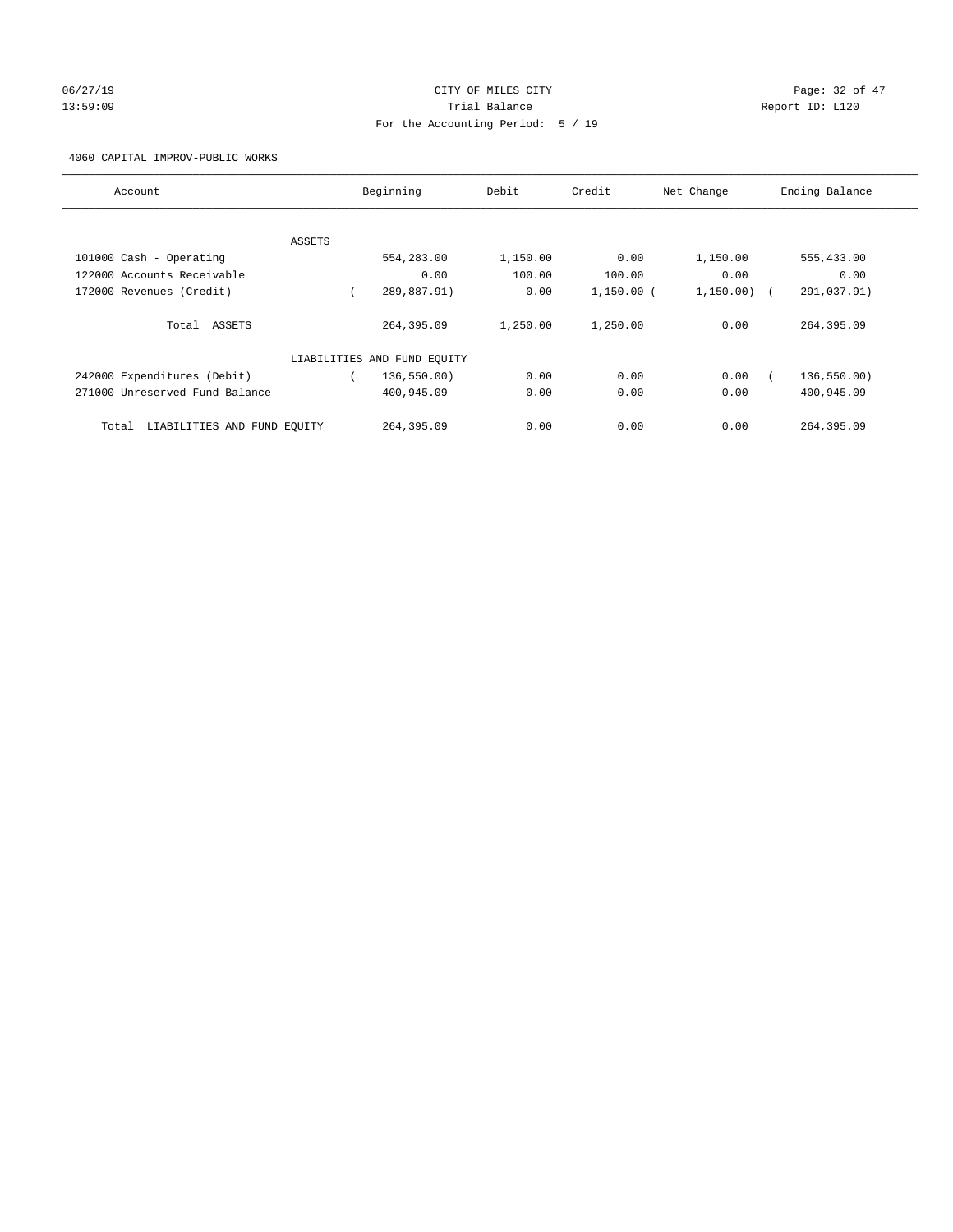## 06/27/19 Page: 33 of 47 13:59:09 Trial Balance Report ID: L120 For the Accounting Period: 5 / 19

#### 5210 WATER UTILITY

| Account                                     | Beginning                   | Debit       | Credit       | Net Change  | Ending Balance             |
|---------------------------------------------|-----------------------------|-------------|--------------|-------------|----------------------------|
| ASSETS                                      |                             |             |              |             |                            |
| 101000 Cash - Operating                     | 3, 337, 809.67              | 147,557.64  | 248,962.91 ( | 101,405.27) | 3, 236, 404.40             |
| 101010 Deposit Cash                         | 96,500.00                   | 2,850.00    | $3,150.00$ ( | 300.00)     | 96,200.00                  |
| 102240 Cash - Replacement & Depreciation    | 1,489,589.35                | 0.00        | 0.00         | 0.00        | 1,489,589.35               |
| 102250 Cash - System Devlopment Fees        | 310,884.92                  | 705.00      | 0.00         | 705.00      | 311,589.92                 |
| 102270 Cash - Curb Stop Replacement Fee     | 351,392.26                  | 3,488.57    | 516.17       | 2,972.40    | 354, 364.66                |
| 102312 RevBnd/CurYearDebt-DNRC/CarbonTank   | 46, 464.80                  | 11,563.23   | 0.00         | 11,563.23   | 58,028.03                  |
| 102313 RevBnd/CurYearDebt-DNRC/NE WtrLine   | 47,738.10                   | 11,756.56   | 0.00         | 11,756.56   | 59,494.66                  |
| 102315 RevBnd/CurYearDebt-ARRA/NE Water Li  | 5,628.50                    | 1,536.35    | 0.00         | 1,536.35    | 7,164.85                   |
| 102322 RevBnd/Reserve-DNRC/CarbonTank       | 153,009.00                  | 0.00        | 0.00         | 0.00        | 153,009.00                 |
| 102323 RevBnd/Reserve-DNRC/NE WtrLine       | 128,653.00                  | 0.00        | 0.00         | 0.00        | 128,653.00                 |
| 102325 RevBnd/Reserve-ARRA B-NE Waterline   | 18,245.00                   | 0.00        | 0.00         | 0.00        | 18,245.00                  |
| 103000 Petty Cash                           | 330.00                      | 0.00        | 0.00         | 0.00        | 330.00                     |
| 122000 Accounts Receivable                  | 161,391.85                  | 178,981.30  | 155,776.23   | 23, 205.07  | 184,596.92                 |
| 122020 Accounts Receivable-\$2.00 State Ass | 40.34                       | 0.00        | $32.34$ (    | 32.34)      | 8.00                       |
| 162000 Deferred outflows-GASB68             | 159,755.00                  | 0.00        | 0.00         | 0.00        | 159,755.00                 |
| 172000 Revenues (Credit)                    | (1,827,449.05)              | 5,464.94    | 171,102.75 ( | 165,637.81) | 1,993,086.86)              |
| 181000 Land                                 | 41,844.00                   | 0.00        | 0.00         | 0.00        | 41,844.00                  |
| 182000 Buildings                            | 22,997.00                   | 0.00        | 0.00         | 0.00        | 22,997.00                  |
| 182100 Allowance for Depr - Buildings (Cre( | 22,997.00)                  | 0.00        | 0.00         | 0.00        | 22,997.00)                 |
| 186000 Machinery and Equipment              | 453,741.42                  | 0.00        | 0.00         | 0.00        | 453,741.42                 |
| 186100 Allowance for Depr - Machinery & Eq( | 311, 381.00)                | 0.00        | 0.00         | 0.00        | 311,381.00)                |
| 188000 Const. Work in Progress-NE Wtr Line  | 40,080.74                   | 0.00        | 0.00         | 0.00        | 40,080.74                  |
| 189100 Source of Supply                     | 3, 448, 234.49              | 0.00        | 0.00         | 0.00        | 3,448,234.49               |
| 189110 Allowance for Depreciation - Source( | 706, 399.00)                | 0.00        | 0.00         | 0.00        | 706,399.00)<br>$\left($    |
| 189300 Treatment Plant                      | 3,740,287.07                | 0.00        | 0.00         | 0.00        | 3,740,287.07               |
| 189310 Allowance for Depr - Treatment Plan( | 2,009,989.00)               | 0.00        | 0.00         | 0.00        | 2,009,989.00<br>$\sqrt{2}$ |
| 189400 Transmission & Distribution          | 13, 418, 565.26             | 0.00        | 0.00         | 0.00        | 13, 418, 565.26            |
| 189410 Allowance for Depr - Trans & Distri( | 4, 233, 563.00)             | 0.00        | 0.00         | 0.00        | (4, 233, 563.00)           |
| 199901 OPEB Deferred Outflow                | 9,115.00                    | 0.00        | 0.00         | 0.00        | 9,115.00                   |
| Total ASSETS                                | 18, 370, 518.72             | 363,903.59  | 579,540.40 ( | 215,636.81) | 18, 154, 881. 91           |
|                                             | LIABILITIES AND FUND EQUITY |             |              |             |                            |
| 202000 Accounts Payable                     | 0.00                        | 150,560.48  | 150,560.48   | 0.00        | 0.00                       |
| 214000 Deposits Payable                     | 96,500.00                   | 3,150.00    | $2,850.00$ ( | 300.00)     | 96,200.00                  |
| 214010 Refunds Payable<br>$\left($          | 456.27)                     | 3, 342. 15  | 3,442.06     | 99.91       | 356.36)                    |
| 223801 OPEB Deferred Inflows                | 2,157.00                    | 0.00        | 0.00         | 0.00        | 2,157.00                   |
| 223899 Deferred inflows-GASB 68             | 5,550.00                    | 0.00        | 0.00         | 0.00        | 5,550.00                   |
| 231000 BONDS PAYABLE                        | 4,326,000.00                | 0.00        | 0.00         | 0.00        | 4,326,000.00               |
| 237000 Net Pension liability-GASB 68        | 679,857.00                  | 0.00        | 0.00         | 0.00        | 679,857.00                 |
| 238000 Other Post Employment Benefits       | 67,353.00                   | 0.00        | 0.00         | 0.00        | 67,353.00                  |
| 239000 Compensated Absences Payable         | 86,077.00                   | 0.00        | 0.00         | 0.00        | 86,077.00                  |
| 242000 Expenditures (Debit)                 | (1,922,614.85)              | 215, 436.72 | 0.00(        | 215,436.72) | 2,138,051.57)              |
| 250300 Reserve Revenue Bond - Current Debt  | 323, 303.85                 | 0.00        | 0.00         | 0.00        | 323, 303.85                |
| 250500 Reserve - System Dev Fees            | 171,098.25                  | 0.00        | 0.00         | 0.00        | 171,098.25                 |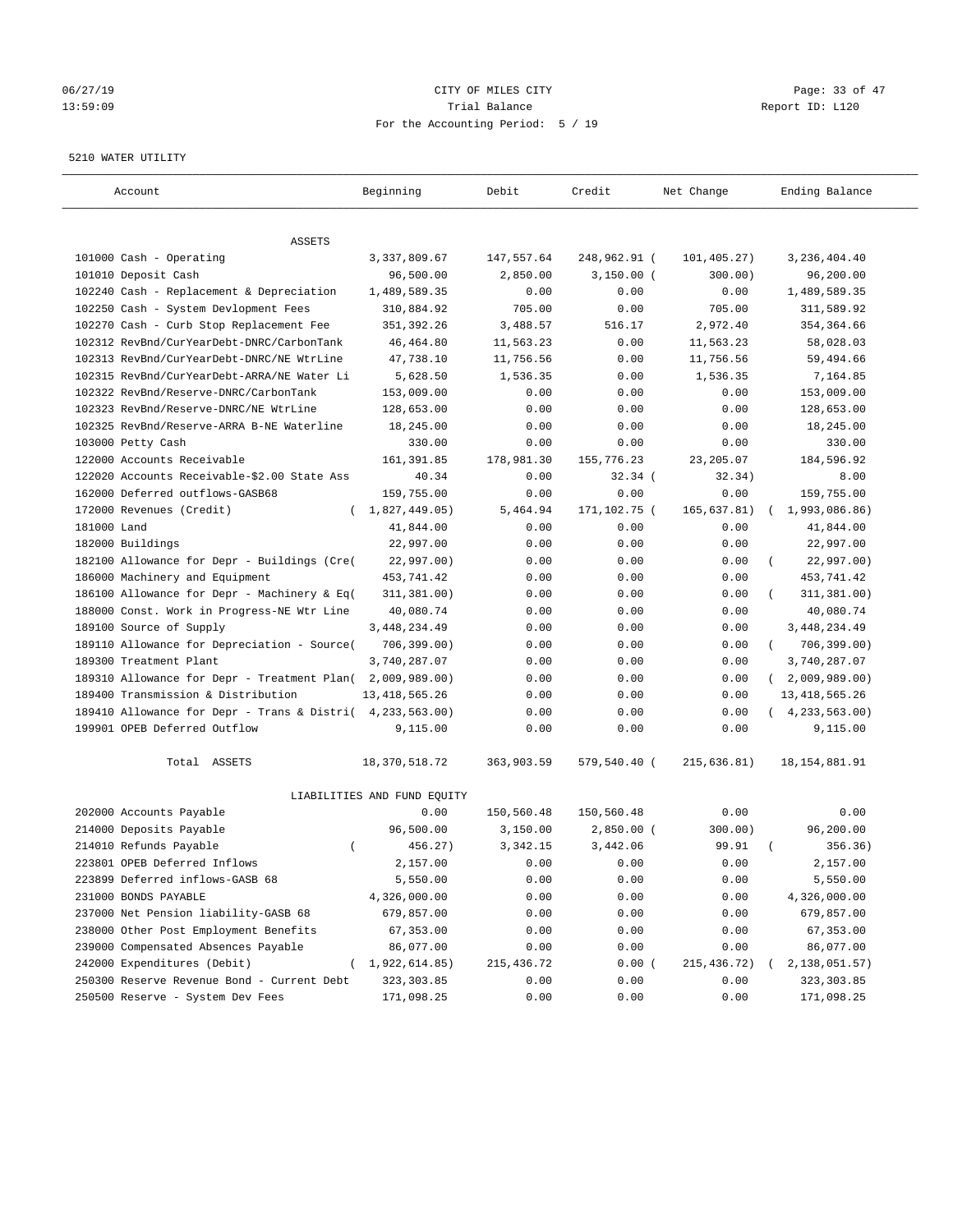| 06/27/19 |  |  |
|----------|--|--|
| 13:59:09 |  |  |

# CITY OF MILES CITY CONTROL CONTROL CONTROL CITY 13:59:09 Report ID: L120 For the Accounting Period: 5 / 19

5210 WATER UTILITY

| Account                                    | Beginning     | Debit      | Credit     | Net Change  | Ending Balance  |
|--------------------------------------------|---------------|------------|------------|-------------|-----------------|
| 250600 Reserve for Replacement & Depreciat | 1,351,889.30  | 0.00       | 0.00       | 0.00        | 1,351,889.30    |
| 271000 Unreserved Fund Balance             | 518,467.93)   | 0.00       | 0.00       | 0.00        | 518, 467, 93)   |
| 272000 Unreserved Retained Earnings        | 13,702,272.37 | 0.00       | 0.00       | 0.00        | 13,702,272.37   |
| LIABILITIES AND FUND EQUITY<br>Total       | 18,370,518.72 | 372,489.35 | 156,852.54 | 215.636.81) | 18, 154, 881.91 |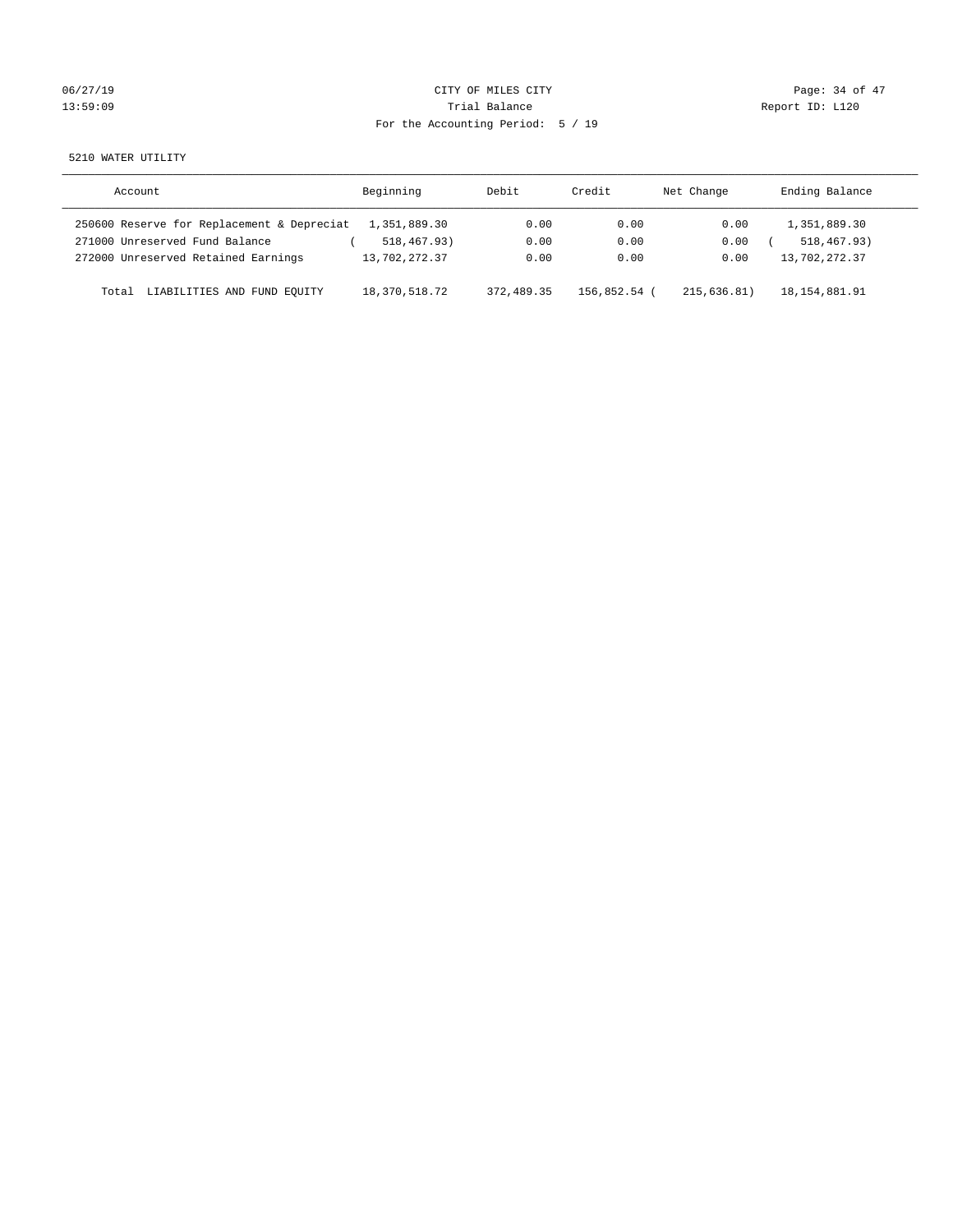# 06/27/19 **Page: 35 of 47** CITY OF MILES CITY **Page: 35 of 47** 13:59:09 Trial Balance Report ID: L120 For the Accounting Period: 5 / 19

5310 SEWER UTILITY

| Account                                                   | Beginning                   | Debit       | Credit       | Net Change   | Ending Balance          |
|-----------------------------------------------------------|-----------------------------|-------------|--------------|--------------|-------------------------|
|                                                           |                             |             |              |              |                         |
| ASSETS                                                    |                             |             |              |              |                         |
| 101000 Cash - Operating                                   | 2,667,988.70                | 170,964.92  | 105, 361.73  | 65,603.19    | 2,733,591.89            |
| 102240 Cash - Replacement & Depreciation                  | 195,098.39                  | 0.00        | 0.00         | 0.00         | 195,098.39              |
| 102250 Cash - System Devlopment Fees                      | 148,440.91                  | 480.00      | 0.00         | 480.00       | 148,920.91              |
| 102279 WWtr Treatment Plant-Phase II Const(               | 76,205.70)                  | 0.00        | 0.00         | 0.00         | 76, 205.70)             |
| 102280 WWtr Treatment Plant-Phase I Constr                | 738,063.46                  | 0.00        | 0.00         | 0.00         | 738,063.46              |
| 102316 RevBnd/CurYearDebt-Phase 1 Haynes L                | 33,890.80                   | 8,409.58    | 0.00         | 8,409.58     | 42,300.38               |
| 102317 RevBnd/CurYearDebt-WWTP Phase II                   | 46, 223. 11)                | 221, 421.54 | 0.00         | 221, 421.54  | 175, 198.43             |
| 102390 REV BOND/RESERVE-Sewer Phase 1                     | 101,735.00                  | 0.00        | 0.00         | 0.00         | 101,735.00              |
| 102396 REV BOND/RESERVE-SEWER PHASE II                    | 201,275.00                  | 0.00        | 0.00         | 0.00         | 201,275.00              |
| 122000 Accounts Receivable                                | 190,838.80                  | 167,660.89  | 174,188.31 ( | 6, 527.42)   | 184, 311.38             |
| 162000 Deferred outflows-GASB68                           | 129,910.00                  | 0.00        | 0.00         | 0.00         | 129,910.00              |
| 172000 Revenues (Credit)<br>$\left($                      | 1,743,782.63)               | 4,357.56    | 369,594.67 ( | 365, 237.11) | 2,109,019.74)           |
| 181000 Land                                               | 2.00                        | 0.00        | 0.00         | 0.00         | 2.00                    |
| 186000 Machinery and Equipment                            | 743,665.77                  | 0.00        | 0.00         | 0.00         | 743,665.77              |
| 186100 Allowance for Depr - Machinery & Eq(               | 496,574.00)                 | 0.00        | 0.00         | 0.00         | 496,574.00)             |
| 188000 Const. Work in Progress-NE Wtr Line(               | 1.63)                       | 0.00        | 0.00         | 0.00         | 1.63)                   |
| 189300 Treatment Plant                                    | 11, 315, 945.56             | 0.00        | 0.00         | 0.00         | 11, 315, 945.56         |
| 189310 Allowance for Depr - Treatment Plan( 1,536,380.00) |                             | 0.00        | 0.00         | 0.00         | (1, 536, 380.00)        |
| 189400 Transmission & Distribution                        | 4,028,819.40                | 0.00        | 0.00         | 0.00         | 4,028,819.40            |
| 189410 Allowance for Depr - Trans & Distri( 1,598,105.00) |                             | 0.00        | 0.00         | 0.00         | (1,598,105.00)          |
| 199901 OPEB Deferred Outflow                              | 6,836.00                    | 0.00        | 0.00         | 0.00         | 6,836.00                |
| Total ASSETS                                              | 15,005,237.72               | 573, 294.49 | 649,144.71 ( | 75,850.22)   | 14,929,387.50           |
|                                                           | LIABILITIES AND FUND EQUITY |             |              |              |                         |
| 202000 Accounts Payable                                   | 213, 361.46                 | 22,901.91   | 22,901.91    | 0.00         | 213,361.46              |
| 214010 Refunds Payable                                    | 0.00                        | 4,330.49    | 4,330.49     | 0.00         | 0.00                    |
| 223801 OPEB Deferred Inflows                              | 1,618.00                    | 0.00        | 0.00         | 0.00         | 1,618.00                |
| 223899 Deferred inflows-GASB 68                           | 4,513.00                    | 0.00        | 0.00         | 0.00         | 4,513.00                |
| 231300 Bonds Pay 1979 Issue                               | 1,147,000.00                | 0.00        | 0.00         | 0.00         | 1,147,000.00            |
| 231301 WWTP #2 Bonds Pay                                  | 5,227,962.00                | 0.00        | 0.00         | 0.00         | 5,227,962.00            |
| 237000 Net Pension liability-GASB 68                      | 552,851.00                  | 0.00        | 0.00         | 0.00         | 552,851.00              |
| 238000 Other Post Employment Benefits                     | 50,515.00                   | 0.00        | 0.00         | 0.00         | 50,515.00               |
| 239000 Compensated Absences Payable                       | 65,465.00                   | 0.00        | 0.00         | 0.00         | 65,465.00               |
| 242000 Expenditures (Debit)<br>$\left($                   | 1,517,995.75)               | 75,850.22   | 0.00(        | 75,850.22)   | 1,593,845.97)           |
| 250500 Reserve - System Dev Fees                          | 82,925.91                   | 0.00        | 0.00         | 0.00         | 82,925.91               |
| 250600 Reserve for Replacement & Depreciat                | 1,666,491.83                | 0.00        | 0.00         | 0.00         | 1,666,491.83            |
| 271000 Unreserved Fund Balance                            | 394,844.93)                 | 0.00        | 0.00         | 0.00         | 394,844.93)<br>$\left($ |
| 272000 Unreserved Retained Earnings                       | 7,905,375.20                | 0.00        | 0.00         | 0.00         | 7,905,375.20            |
| Total LIABILITIES AND FUND EQUITY                         | 15,005,237.72               | 103,082.62  | 27,232.40 (  | 75,850.22)   | 14,929,387.50           |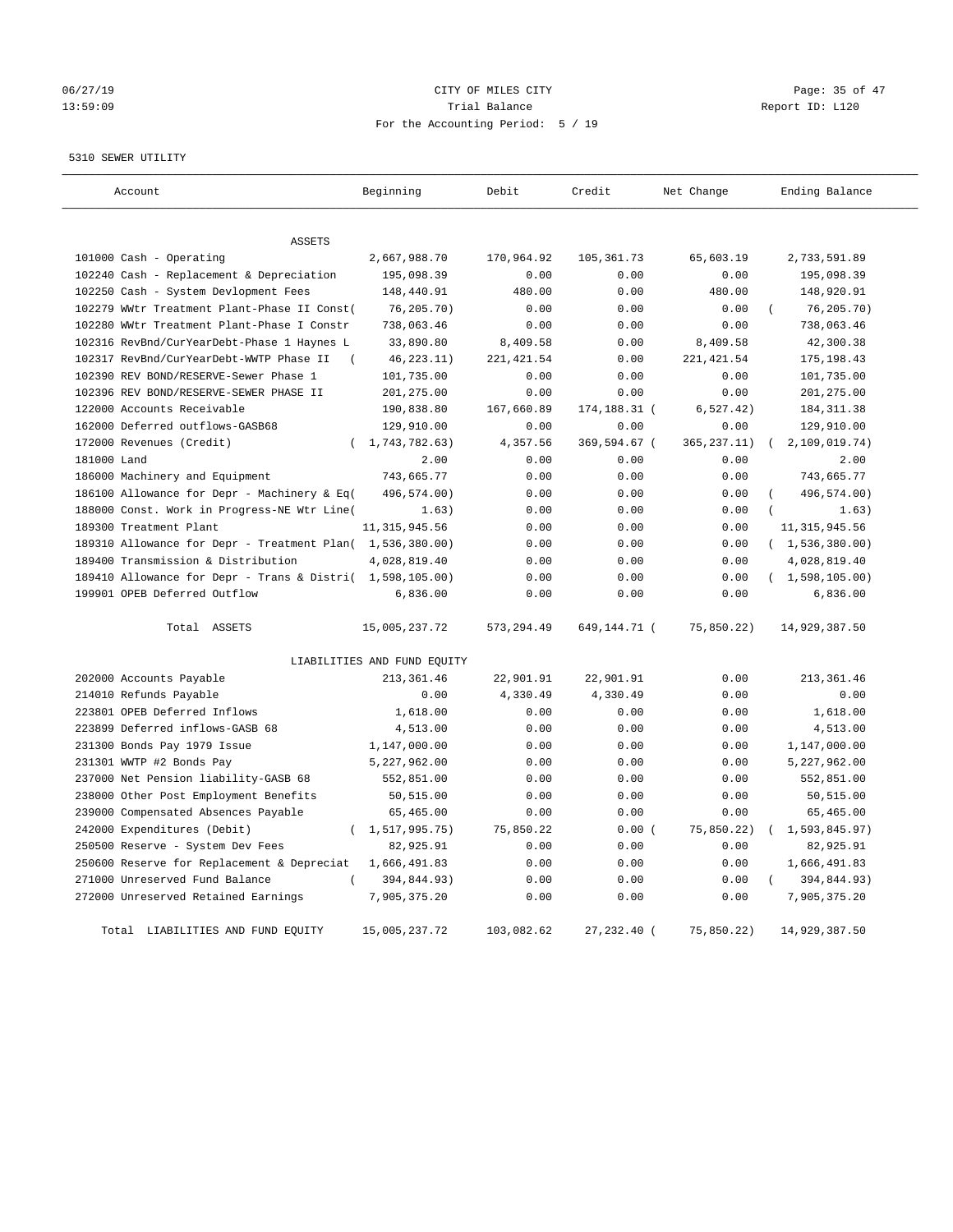# 06/27/19 **Page: 36 of 47** CITY OF MILES CITY **Page: 36 of 47** 13:59:09 Trial Balance Report ID: L120 For the Accounting Period: 5 / 19

#### 5510 AMBULANCE FUND

| Account                                                   | Beginning                   | Debit       | Credit       | Net Change  | Ending Balance            |
|-----------------------------------------------------------|-----------------------------|-------------|--------------|-------------|---------------------------|
|                                                           |                             |             |              |             |                           |
| ASSETS                                                    |                             |             |              |             |                           |
| 101000 Cash - Operating<br>$\left($                       | 259,208.41)                 | 69,083.43   | 44, 471.45   | 24,611.98   | 234,596.43)<br>$\left($   |
| 113211 Taxes Receivable - Real 2011                       | 19.68                       | 0.00        | 0.00         | 0.00        | 19.68                     |
| 113213 Tax Receivables Real-2013                          | 0.46                        | 0.00        | 0.00         | 0.00        | 0.46                      |
| 113214 Taxes Receivable- Real 2014                        | 0.97                        | 0.00        | 0.00         | 0.00        | 0.97                      |
| 113215 Tax Receivables Real-2015                          | 2.09                        | 0.00        | 0.00         | 0.00        | 2.09                      |
| 113216 Tax Receivables real-2016                          | 13.27                       | 0.00        | $1.09$ (     | 1.09)       | 12.18                     |
| 113217 Tax receivables real-2017                          | 33.29                       | 0.00        | $2.46$ (     | 2.46)       | 30.83                     |
| 113218 Tax Receivables real-2018<br>$\left($              | 5, 281.61)                  | 0.00        | 3,269.30 (   | 3, 269.30)  | 8,550.91)                 |
| 115208 Taxes Receivable - Personal 2008                   | 0.01                        | 0.00        | 0.00         | 0.00        | 0.01                      |
| 115214 Taxes Receivable Personal 2014<br>$\overline{(\ }$ | 0.01)                       | 0.00        | 0.00         | 0.00        | 0.01)                     |
| 115215 Taxes Receivable Personal-2015<br>$\overline{(\ }$ | 0.01)                       | 0.00        | 0.00         | 0.00        | 0.01)                     |
| 115216 Tax receivable personal-2016                       | 0.02                        | 0.00        | 0.00         | 0.00        | 0.02                      |
| 115217 Tax receivable personal-2017                       | 0.17                        | 0.00        | 0.00         | 0.00        | 0.17                      |
| 115218 Tax Receivable Personal-2018                       | 0.25                        | 0.00        | 0.00         | 0.00        | 0.25                      |
| 115219 Tax Receivable Personal-2019<br>$\left($           | 4.57)                       | 0.00        | 23.33(       | 23.33)      | 27.90)<br>$\sqrt{ }$      |
| 122000 Accounts Receivable                                | 394,230.78                  | 137,738.03  | 135, 170.38  | 2,567.65    | 396,798.43                |
| 122100 Acct Receivable<br>$\left($                        | 182,386.20)                 | 0.00        | 0.00         | 0.00        | 182,386.20)               |
| 162000 Deferred outflows-GASB68                           | 46,329.00                   | 0.00        | 0.00         | 0.00        | 46,329.00                 |
| 172000 Revenues (Credit)<br>$\left($                      | 1,130,391.03)               | 360.99      | 141,621.38 ( | 141,260.39) | 1,271,651.42)             |
| 186000 Machinery and Equipment                            | 536, 326.11                 | 0.00        | 0.00         | 0.00        | 536, 326.11               |
| 186100 Allowance for Depr - Machinery & Eq(               | 281,708.00)                 | 0.00        | 0.00         | 0.00        | 281,708.00)               |
| 199901 OPEB Deferred Outflow                              | 3,798.00                    | 0.00        | 0.00         | 0.00        | 3,798.00                  |
| Total ASSETS<br>$\left($                                  | 878, 225. 74)               | 207, 182.45 | 324,559.39 ( | 117,376.94) | 995,602.68)<br>$\sqrt{ }$ |
|                                                           | LIABILITIES AND FUND EQUITY |             |              |             |                           |
| 202000 Accounts Payable                                   | 0.00                        | 10,226.52   | 10,226.52    | 0.00        | 0.00                      |
| 223100 Deferred Revenue - Real Prop Taxes (               | 5,411.57)                   | 3,272.85    | 0.00(        | 3, 272.85)  | 8,684.42)                 |
| 223200 Deferred Revenue - Pers Prop Taxes (               | 26.88)                      | 23.33       | 0.00(        | 23.33)      | 50.21)                    |
| 223898 OPEB Deferred Inflow                               | 899.00                      | 0.00        | 0.00         | 0.00        | 899.00                    |
| 223899 Deferred inflows-GASB 68                           | 9,402.00                    | 0.00        | 0.00         | 0.00        | 9,402.00                  |
| 235000 CONTRACTS/NOTES/LOANS PAYABLE                      | 0.01)                       | 0.00        | 0.00         | 0.00        | $\left($<br>0.01)         |
| 237000 Net Pension liability-GASB 68                      | 132,750.00                  | 0.00        | 0.00         | 0.00        | 132,750.00                |
| 238000 Other Post Employment Benefits                     | 28,064.00                   | 0.00        | 0.00         | 0.00        | 28,064.00                 |
| 239000 Compensated Absences Payable                       | 33,890.00                   | 0.00        | 0.00         | 0.00        | 33,890.00                 |
| 242000 Expenditures (Debit)<br>$\left($                   | 1,034,307.88)               | 114,080.76  | 0.00(        | 114,080.76) | 1,148,388.64)             |
| 271000 Unreserved Fund Balance                            | 139,528.00)                 | 0.00        | 0.00         | 0.00        | 139,528.00)               |
| 272000 Unreserved Retained Earnings                       | 96,043.60                   | 0.00        | 0.00         | 0.00        | 96,043.60                 |
| Total LIABILITIES AND FUND EQUITY                         | 878, 225. 74)               | 127,603.46  | 10,226.52 (  | 117,376.94) | 995,602.68)               |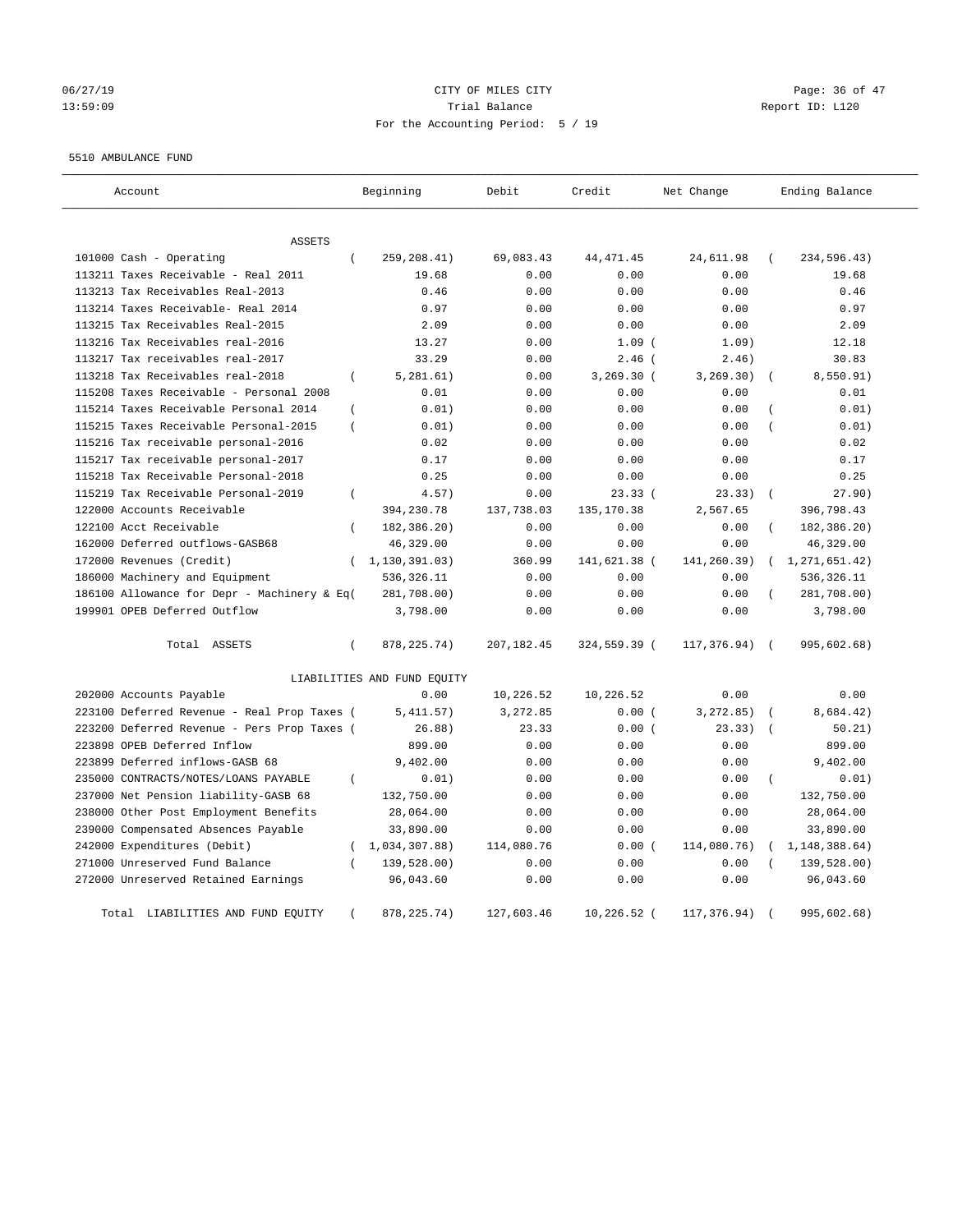# 06/27/19 **Page: 37 of 47** CITY OF MILES CITY **Page: 37 of 47** 13:59:09 Trial Balance Report ID: L120 For the Accounting Period: 5 / 19

## 5610 AIRPORT OPERATING

| Account                                            | Beginning                   | Debit       | Credit       | Net Change  | Ending Balance     |
|----------------------------------------------------|-----------------------------|-------------|--------------|-------------|--------------------|
| ASSETS                                             |                             |             |              |             |                    |
| 101000 Cash - Operating                            | 108,434.51                  | 61,458.05   | 66,839.37 (  | 5,381.32)   | 103,053.19         |
| 102117 Airport Improvement                         | 90,560.57                   | 0.00        | 0.00         | 0.00        | 90,560.57          |
| 102230 Cash - Surplus/Credit Card Acct<br>$\left($ | 1.53)                       | 32,615.71   | 32,514.18    | 101.53      | 100.00             |
| 103000 Petty Cash                                  | 100.00                      | 0.00        | 0.00         | 0.00        | 100.00             |
| 113211 Taxes Receivable - Real 2011                | 11.57                       | 0.00        | 0.00         | 0.00        | 11.57              |
| 113213 Tax Receivables Real-2013                   | 0.65                        | 0.00        | 0.00         | 0.00        | 0.65               |
| 113214 Taxes Receivable- Real 2014                 | 1.48                        | 0.00        | 0.00         | 0.00        | 1.48               |
| 113215 Tax Receivables Real-2015                   | 3.17                        | 0.00        | 0.00         | 0.00        | 3.17               |
| 113216 Tax Receivables real-2016                   | 19.87                       | 0.00        | $1.63$ (     | 1.63)       | 18.24              |
| 113217 Tax receivables real-2017                   | 49.91                       | 0.00        | $3.69$ (     | 3.69)       | 46.22              |
| 113218 Tax Receivables real-2018<br>$\left($       | 7,922.97)                   | 0.00        | 4,904.31 (   | 4,904.31)   | 12,827.28)         |
| 115208 Taxes Receivable - Personal 2008            | 0.02                        | 0.00        | 0.00         | 0.00        | 0.02               |
| 115215 Taxes Receivable Personal-2015              | 0.01                        | 0.00        | 0.00         | 0.00        | 0.01               |
| 115216 Tax receivable personal-2016                | 0.06                        | 0.00        | 0.00         | 0.00        | 0.06               |
| 115217 Tax receivable personal-2017                | 0.28                        | 0.00        | 0.00         | 0.00        | 0.28               |
| 115218 Tax Receivable Personal-2018                | 0.37                        | 0.00        | 0.00         | 0.00        | 0.37               |
| 115219 Tax Receivable Personal-2019<br>$\left($    | 6.86)                       | 0.00        | 35.00(       | 35.00)      | 41.86)<br>$\left($ |
| 141000 Prepaid Expense                             | 4,875.00                    | 0.00        | 0.00         | 0.00        | 4,875.00           |
| 162000 Deferred outflows-GASB68                    | 37,393.00                   | 0.00        | 0.00         | 0.00        | 37, 393.00         |
| 172000 Revenues (Credit)<br>$\left($               | 523,097.05)                 | 350.00      | 61,840.55 (  | 61, 490.55) | 584,587.60)        |
| 181000 Land                                        | 19,983.00                   | 0.00        | 0.00         | 0.00        | 19,983.00          |
| 182000 Buildings                                   | 677,537.00                  | 0.00        | 0.00         | 0.00        | 677,537.00         |
| 182100 Allowance for Depr - Buildings (Cre(        | 379, 313.00)                | 0.00        | 0.00         | 0.00        | 379, 313.00)       |
| 184000 Improvements Other Than Buildings           | 13,017,833.11               | 0.00        | 0.00         | 0.00        | 13,017,833.11      |
| 184100 Allowance for Depr - Imp Other Than(        | 3,106,030.00)               | 0.00        | 0.00         | 0.00        | (3, 106, 030.00)   |
| 186000 Machinery and Equipment                     | 933,402.58                  | 0.00        | 0.00         | 0.00        | 933,402.58         |
| 186100 Allowance for Depr - Machinery & Eq(        | 467, 311.00)                | 0.00        | 0.00         | 0.00        | 467, 311.00)       |
| 199901 OPEB Deferred Outflow                       | 1,519.00                    | 0.00        | 0.00         | 0.00        | 1,519.00           |
| Total ASSETS                                       | 10,408,042.75               | 94, 423. 76 | 166,138.73 ( | 71,714.97)  | 10,336,327.78      |
|                                                    | LIABILITIES AND FUND EQUITY |             |              |             |                    |
| 202000 Accounts Payable                            | 0.00                        | 53,962.25   | 53,962.25    | 0.00        | 0.00               |
| 223100 Deferred Revenue - Real Prop Taxes (        | 8,117.91)                   | 4,909.63    | 0.00(        | 4,909.63)   | 13,027.54)         |
| 223200 Deferred Revenue - Pers Prop Taxes (        | 40.31)                      | 35.00       | 0.00(        | 35.00)      | 75.31)             |
| 223801 OPEB Deferred Inflows                       | 359.00                      | 0.00        | 0.00         | 0.00        | 359.00             |
| 223899 Deferred inflows-GASB 68                    | 1,299.00                    | 0.00        | 0.00         | 0.00        | 1,299.00           |
| 235160 LTrm Pay/MT Aeronautics (2)                 | 118,671.00                  | 0.00        | 0.00         | 0.00        | 118,671.00         |
| 237000 Net Pension liability-GASB 68               | 159,131.00                  | 0.00        | 0.00         | 0.00        | 159,131.00         |
| 238000 Other Post Employment Benefits              | 11,225.00                   | 0.00        | 0.00         | 0.00        | 11,225.00          |
| 239000 Compensated Absences Payable                | 14,188.00                   | 0.00        | 0.00         | 0.00        | 14,188.00          |
| 242000 Expenditures (Debit)<br>$\left($            | 523,032.11)                 | 66,837.84   | 67.50 (      | 66,770.34)  | 589,802.45)        |
| 250600 Reserve for Replacement & Depreciat         | 18,913.67                   | 0.00        | 0.00         | 0.00        | 18,913.67          |
| 271000 Unreserved Fund Balance<br>$\overline{(\ }$ | 90,992.00)                  | 0.00        | 0.00         | 0.00        | 90,992.00)         |
| 272000 Unreserved Retained Earnings                | 10,706,438.41               | 0.00        | 0.00         | 0.00        | 10,706,438.41      |
| Total LIABILITIES AND FUND EQUITY                  | 10,408,042.75               | 125,744.72  | 54,029.75 (  | 71,714.97)  | 10,336,327.78      |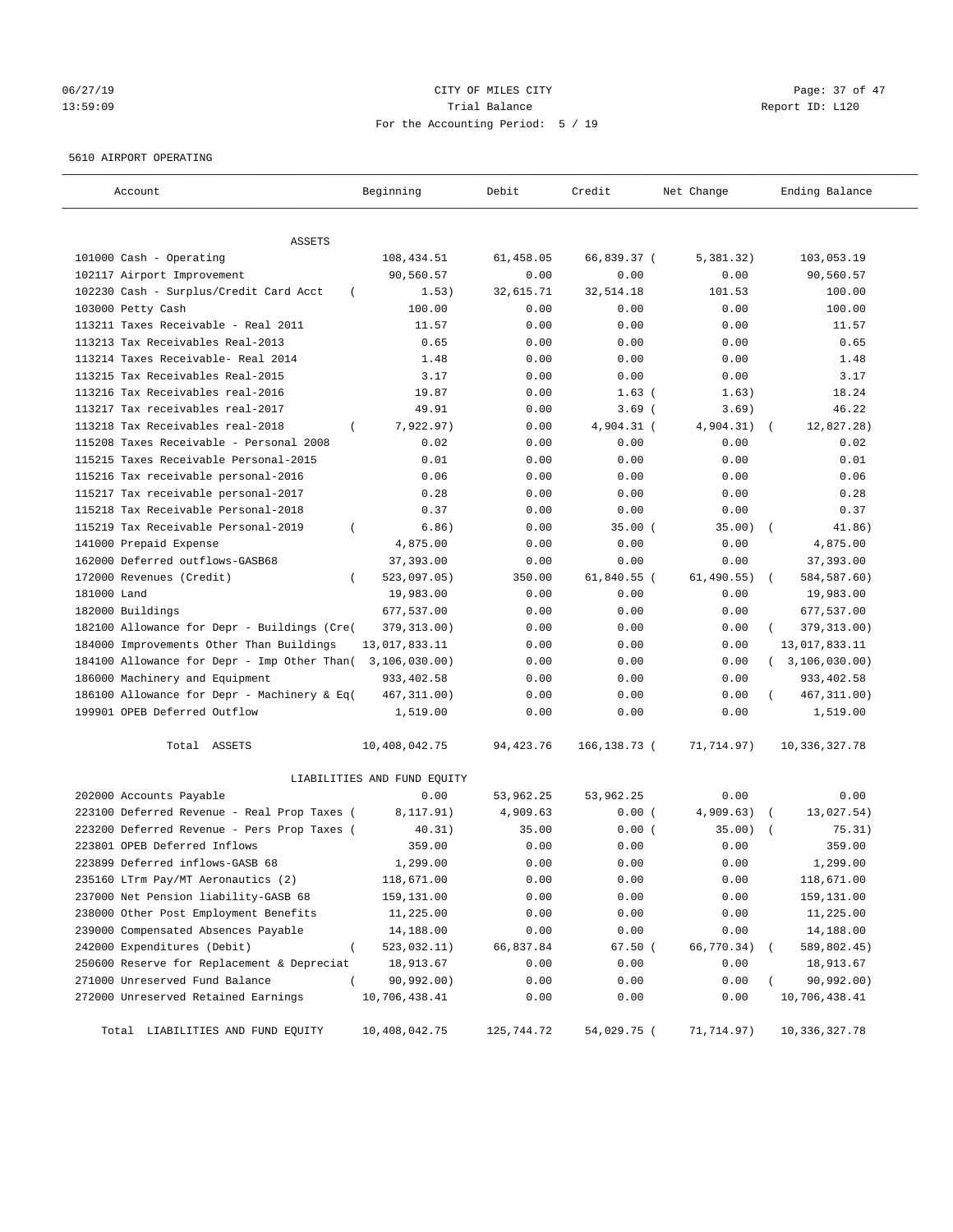## 06/27/19 **Page: 38 of 47** CITY OF MILES CITY **Page: 38 of 47** 13:59:09 Report ID: L120 For the Accounting Period: 5 / 19

#### 6040 PUBLIC WORKS

| Account                              |          | Beginning                   | Debit     | Credit       | Net Change     | Ending Balance |
|--------------------------------------|----------|-----------------------------|-----------|--------------|----------------|----------------|
| ASSETS                               |          |                             |           |              |                |                |
| 101000 Cash - Operating              |          | 7,459.48                    | 4,000.00  | 19,106.98 (  | $15, 106.98$ ( | 7,647.50)      |
| 172000 Revenues (Credit)             | $\left($ | 146,634.80)                 | 0.00      | $4,000.00$ ( | $4,000.00)$ (  | 150,634.80)    |
| Total ASSETS                         |          | 139, 175. 32)               | 4,000.00  | 23,106.98 (  | 19,106.98) (   | 158,282.30)    |
|                                      |          | LIABILITIES AND FUND EQUITY |           |              |                |                |
| 202000 Accounts Payable              |          | 0.00                        | 5,821.24  | 5,821.24     | 0.00           | 0.00           |
| 239000 Compensated Absences Payable  |          | 11,990.00                   | 0.00      | 0.00         | 0.00           | 11,990.00      |
| 242000 Expenditures (Debit)          |          | 144, 443. 34)               | 19,106.98 | 0.00(        | 19,106.98)     | 163,550.32)    |
| 271000 Unreserved Fund Balance       |          | 103,457.43)                 | 0.00      | 0.00         | 0.00           | 103, 457.43)   |
| 272000 Unreserved Retained Earnings  |          | 96,735.45                   | 0.00      | 0.00         | 0.00           | 96,735.45      |
| LIABILITIES AND FUND EQUITY<br>Total |          | 139, 175. 32)               | 24,928.22 | 5,821.24 (   | 19,106.98)     | 158,282.30)    |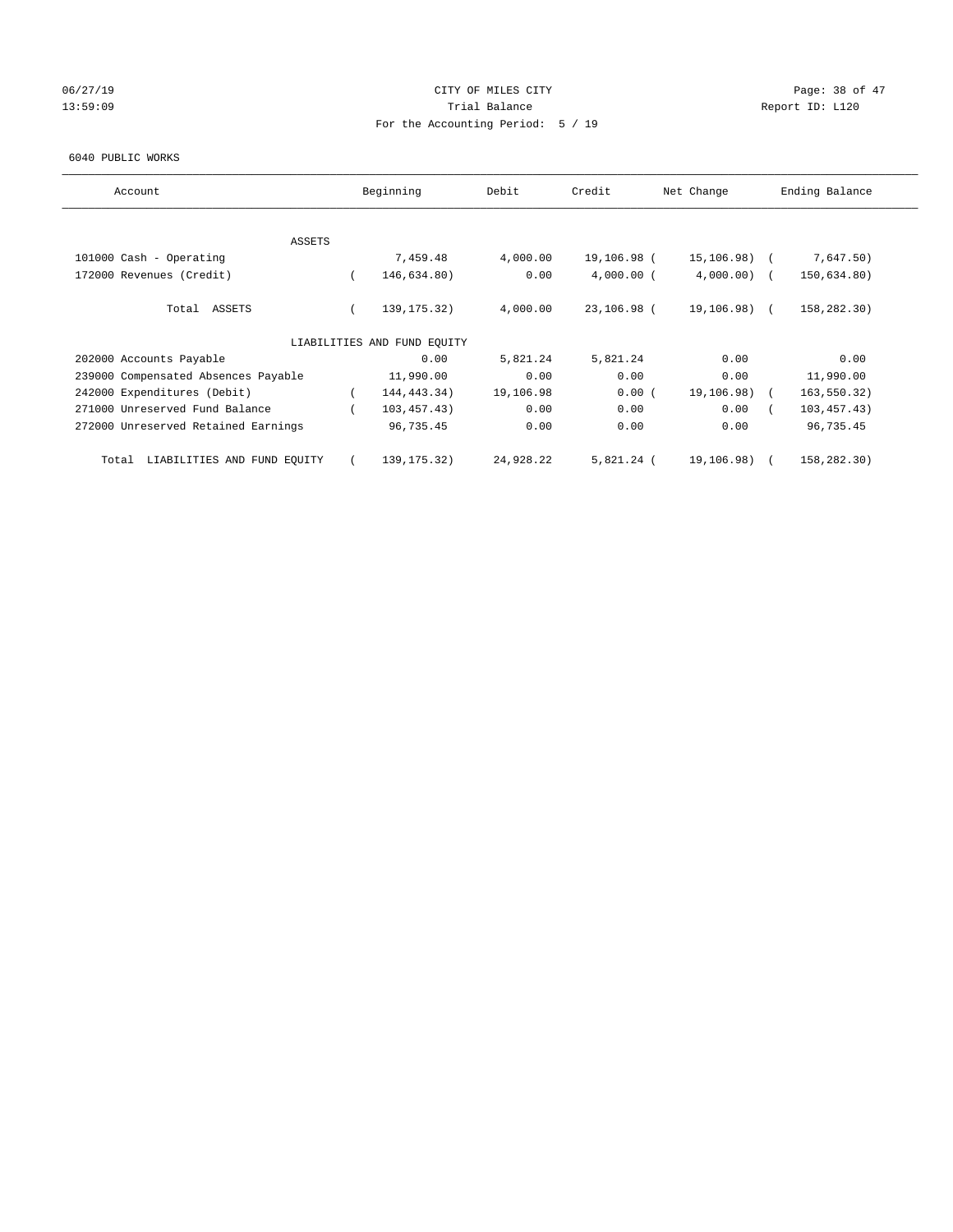## 06/27/19 Page: 39 of 47 13:59:09 Report ID: L120 For the Accounting Period: 5 / 19

## 7370 TBID

| Account                              | Beginning                   | Debit             | Credit    | Net Change | Ending Balance |
|--------------------------------------|-----------------------------|-------------------|-----------|------------|----------------|
|                                      |                             |                   |           |            |                |
|                                      | ASSETS                      |                   |           |            |                |
| 101000 Cash - Operating              |                             | 0.00<br>8,133.00  | 8,133.00  | 0.00       | 0.00           |
| Total ASSETS                         |                             | 0.00<br>8,133.00  | 8,133.00  | 0.00       | 0.00           |
|                                      | LIABILITIES AND FUND EQUITY |                   |           |            |                |
| 202000 Accounts Payable              |                             | 0.00<br>8,133.00  | 8,133.00  | 0.00       | 0.00           |
| 212500 Due to Others                 |                             | 0.00<br>8,133.00  | 8,133.00  | 0.00       | 0.00           |
| LIABILITIES AND FUND EQUITY<br>Total |                             | 0.00<br>16,266.00 | 16,266.00 | 0.00       | 0.00           |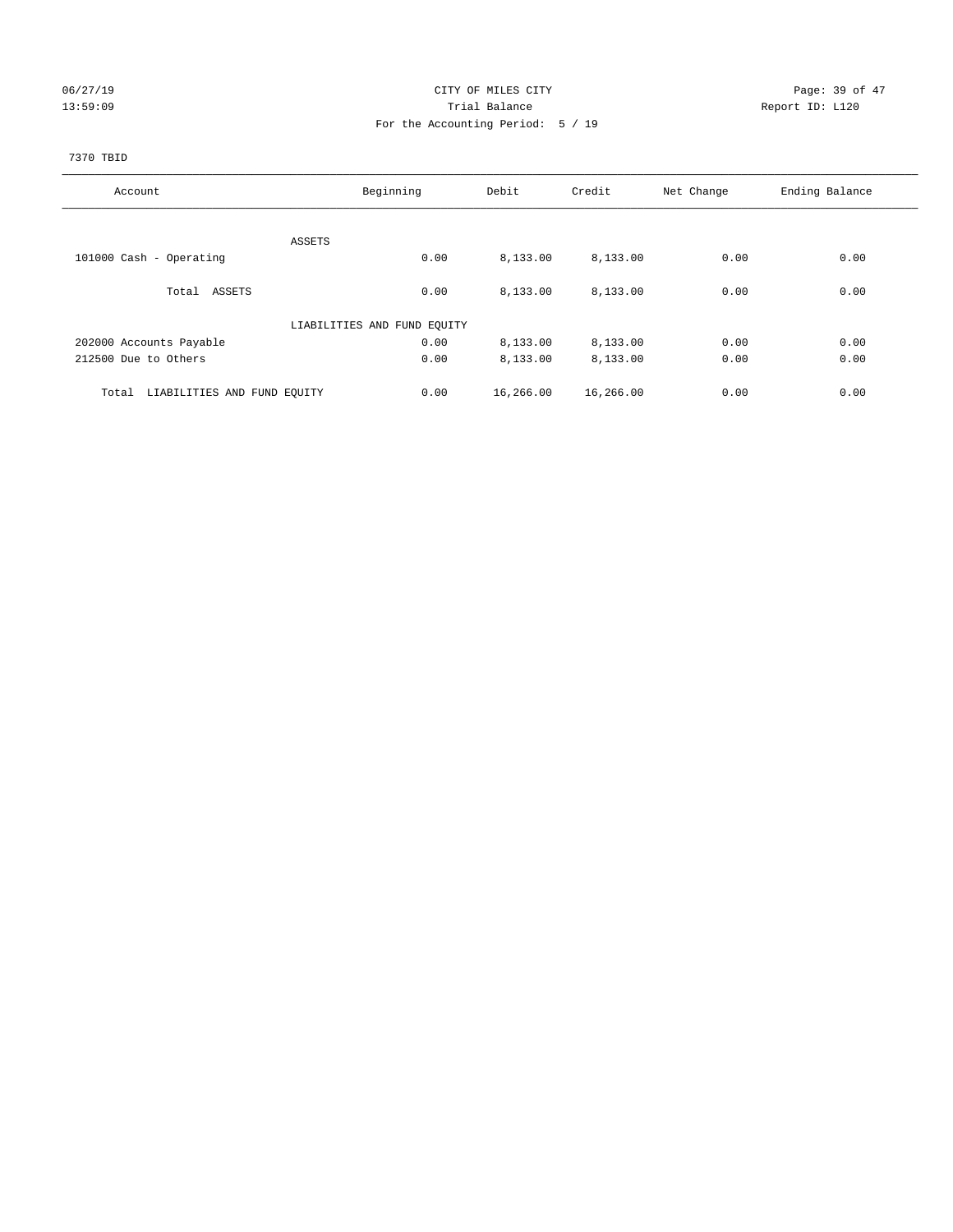# 06/27/19 Page: 40 of 47 13:59:09 Trial Balance Report ID: L120 For the Accounting Period: 5 / 19

7467 Law Enforcement Academy Surcharge

| Account                                   | Beginning                   | Debit  | Credit | Net Change | Ending Balance |
|-------------------------------------------|-----------------------------|--------|--------|------------|----------------|
| <b>ASSETS</b>                             |                             |        |        |            |                |
| 101000 Cash - Operating                   | 407.50                      | 420.00 | 0.00   | 420.00     | 827.50         |
| Total ASSETS                              | 407.50                      | 420.00 | 0.00   | 420.00     | 827.50         |
|                                           | LIABILITIES AND FUND EQUITY |        |        |            |                |
| 212200 Due to Federal, Soc Sec & Medicare | 407.50                      | 0.00   | 420.00 | 420.00     | 827.50         |
| LIABILITIES AND FUND EQUITY<br>Total      | 407.50                      | 0.00   | 420.00 | 420.00     | 827.50         |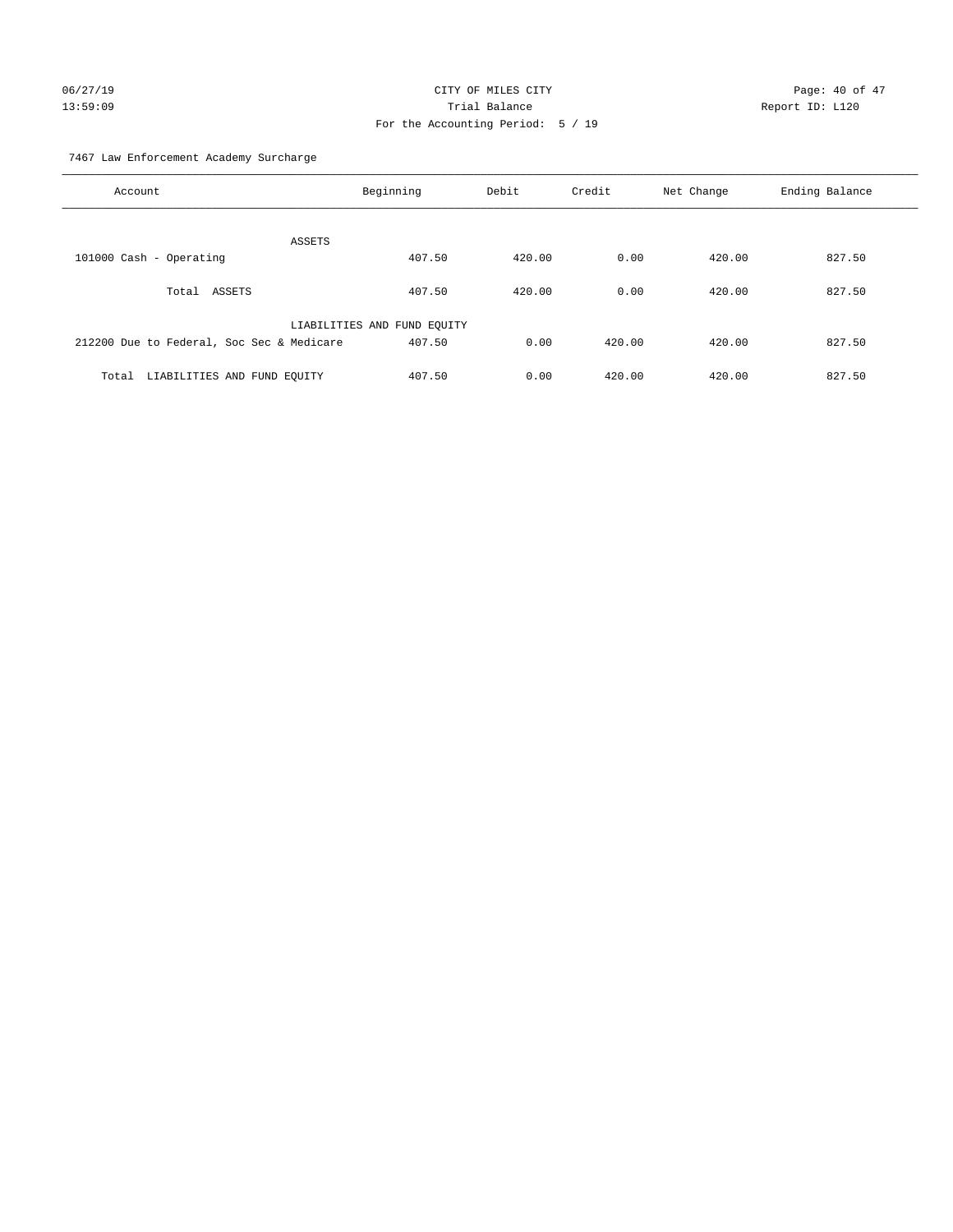## 7471 CIVIL LEGAL ASSIST/VICTIM DOM VIOLENCE PROG

| Account                              | Beginning                   | Debit    | Credit   | Net Change | Ending Balance |
|--------------------------------------|-----------------------------|----------|----------|------------|----------------|
| <b>ASSETS</b>                        |                             |          |          |            |                |
| 101000 Cash - Operating              | 765.50                      | 1,008.00 | 0.00     | 1,008.00   | 1,773.50       |
| ASSETS<br>Total                      | 765.50                      | 1,008.00 | 0.00     | 1,008.00   | 1,773.50       |
|                                      | LIABILITIES AND FUND EQUITY |          |          |            |                |
| 212500 Due to Others                 | 765.50                      | 0.00     | 1,008.00 | 1,008.00   | 1,773.50       |
| LIABILITIES AND FUND EQUITY<br>Total | 765.50                      | 0.00     | 1,008.00 | 1,008.00   | 1,773.50       |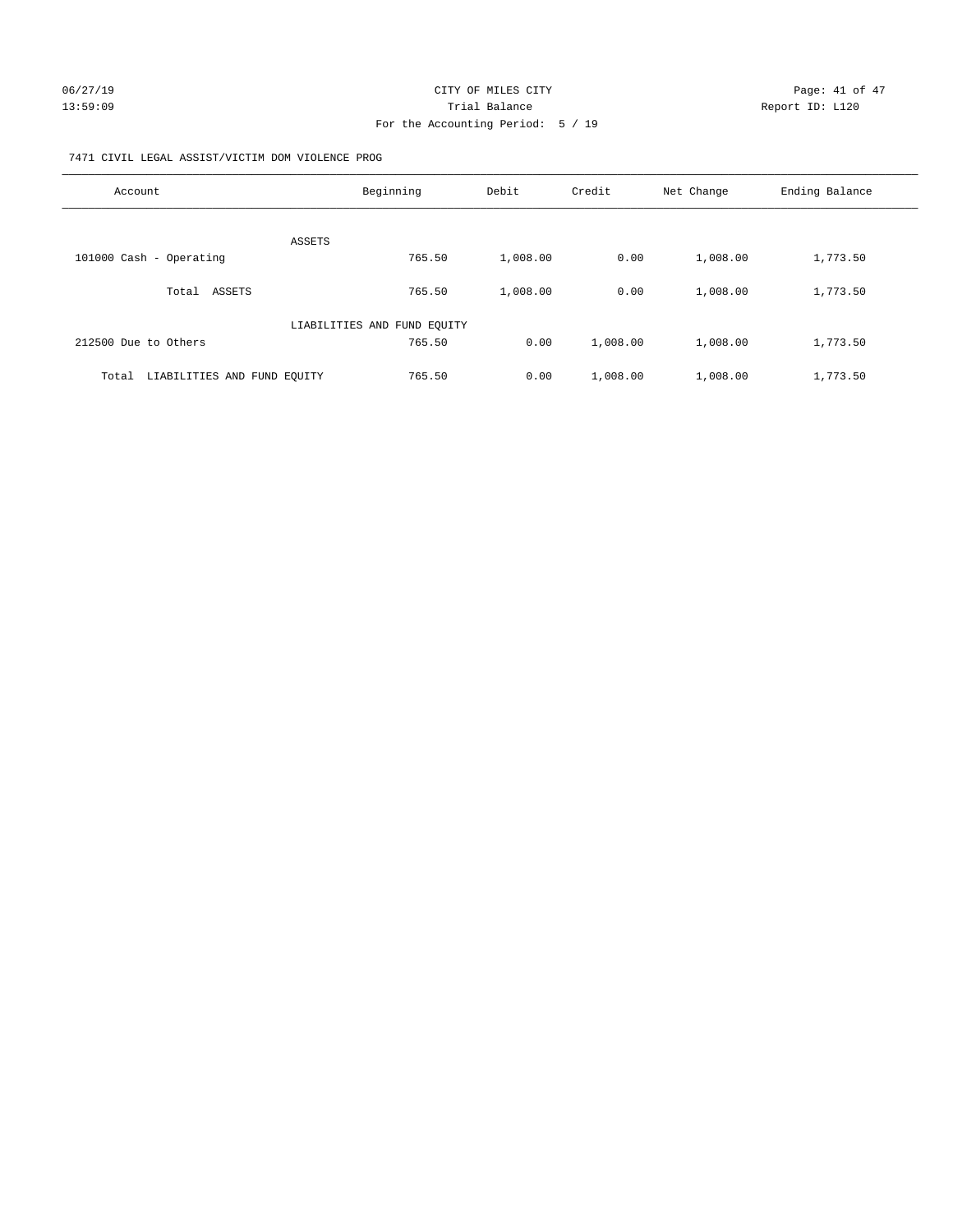## 06/27/19 Page: 42 of 47 13:59:09 Report ID: L120 For the Accounting Period: 5 / 19

#### 7910 PAYROLL FUND

| Account                                   | Beginning                   | Debit      | Credit      | Net Change | Ending Balance |  |
|-------------------------------------------|-----------------------------|------------|-------------|------------|----------------|--|
|                                           |                             |            |             |            |                |  |
| <b>ASSETS</b>                             |                             |            |             |            |                |  |
| 101000 Cash - Operating                   | 93,588.84                   | 499,348.73 | 478,291.22  | 21,057.51  | 114,646.35     |  |
|                                           |                             |            |             |            |                |  |
| Total ASSETS                              | 93,588.84                   | 499,348.73 | 478,291.22  | 21,057.51  | 114,646.35     |  |
|                                           |                             |            |             |            |                |  |
|                                           | LIABILITIES AND FUND EQUITY |            |             |            |                |  |
| 201000 Warrants Payable                   | 76,736.17                   | 81,174.90  | 85,059.89   | 3,884.99   | 80,621.16      |  |
| 212200 Due to Federal, Soc Sec & Medicare | 0.00                        | 65,893.67  | 65,893.67   | 0.00       | 0.00           |  |
| 212202 Due to State Unemployment          | 1,236.61                    | 0.00       | 1,268.08    | 1,268.08   | 2,504.69       |  |
| 212203 Due to Worker's Compensation       | 15,612.06                   | 0.00       | 15,908.44   | 15,908.44  | 31,520.50      |  |
| 212204 Due to State Income Tax            | 0.00                        | 15,969.00  | 15,969.00   | 0.00       | 0.00           |  |
| 212205 Due to MPORS-GABA                  | 0.00                        | 14,646.47  | 14,646.47   | 0.00       | 0.00           |  |
| 212207 Due to AFLAC, AFLAC PRETAX         | 0.00                        | 563.84     | 563.84      | 0.00       | 0.00           |  |
| 212208 Due to Health Ins, Dental, Vision  | 4.00                        | 65,130.50  | 65,126.50 ( | 4.00       | 0.00           |  |
| 212209 Due to PERS Retirement             | 0.00                        | 34,533.09  | 34,533.09   | 0.00       | 0.00           |  |
| 212210 Due to FURS-GABA Retirement        | 0.00                        | 14,624.34  | 14,624.34   | 0.00       | 0.00           |  |
|                                           |                             |            |             |            |                |  |
| Total LIABILITIES AND FUND EQUITY         | 93,588.84                   | 292,535.81 | 313,593.32  | 21,057.51  | 114,646.35     |  |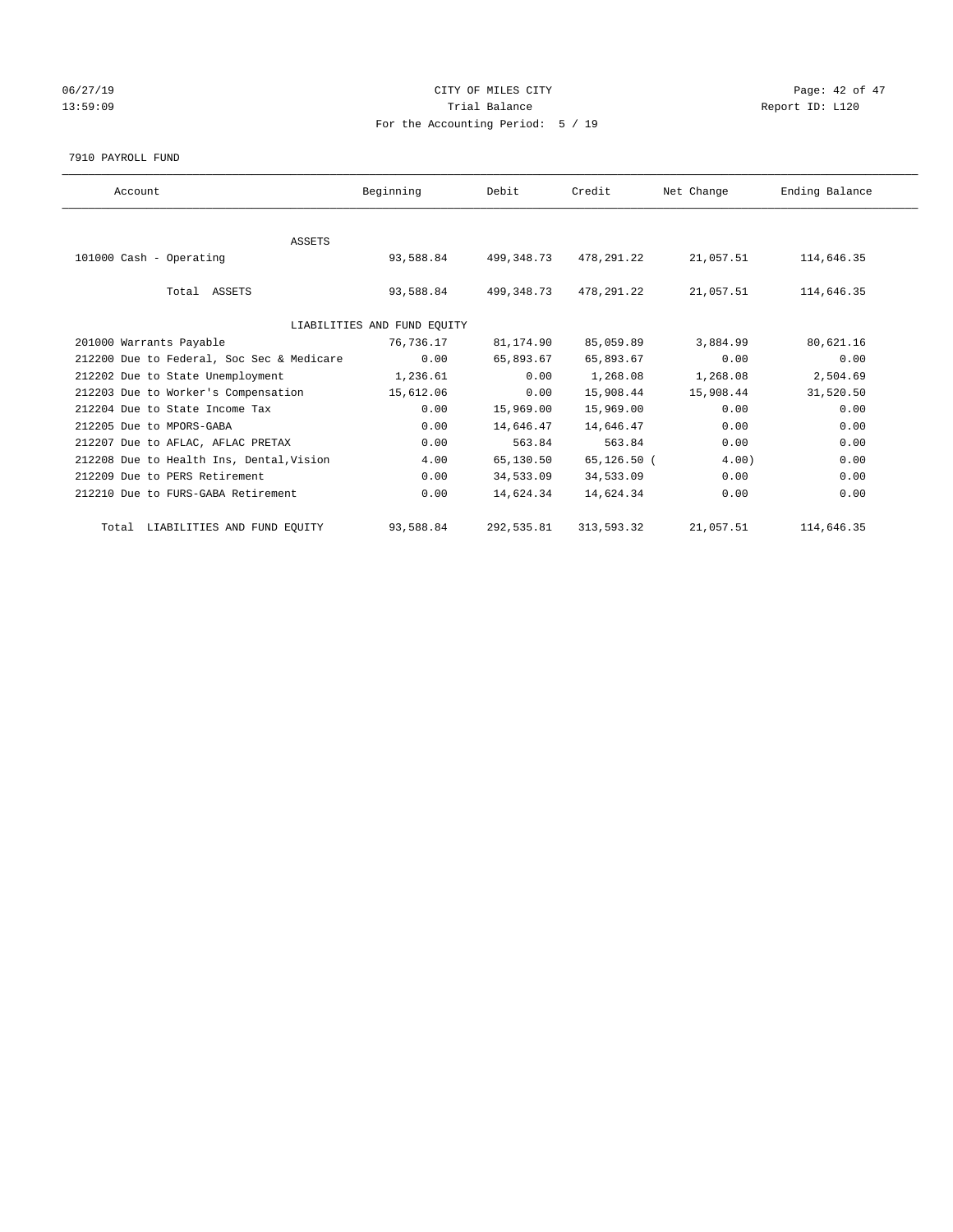|  |  | 06/27/19 |
|--|--|----------|
|  |  | 12.59.09 |

## CITY OF MILES CITY CONTROL CONTROL CONTROL CITY 13:59:09 Report ID: L120 For the Accounting Period: 5 / 19

## 7930 CLAIMS FUND

| Account                              | Beginning                   | Debit      | Credit     | Net Change  | Ending Balance |
|--------------------------------------|-----------------------------|------------|------------|-------------|----------------|
|                                      |                             |            |            |             |                |
|                                      | ASSETS                      |            |            |             |                |
| 101000 Cash - Operating              | 257,326.61                  | 454,018.79 | 386,633.69 | 67,385.10   | 324, 711. 71   |
| ASSETS<br>Total                      | 257,326.61                  | 454,018.79 | 386,633.69 | 67, 385, 10 | 324, 711. 71   |
|                                      | LIABILITIES AND FUND EQUITY |            |            |             |                |
| 201000 Warrants Payable              | 257,326.61                  | 386,633.69 | 454,018.79 | 67,385.10   | 324, 711. 71   |
| LIABILITIES AND FUND EQUITY<br>Total | 257, 326.61                 | 386,633.69 | 454,018.79 | 67,385.10   | 324, 711. 71   |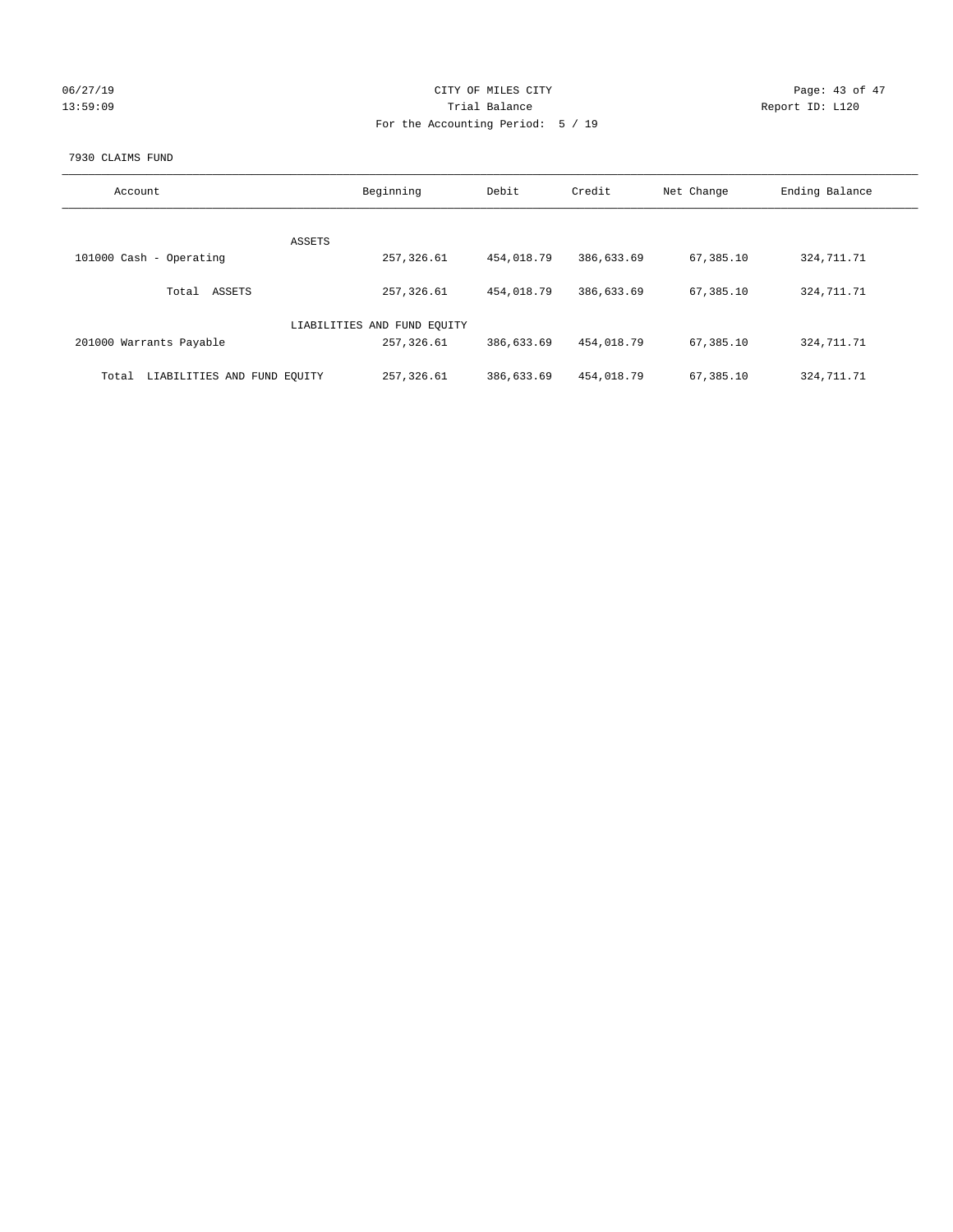# 06/27/19 Page: 44 of 47 13:59:09 Trial Balance Report ID: L120 For the Accounting Period: 5 / 19

7980 CUSTER CO WATER & SEWER DISTRICT

| Account                                 | Beginning                   | Debit     | Credit    | Net Change | Ending Balance |
|-----------------------------------------|-----------------------------|-----------|-----------|------------|----------------|
|                                         |                             |           |           |            |                |
| ASSETS                                  |                             |           |           |            |                |
| 101000 Cash - Operating                 | 0.00                        | 14,043.75 | 14,043.75 | 0.00       | 0.00           |
| 122000 Accounts Receivable              | 16,218.41                   | 14,356.66 | 14,043.75 | 312.91     | 16,531.32      |
| Total ASSETS                            | 16,218.41                   | 28,400.41 | 28,087.50 | 312.91     | 16,531.32      |
|                                         | LIABILITIES AND FUND EQUITY |           |           |            |                |
| 202000 Accounts Payable                 | 0.00                        | 14,043.75 | 14,043.75 | 0.00       | 0.00           |
| 211020 Due to Custer Water & Sewer Dist | 16,218.41                   | 14,043.75 | 14,356.66 | 312.91     | 16,531.32      |
| LIABILITIES AND FUND EQUITY<br>Total    | 16,218.41                   | 28,087.50 | 28,400.41 | 312.91     | 16,531.32      |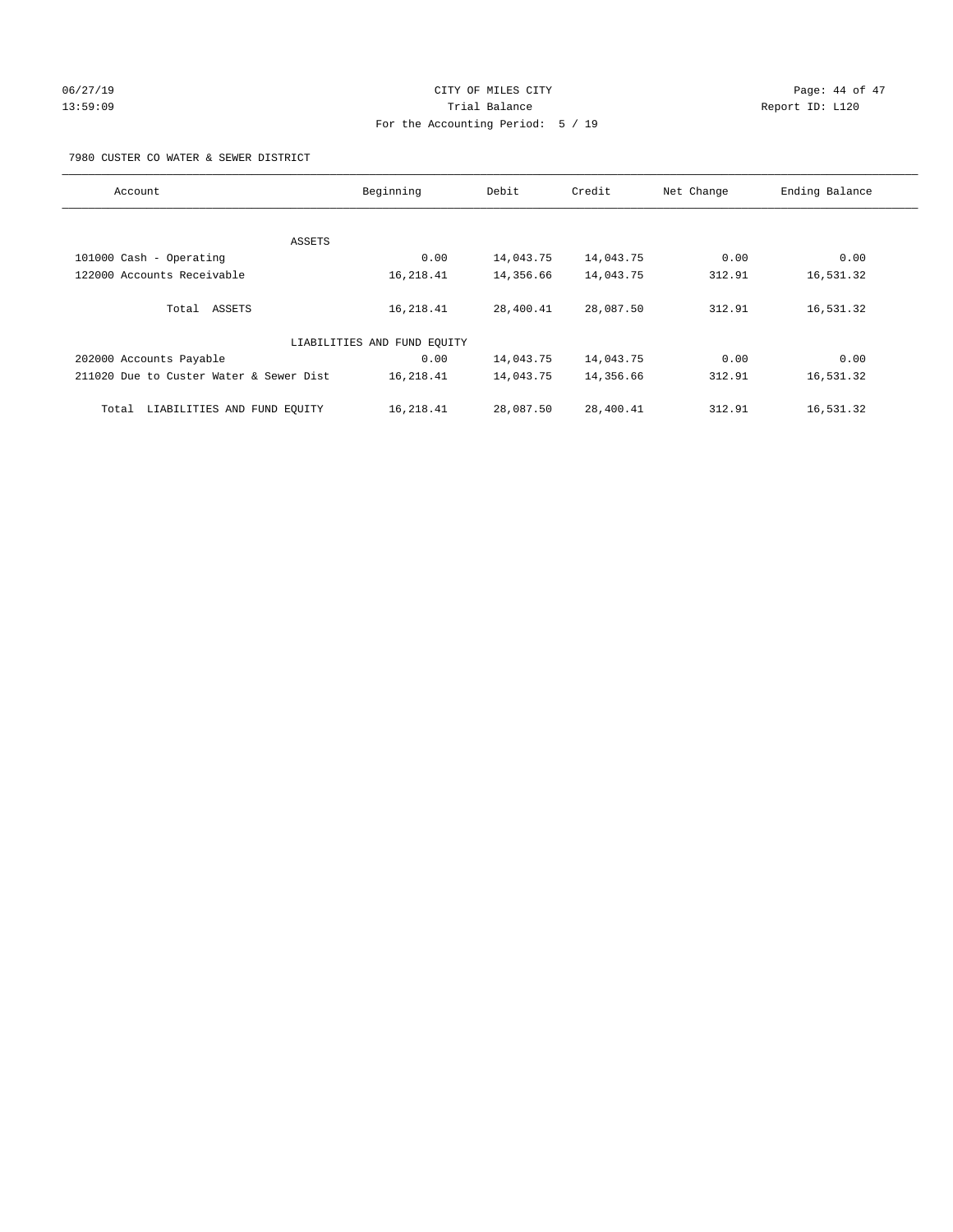## 06/27/19 Page: 45 of 47 13:59:09 Trial Balance Report ID: L120 For the Accounting Period: 5 / 19

7981 Interest Clearing

| Account                              | Beginning                   | Debit     | Credit    | Net Change | Ending Balance |
|--------------------------------------|-----------------------------|-----------|-----------|------------|----------------|
|                                      |                             |           |           |            |                |
| 101000 Cash - Operating              | ASSETS<br>26,035.40         | 28,934.11 | 0.00      | 28,934.11  | 54,969.51      |
| Total ASSETS                         | 26,035.40                   | 28,934.11 | 0.00      | 28,934.11  | 54,969.51      |
|                                      | LIABILITIES AND FUND EQUITY |           |           |            |                |
| 212500 Due to Others                 | 26,035.40                   | 0.00      | 28,934.11 | 28,934.11  | 54,969.51      |
| LIABILITIES AND FUND EQUITY<br>Total | 26,035.40                   | 0.00      | 28,934.11 | 28,934.11  | 54,969.51      |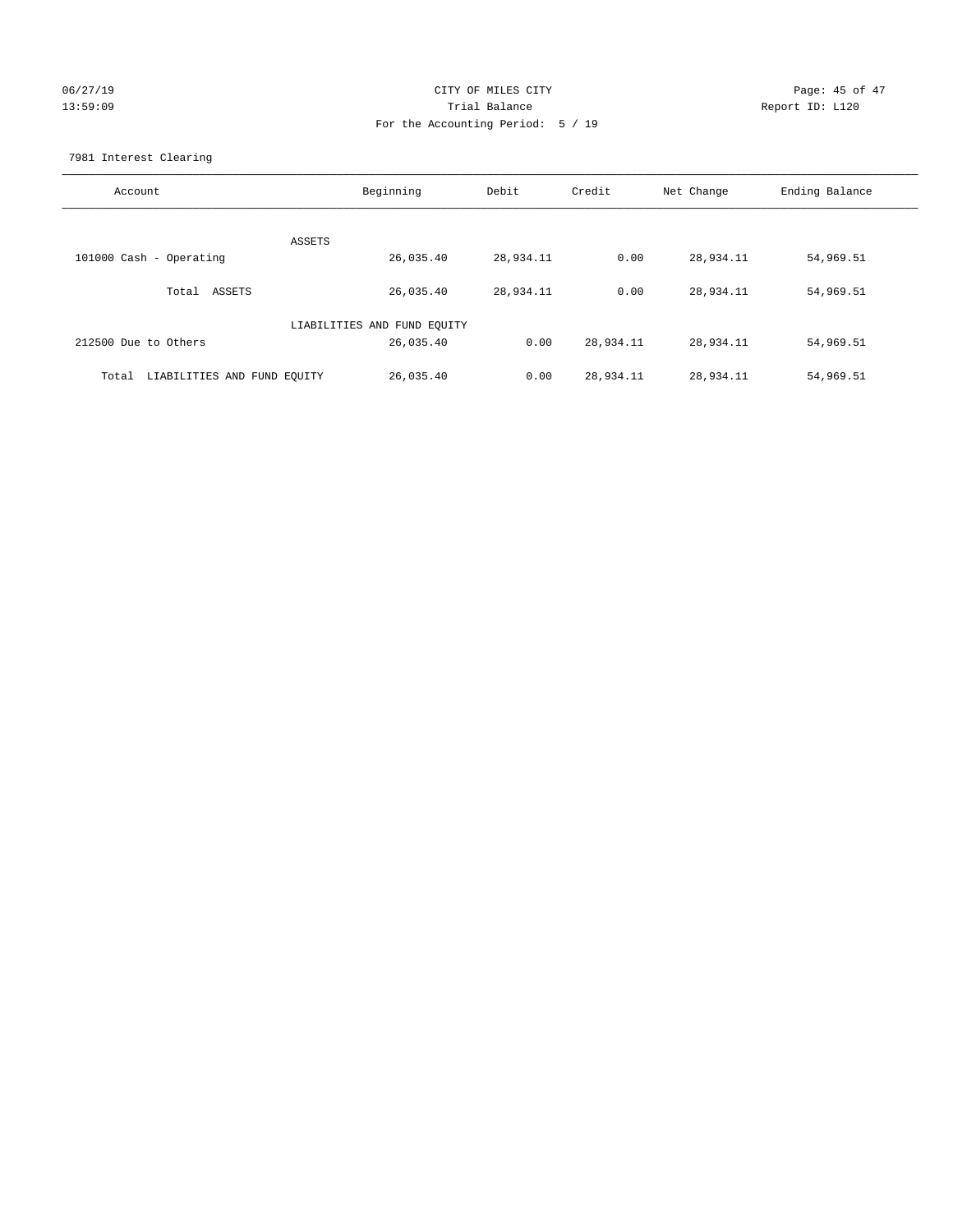# 06/27/19 **Page: 46 of 47** CITY OF MILES CITY **Page: 46 of 47** 13:59:09 Report ID: L120 For the Accounting Period: 5 / 19

## 9000 GENERAL FIXED ASSETS GROUP OF ACCOUNTS FUND

| Account                                                    | Beginning                   | Debit | Credit | Net Change | Ending Balance  |
|------------------------------------------------------------|-----------------------------|-------|--------|------------|-----------------|
| ASSETS                                                     |                             |       |        |            |                 |
| 181000 Land                                                | 526,599.00                  | 0.00  | 0.00   | 0.00       | 526,599.00      |
| 182000 Buildings                                           | 1,986,836.00                | 0.00  | 0.00   | 0.00       | 1,986,836.00    |
| 182100 Allowance for Depr - Buildings (Cre(                | 684,991.00)                 | 0.00  | 0.00   | 0.00       | 684,991.00)     |
| 186000 Machinery and Equipment                             | 3,038,732.00                | 0.00  | 0.00   | 0.00       | 3,038,732.00    |
| 186100 Allowance for Depr - Machinery & Eq(                | 1,463,750.00)               | 0.00  | 0.00   | 0.00       | 1,463,750.00)   |
| 187000 Infrastructure                                      | 33,670,108.00               | 0.00  | 0.00   | 0.00       | 33,670,108.00   |
| 187100 Allowance For Depreciation - Infras( 16,321,771.00) |                             | 0.00  | 0.00   | 0.00       | 16,321,771.00)  |
| Total ASSETS                                               | 20,751,763.00               | 0.00  | 0.00   | 0.00       | 20, 751, 763.00 |
|                                                            | LIABILITIES AND FUND EQUITY |       |        |            |                 |
| 280000 INVESTMENT IN GENERAL FIXED ASSETS                  | 20,751,763.00               | 0.00  | 0.00   | 0.00       | 20, 751, 763.00 |
| LIABILITIES AND FUND EQUITY<br>Total                       | 20, 751, 763.00             | 0.00  | 0.00   | 0.00       | 20, 751, 763.00 |